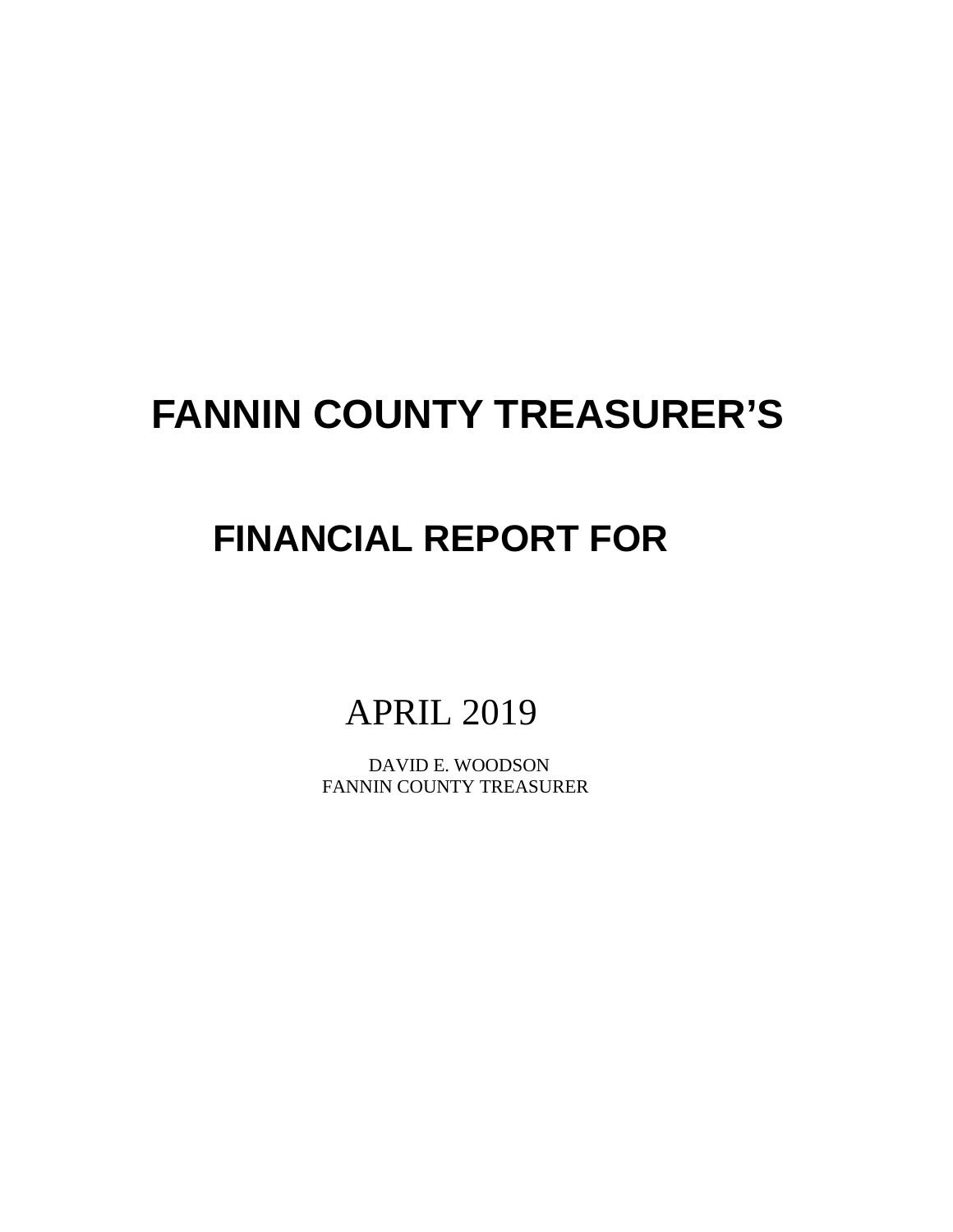TIME:12:04 PM PREPARER:0007

05/06/2019 FUND DEPOSIT LISTING PAGE 1

| RECEIPT       |             | DATE     | DATE    |                   | <b>BANK</b>    | <b>TNCOME</b>  | REPORT | <b>IMOUNT</b> |
|---------------|-------------|----------|---------|-------------------|----------------|----------------|--------|---------------|
| <b>NUMBER</b> | <b>FROM</b> | RECEIVED | DEPOSIT | OF MONEY RECEIVED | <b>ACCOUNT</b> | <b>CCOLINT</b> | CODES  |               |

------------- ------------------------- ---------- ---------- ------------------- -------------- -------------- ------ ------------

GENERAL FUND

|                            | ====================================                                                         |                                 |                                                      |                  |                  |            |
|----------------------------|----------------------------------------------------------------------------------------------|---------------------------------|------------------------------------------------------|------------------|------------------|------------|
|                            | 0000190504-01 DISTRICT ATTORNEY TRUST                                                        |                                 | 04-01-2019 04-01-2019 ADMIN. FEES                    | $10 - 103 - 100$ | $10 - 340 - 475$ | 9.96       |
|                            | 0000190504-02 DISTRICT ATTORNEY TRUST                                                        |                                 | 04-01-2019 04-01-2019 CERTIFIED MAIL                 | $10 - 103 - 100$ | $10 - 475 - 311$ | 6.70       |
| 0000190505-01 SECURUS      |                                                                                              |                                 | 04-01-2019 04-01-2019 FEB. 2019 JAIL PAY 10-103-100  |                  | $10 - 319 - 420$ | 3,884.30   |
|                            | 0000190506-01 FANNIN COUNTY HEALTH DEPT 04-01-2019 04-01-2019 FEB. 2019 PERMITS & 10-103-100 |                                 |                                                      |                  | $10 - 320 - 545$ | 1,500.00   |
|                            | 0000190507-01 FANNIN COUNTY HEALTH INSP 04-01-2019 04-01-2019 MAR. 2019 PERMITS & 10-103-100 |                                 |                                                      |                  | $10 - 320 - 300$ | 7,340.19   |
| 0000190509-01 COUNTY CLERK |                                                                                              | 04-02-2019 04-02-2019 NOV. 2018 |                                                      | 10-103-100       | $10 - 318 - 130$ | 2,557.47   |
| 0000190509-02 COUNTY CLERK |                                                                                              | 04-02-2019 04-02-2019 NOV. 2018 |                                                      | $10 - 103 - 100$ | $10 - 340 - 560$ | 939.16     |
| 0000190509-03 COUNTY CLERK |                                                                                              | 04-02-2019 04-02-2019 NOV. 2018 |                                                      | $10 - 103 - 100$ | $10 - 340 - 403$ | 16,916.77  |
| 0000190509-04 COUNTY CLERK |                                                                                              | 04-02-2019 04-02-2019 NOV. 2018 |                                                      | $10 - 103 - 100$ | $10 - 370 - 162$ | 75.00      |
| 0000190509-05 COUNTY CLERK |                                                                                              | 04-02-2019 04-02-2019 NOV. 2018 |                                                      | $10 - 103 - 100$ | $10 - 370 - 163$ | 25.22      |
| 0000190509-06 COUNTY CLERK |                                                                                              | 04-02-2019 04-02-2019 NOV. 2018 |                                                      | $10 - 103 - 100$ | $10 - 370 - 164$ | 100.86     |
| 0000190509-07 COUNTY CLERK |                                                                                              | 04-02-2019 04-02-2019 NOV. 2018 |                                                      | $10 - 103 - 100$ | $10 - 370 - 166$ | 6.54       |
| 0000190509-08 COUNTY CLERK |                                                                                              | 04-02-2019 04-02-2019 NOV. 2018 |                                                      | $10 - 103 - 100$ | $10 - 370 - 167$ | 43.84      |
| 0000190509-09 COUNTY CLERK |                                                                                              | 04-02-2019 04-02-2019 NOV. 2018 |                                                      | $10 - 103 - 100$ | $10 - 340 - 400$ | 48.00      |
| 0000190509-10 COUNTY CLERK |                                                                                              | 04-02-2019 04-02-2019 NOV. 2018 |                                                      | $10 - 103 - 100$ | $10 - 340 - 475$ | 327.67     |
| 0000190509-11 COUNTY CLERK |                                                                                              | 04-02-2019 04-02-2019 NOV. 2018 |                                                      | $10 - 103 - 100$ | $10 - 340 - 601$ | 25.00      |
| 0000190509-12 COUNTY CLERK |                                                                                              | 04-02-2019 04-02-2019 NOV. 2018 |                                                      | $10 - 103 - 100$ | $10 - 318 - 132$ | 744.30     |
| 0000190509-13 COUNTY CLERK |                                                                                              | 04-02-2019 04-02-2019 NOV. 2018 |                                                      | $10 - 103 - 100$ | $10 - 352 - 201$ | 5.00       |
| 0000190509-14 COUNTY CLERK |                                                                                              | 04-02-2019 04-02-2019 NOV. 2018 |                                                      | 10-103-100       | $10 - 360 - 100$ | 9.81       |
| 0000190509-15 COUNTY CLERK |                                                                                              | 04-02-2019 04-02-2019 NOV. 2018 |                                                      | $10 - 103 - 100$ | $10 - 425 - 319$ | 2.50       |
| 0000190510-01 TEXPOOL      |                                                                                              |                                 | 04-02-2019 04-02-2019 MAR. 2019 INTEREST             | 10-103-175       | $10 - 360 - 100$ | 6,878.99   |
|                            | 0000190513-01 BOND SUPERVISION                                                               |                                 | 04-03-2019 04-03-2019 WEEK OF 03/25/19 TH 10-103-100 |                  | $10 - 340 - 573$ | 1,750.00   |
|                            | 0000190516-01 EMORY LIVESTOCK AUCTION, I 04-03-2019 04-03-2019 SALE OF ANIMAL                |                                 |                                                      | $10 - 103 - 100$ | $10 - 370 - 432$ | 164.44     |
|                            | 0000190517-01 EMORY LIVESTOCK AUCTION, I 04-03-2019 04-03-2019 SALE OF LIVESTOCK             |                                 |                                                      | $10 - 103 - 100$ | $10 - 370 - 432$ | 3,194.22   |
|                            | 0000190518-01 HEALTH & HUMAN SERVICES                                                        |                                 | 04-04-2019 04-04-2019 UTILITIES REIMBURSE 10-103-100 |                  | $10 - 370 - 147$ | 1,318.02   |
|                            | 0000190519-01 APPRAISAL DISTRICT                                                             | 04-04-2019 04-04-2019 TAXES     |                                                      | $10 - 103 - 100$ | $10 - 310 - 110$ | 49,544.51  |
|                            | 0000190519-07 APPRAISAL DISTRICT                                                             | 04-04-2019 04-04-2019 TAXES     |                                                      | $10 - 103 - 100$ | $10 - 310 - 120$ | 834.65     |
| 0000190520-01 TAX A/C      |                                                                                              |                                 | 04-04-2019 04-04-2019 WEEK OF 03/29/19               | $10 - 103 - 100$ | $10 - 321 - 200$ | 3,001.70   |
| 0000190521-01 TAX A/C      |                                                                                              |                                 | 04-04-2019 04-04-2019 WEEK OF 03/29/19               | $10 - 103 - 100$ | $10 - 321 - 250$ | 1,310.00   |
|                            | 0000190522-01 SECRETARY OF STATE                                                             |                                 | 04-04-2019 04-04-2019 PRIMARY 2018 REIMBU 10-103-100 |                  | $10 - 404 - 430$ | 15.73      |
|                            | 0000190522-02 SECRETARY OF STATE                                                             |                                 | 04-04-2019 04-04-2019 PRIMARY 2018 REIMBU 10-103-100 |                  | $10 - 340 - 484$ | 71.99      |
| 0000190523-01 COMPTROLLER  |                                                                                              |                                 | 04-04-2019 04-04-2019 PHYSICAL EVID. ANAL 10-103-100 |                  | $10 - 425 - 465$ | 968.00     |
|                            | 0000190532-01 VISION MEDIA GROUP, INC.                                                       |                                 | 04-08-2019 04-08-2019 APRIL 2019 TOWER RE 10-103-100 |                  | $10 - 370 - 100$ | 200.00     |
|                            | 0000190535-01 BOND SUPERVISION                                                               |                                 | 04-09-2019 04-09-2019 WEEK OF 04/01/19 TH 10-103-100 |                  | $10 - 340 - 573$ | 1,906.00   |
|                            | 0000190536-01 DISTRICT CLERK                                                                 |                                 | 04-09-2019 04-09-2019 MAR. 1-31, 2019                | $10 - 103 - 100$ | $10 - 318 - 130$ | 7,557.17   |
|                            | 0000190536-02 DISTRICT CLERK                                                                 |                                 | 04-09-2019 04-09-2019 MAR. 1-31, 2019                | $10 - 103 - 100$ | $10 - 318 - 132$ | 219.00     |
|                            | 0000190536-03 DISTRICT CLERK                                                                 |                                 | 04-09-2019 04-09-2019 MAR. 1-31, 2019                | 10-103-100       | $10 - 340 - 135$ | 299.59     |
|                            | 0000190536-04 DISTRICT CLERK                                                                 |                                 | 04-09-2019 04-09-2019 MAR. 1-31, 2019                | $10 - 103 - 100$ | $10 - 340 - 450$ | 6,166.97   |
|                            | 0000190536-05 DISTRICT CLERK                                                                 |                                 | 04-09-2019 04-09-2019 MAR. 1-31, 2019                | $10 - 103 - 100$ | $10 - 340 - 475$ | 2.00       |
|                            | 0000190536-06 DISTRICT CLERK                                                                 |                                 | 04-09-2019 04-09-2019 MAR. 1-31, 2019                | $10 - 103 - 100$ | $10 - 340 - 560$ | 707.68     |
|                            | 0000190536-07 DISTRICT CLERK                                                                 |                                 | 04-09-2019 04-09-2019 MAR. 1-31, 2019                | $10 - 103 - 100$ | $10 - 340 - 600$ | 165.23     |
|                            |                                                                                              |                                 | 04-09-2019 04-09-2019 MAR. 1-31, 2019                | $10 - 103 - 100$ |                  |            |
|                            | 0000190536-08 DISTRICT CLERK                                                                 |                                 | 04-09-2019 04-09-2019 MAR. 1-31, 2019                |                  | $10 - 370 - 162$ | 495.71     |
|                            | 0000190536-09 DISTRICT CLERK                                                                 |                                 |                                                      | 10-103-100       | $10 - 370 - 163$ | 31.50      |
|                            | 0000190536-10 DISTRICT CLERK                                                                 |                                 | 04-09-2019 04-09-2019 MAR. 1-31, 2019                | $10 - 103 - 100$ | $10 - 370 - 164$ | 125.98     |
|                            | 0000190536-11 DISTRICT CLERK                                                                 |                                 | 04-09-2019 04-09-2019 MAR. 1-31, 2019                | $10 - 103 - 100$ | $10 - 370 - 166$ | 7.26       |
|                            | 0000190536-12 DISTRICT CLERK                                                                 |                                 | 04-09-2019 04-09-2019 MAR. 1-31, 2019                | $10 - 103 - 100$ | $10 - 370 - 167$ | 48.14      |
|                            | 0000190536-13 DISTRICT CLERK                                                                 |                                 | 04-09-2019 04-09-2019 MAR. 1-31, 2019                | $10 - 103 - 100$ | $10 - 370 - 450$ | 330.00     |
| 0000190539-01 LEGEND BANK  |                                                                                              |                                 | 04-10-2019 04-10-2019 MAR. 2019 INTEREST 10-103-100  |                  | $10 - 360 - 100$ | 1,082.33   |
| 0000190539-30 LEGEND BANK  |                                                                                              |                                 | 04-10-2019 04-10-2019 MAR. 2019 INTEREST 10-100-100  |                  | $10 - 360 - 100$ | 15.92      |
| 0000190539-32 LEGEND BANK  |                                                                                              |                                 | 04-10-2019 04-10-2019 MAR. 2019 INTEREST             | 10-103-110       | $10 - 360 - 110$ | 3,418.25   |
|                            | 0000190540-01 APPRAISAL DISTRICT                                                             | 04-11-2019 04-11-2019 TAXES     |                                                      | $10 - 103 - 100$ | $10 - 310 - 110$ | 33, 397.79 |
|                            | 0000190540-02 APPRAISAL DISTRICT                                                             | 04-11-2019 04-11-2019 TAXES     |                                                      | 10-103-100       | $10 - 321 - 901$ | 513.26     |
|                            | 0000190540-08 APPRAISAL DISTRICT                                                             | 04-11-2019 04-11-2019 TAXES     |                                                      | $10 - 103 - 100$ | $10 - 310 - 120$ | 2,045.86   |
|                            | 0000190541-02 SAM RAYBURN I.S.D.                                                             |                                 | 04-11-2019 04-11-2019 NOV. 6, 2018 EARLY 10-103-100  |                  | $10 - 340 - 484$ | 391.19     |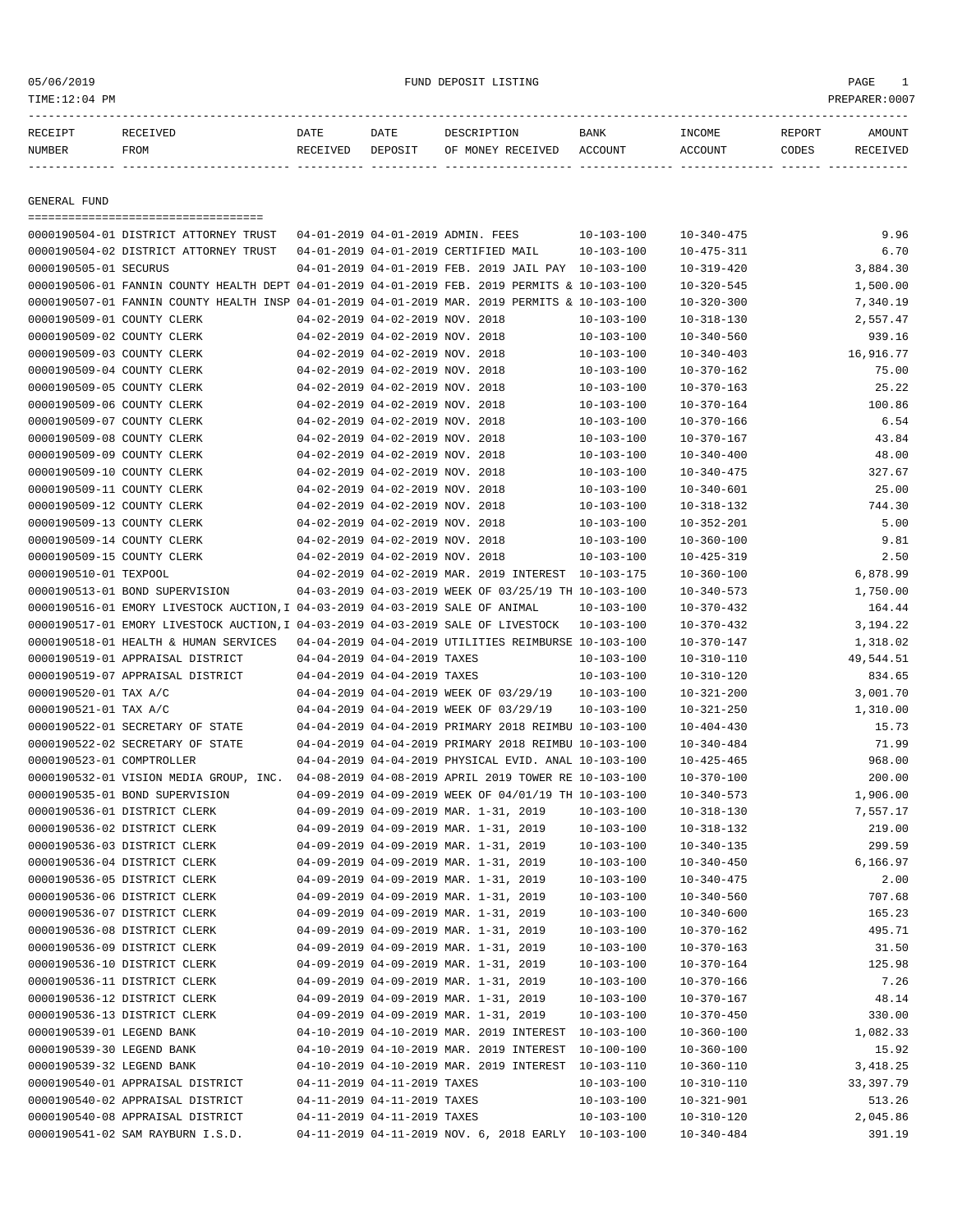TIME:12:04 PM PREPARER:0007

# 05/06/2019 FUND DEPOSIT LISTING PAGE 2

| RECEIPT | <b>RECEIVED</b> | DATE     | DATE    | DESCRIPTION       | <b>BANK</b> | <b>INCOME</b> | REPORT | <b>AMOUNT</b>   |
|---------|-----------------|----------|---------|-------------------|-------------|---------------|--------|-----------------|
| NUMBER  | FROM            | RECEIVED | DEPOSIT | OF MONEY RECEIVED | ACCOUNT     | ACCOUNT       | CODES  | <b>RECEIVED</b> |
|         |                 |          |         |                   |             |               |        |                 |

GENERAL FUND

|                             | =====================================                                                     |                                 |                                                      |                  |                  |           |
|-----------------------------|-------------------------------------------------------------------------------------------|---------------------------------|------------------------------------------------------|------------------|------------------|-----------|
|                             | 0000190541-03 SAM RAYBURN I.S.D.                                                          |                                 | 04-11-2019 04-11-2019 NOV. 6, 2018 EARLY 10-103-100  |                  | $10 - 404 - 430$ | 10.05     |
|                             | 0000190542-01 SECRETARY OF STATE                                                          |                                 | 04-11-2019 04-11-2019 DEMOCRATIC PARTY 20 10-103-100 |                  | $10 - 404 - 430$ | 15.73     |
|                             | 0000190542-03 SECRETARY OF STATE                                                          |                                 | 04-11-2019 04-11-2019 DEMOCRATIC PARTY 20 10-103-100 |                  | $10 - 340 - 484$ | 71.99     |
| 0000190546-01 TAX A/C       |                                                                                           |                                 | 04-11-2019 04-11-2019 WEEK OF 03/29/19               | $10 - 103 - 100$ | $10 - 321 - 200$ | 2.30      |
| 0000190547-01 TAX A/C       |                                                                                           |                                 | 04-11-2019 04-11-2019 WEEK OF 04/05/19               | $10 - 103 - 100$ | $10 - 321 - 200$ | 2,553.85  |
| 0000190548-01 TAX A/C       |                                                                                           |                                 | 04-11-2019 04-11-2019 WEEK OF 04/05/19 19 10-103-100 |                  | $10 - 321 - 250$ | 950.00    |
| 0000190549-01 COMPTROLLER   |                                                                                           |                                 | 04-12-2019 04-12-2019 2019 TOBACCO SETTLE 10-103-100 |                  | $10 - 370 - 112$ | 21,046.50 |
| 0000190550-01 COMPTROLLER   |                                                                                           |                                 | 04-12-2019 04-12-2019 FEB. 2019 LOCAL SAL 10-103-100 |                  | $10 - 318 - 160$ | 68,233.70 |
| 0000190556-01 COMPTROLLER   |                                                                                           |                                 | 04-12-2019 04-12-2019 PHYSICAL EVID. ANAL 10-103-100 |                  | $10 - 425 - 465$ | 608.00    |
| 0000190560-01 TAC           |                                                                                           |                                 | 04-19-2019 04-19-2019 REIMBURSEMENT 2019 10-103-100  |                  | $10 - 499 - 427$ | 860.32    |
|                             | 0000190561-01 WEISZ SELECTION LAWN &                                                      |                                 | 04-19-2019 04-19-2019 ZONING APPLICATION 10-103-100  |                  | $10 - 340 - 653$ | 150.00    |
| 0000190562-01 RONALD WEISZ  |                                                                                           |                                 | 04-19-2019 04-19-2019 ZONING APPLICATION 10-103-100  |                  | $10 - 340 - 653$ | 150.00    |
|                             | 0000190563-01 AUSTIN ASPHALT, INC.                                                        |                                 | 04-19-2019 04-19-2019 ZONING APPLICATION, 10-103-100 |                  | $10 - 340 - 653$ | 150.00    |
| 0000190570-01 TAX A/C       |                                                                                           |                                 | 04-19-2019 04-19-2019 WEEK OF 04/12/19               | 10-103-100       | $10 - 321 - 200$ | 2,175.90  |
| 0000190571-01 TAX A/C       |                                                                                           |                                 | 04-19-2019 04-19-2019 WEEK OF 04/12/19 18 10-103-100 |                  | $10 - 321 - 250$ | 935.00    |
|                             | 0000190572-01 APPRAISAL DISTRICT                                                          | 04-19-2019 04-19-2019 TAXES     |                                                      | $10 - 103 - 100$ | $10 - 310 - 110$ | 23,034.00 |
|                             | 0000190572-02 APPRAISAL DISTRICT                                                          | 04-19-2019 04-19-2019 TAXES     |                                                      | $10 - 103 - 100$ | $10 - 321 - 901$ | 208.32    |
|                             | 0000190572-08 APPRAISAL DISTRICT                                                          | 04-19-2019 04-19-2019 TAXES     |                                                      | $10 - 103 - 100$ | $10 - 310 - 120$ | 6,591.85  |
| 0000190573-01 DAVID WOODSON |                                                                                           |                                 | 04-22-2019 04-22-2019 TRAVEL REIMBURSEMEN 10-103-100 |                  | 10-497-427       | 18.00     |
| 0000190576-01 COMPTROLLER   |                                                                                           |                                 | 04-22-2019 04-22-2019 MB GR CNTY ALLOC               | $10 - 103 - 100$ | $10 - 318 - 140$ | 2,336.96  |
| 0000190576-02 COMPTROLLER   |                                                                                           |                                 | 04-22-2019 04-22-2019 MB SALES CNTY ALLOC 10-103-100 |                  | $10 - 318 - 140$ | 2,873.97  |
|                             | 0000190577-01 FANNIN COUNTY CLERK TRUST 04-23-2019 04-23-2019 ADMIN. FEES                 |                                 |                                                      | $10 - 103 - 100$ | $10 - 340 - 403$ | 246.49    |
| 0000190579-01 COUNTY CLERK  |                                                                                           | 04-23-2019 04-23-2019 DEC. 2018 |                                                      | $10 - 103 - 100$ | $10 - 318 - 130$ | 2,917.58  |
| 0000190579-02 COUNTY CLERK  |                                                                                           | 04-23-2019 04-23-2019 DEC. 2018 |                                                      | $10 - 103 - 100$ | $10 - 340 - 560$ | 825.67    |
| 0000190579-03 COUNTY CLERK  |                                                                                           |                                 |                                                      | $10 - 103 - 100$ |                  |           |
|                             |                                                                                           | 04-23-2019 04-23-2019 DEC. 2018 |                                                      |                  | $10 - 340 - 403$ | 17,653.28 |
| 0000190579-04 COUNTY CLERK  |                                                                                           | 04-23-2019 04-23-2019 DEC. 2018 |                                                      | $10 - 103 - 100$ | $10 - 370 - 162$ | 120.00    |
| 0000190579-05 COUNTY CLERK  |                                                                                           | 04-23-2019 04-23-2019 DEC. 2018 |                                                      | $10 - 103 - 100$ | $10 - 370 - 163$ | 25.95     |
| 0000190579-06 COUNTY CLERK  |                                                                                           | 04-23-2019 04-23-2019 DEC. 2018 |                                                      | $10 - 103 - 100$ | $10 - 370 - 164$ | 103.79    |
| 0000190579-07 COUNTY CLERK  |                                                                                           | 04-23-2019 04-23-2019 DEC. 2018 |                                                      | $10 - 103 - 100$ | $10 - 370 - 166$ | 5.75      |
| 0000190579-08 COUNTY CLERK  |                                                                                           | 04-23-2019 04-23-2019 DEC. 2018 |                                                      | $10 - 103 - 100$ | $10 - 370 - 167$ | 38.51     |
| 0000190579-09 COUNTY CLERK  |                                                                                           | 04-23-2019 04-23-2019 DEC. 2018 |                                                      | $10 - 103 - 100$ | $10 - 340 - 400$ | 72.00     |
| 0000190579-10 COUNTY CLERK  |                                                                                           | 04-23-2019 04-23-2019 DEC. 2018 |                                                      | $10 - 103 - 100$ | $10 - 340 - 475$ | 287.39    |
| 0000190579-11 COUNTY CLERK  |                                                                                           | 04-23-2019 04-23-2019 DEC. 2018 |                                                      | $10 - 103 - 100$ | $10 - 340 - 601$ | 40.00     |
| 0000190579-12 COUNTY CLERK  |                                                                                           | 04-23-2019 04-23-2019 DEC. 2018 |                                                      | $10 - 103 - 100$ | $10 - 318 - 132$ | 649.49    |
| 0000190579-13 COUNTY CLERK  |                                                                                           | 04-23-2019 04-23-2019 DEC. 2018 |                                                      | $10 - 103 - 100$ | $10 - 352 - 201$ | 5.00      |
| 0000190579-14 COUNTY CLERK  |                                                                                           | 04-23-2019 04-23-2019 DEC. 2018 |                                                      | $10 - 103 - 100$ | $10 - 360 - 100$ | 13.25     |
|                             | 0000190582-01 CONSTABLE PCT. # 1                                                          |                                 | 04-24-2019 04-24-2019 SERVE PAPERS                   | $10 - 103 - 100$ | $10 - 340 - 551$ | 140.00    |
|                             | 0000190583-01 OFFICE OF COURT ADMIN.                                                      |                                 | 04-24-2019 04-24-2019 FY19 FORMULA GRANT 10-103-100  |                  | $10 - 330 - 437$ | 8,819.50  |
|                             | 0000190584-01 BOND SUPERVISION                                                            |                                 | 04-24-2019 04-24-2019 WEEK OF 04/08/19 TH 10-103-100 |                  | $10 - 340 - 573$ | 1,665.00  |
|                             | 0000190585-01 BOND SUPERVISION                                                            |                                 | 04-24-2019 04-24-2019 WEEK OF 04/15/19 TH 10-103-100 |                  | $10 - 340 - 573$ | 1,440.00  |
|                             | 0000190588-01 COMPTROLLER - JUDICIARY 04-25-2019 04-25-2019 CTY SUPPLEMENT FOR 10-103-100 |                                 |                                                      |                  | $10 - 370 - 152$ | 359.81    |
|                             | 0000190589-01 APPRAISAL DISTRICT                                                          | 04-25-2019 04-25-2019 TAXES     |                                                      | $10 - 103 - 100$ | $10 - 310 - 110$ | 17,650.00 |
|                             | 0000190589-02 APPRAISAL DISTRICT                                                          | 04-25-2019 04-25-2019 TAXES     |                                                      | 10-103-100       | $10 - 321 - 901$ | 3.33      |
|                             | 0000190589-08 APPRAISAL DISTRICT                                                          | 04-25-2019 04-25-2019 TAXES     |                                                      | 10-103-100       | $10 - 310 - 120$ | 4,210.01  |
| 0000190590-01 TAX A/C       |                                                                                           |                                 | 04-25-2019 04-25-2019 WEEK OF 04/05/19               | $10 - 103 - 100$ | $10 - 321 - 200$ | 2.30      |
| 0000190591-01 TAX A/C       |                                                                                           |                                 | 04-25-2019 04-25-2019 WEEK OF 04/19/19               | 10-103-100       | $10 - 321 - 200$ | 1,686.70  |
| 0000190592-01 TAX A/C       |                                                                                           |                                 | 04-25-2019 04-25-2019 WEEK OF 04/19/19 15 10-103-100 |                  | $10 - 321 - 250$ | 765.00    |
|                             | 0000190593-01 AMERICAN TOWER                                                              |                                 | 04-26-2019 04-26-2019 MAY 2019 TOWER RENT 10-103-100 |                  | $10 - 370 - 115$ | 1,064.61  |
|                             | 0000190597-01 BOND SUPERVISION                                                            |                                 | 04-26-2019 04-26-2019 WEEK OF 04/22/19 TH 10-103-100 |                  | $10 - 340 - 573$ | 1,694.00  |
| 0000190600-01 SECURUS       |                                                                                           |                                 | 04-29-2019 04-29-2019 MAR. 2019 JAIL PAY 10-103-100  |                  | $10 - 319 - 420$ | 3,016.28  |
|                             |                                                                                           |                                 |                                                      |                  |                  |           |

FUND TOTAL 361,244.50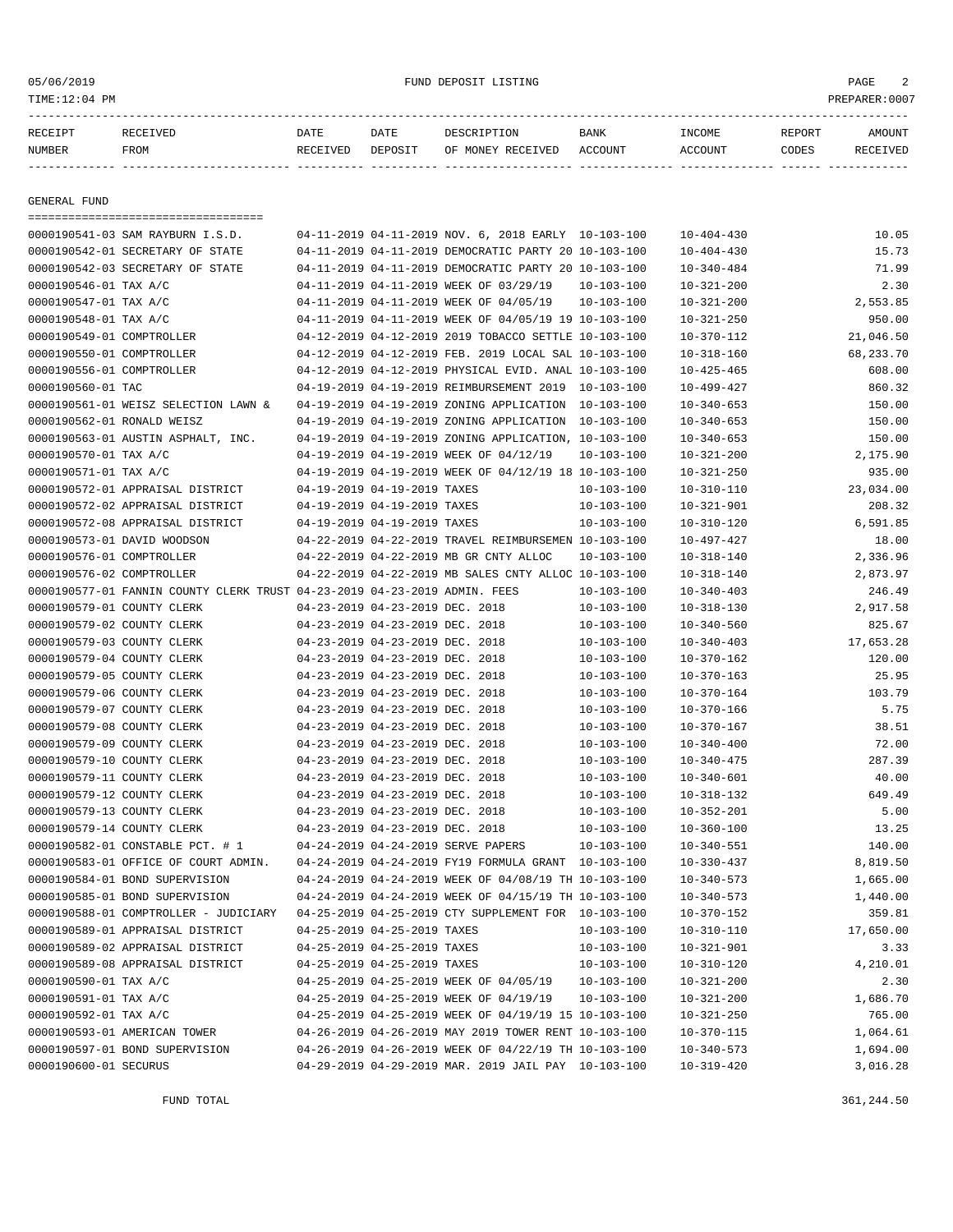TIME:12:04 PM PREPARER:0007

| RECEIPT | RECEIVED            | DATE     | DATE    | DESCRIPTION       | BANK    | INCOME  | REPORT | AMOUNT   |
|---------|---------------------|----------|---------|-------------------|---------|---------|--------|----------|
| NUMBER  | FROM                | RECEIVED | DEPOSIT | OF MONEY RECEIVED | ACCOUNT | ACCOUNT | CODES  | RECEIVED |
|         |                     |          |         |                   |         |         |        |          |
|         |                     |          |         |                   |         |         |        |          |
|         | COURTHOUSE SECURITY |          |         |                   |         |         |        |          |

| 0000190509-16 COUNTY CLERK   | 04-02-2019 04-02-2019 NOV. 2018                     | $11 - 103 - 100$ | 631.76<br>$11 - 340 - 600$ |       |
|------------------------------|-----------------------------------------------------|------------------|----------------------------|-------|
| 0000190536-14 DISTRICT CLERK | 04-09-2019 04-09-2019 MAR. 1-31, 2019               | $11 - 103 - 100$ | 248.06<br>$11 - 340 - 650$ |       |
| 0000190539-02 LEGEND BANK    | 04-10-2019 04-10-2019 MAR. 2019 INTEREST 11-103-100 |                  | $11 - 360 - 100$           | 22.05 |
| 0000190579-15 COUNTY CLERK   | 04-23-2019 04-23-2019 DEC. 2018                     | $11 - 103 - 100$ | 662.00<br>$11 - 340 - 600$ |       |

FUND TOTAL  $1,563.87$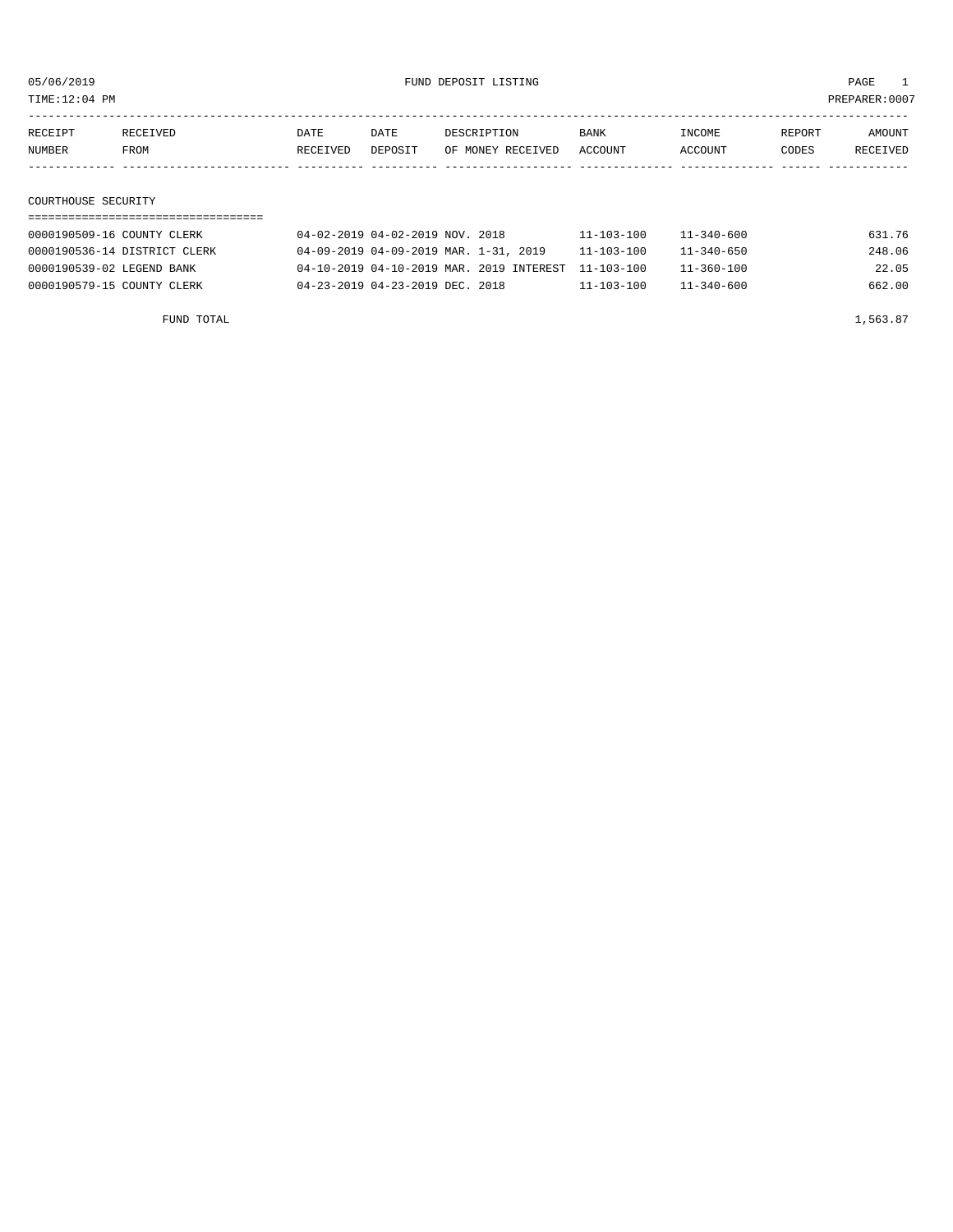TIME:12:04 PM PREPARER:0007

| RECEIPT               | RECEIVED | DATE     | DATE    | DESCRIPTION       | BANK    | INCOME  | REPORT | AMOUNT   |
|-----------------------|----------|----------|---------|-------------------|---------|---------|--------|----------|
| NUMBER                | FROM     | RECEIVED | DEPOSIT | OF MONEY RECEIVED | ACCOUNT | ACCOUNT | CODES  | RECEIVED |
|                       |          |          |         |                   |         |         |        |          |
|                       |          |          |         |                   |         |         |        |          |
| CO.CLK.VITAL STAT.FEE |          |          |         |                   |         |         |        |          |

| 0000190509-17 COUNTY CLERK | 04-02-2019 04-02-2019 NOV. 2018                     | $12 - 103 - 100$ | $12 - 370 - 134$ | 43.00 |
|----------------------------|-----------------------------------------------------|------------------|------------------|-------|
| 0000190539-03 LEGEND BANK  | 04-10-2019 04-10-2019 MAR. 2019 INTEREST 12-103-100 |                  | $12 - 360 - 100$ | 0.77  |
| 0000190579-16 COUNTY CLERK | 04-23-2019 04-23-2019 DEC. 2018                     | $12 - 103 - 100$ | $12 - 370 - 134$ | 90.00 |

FUND TOTAL  $133.77$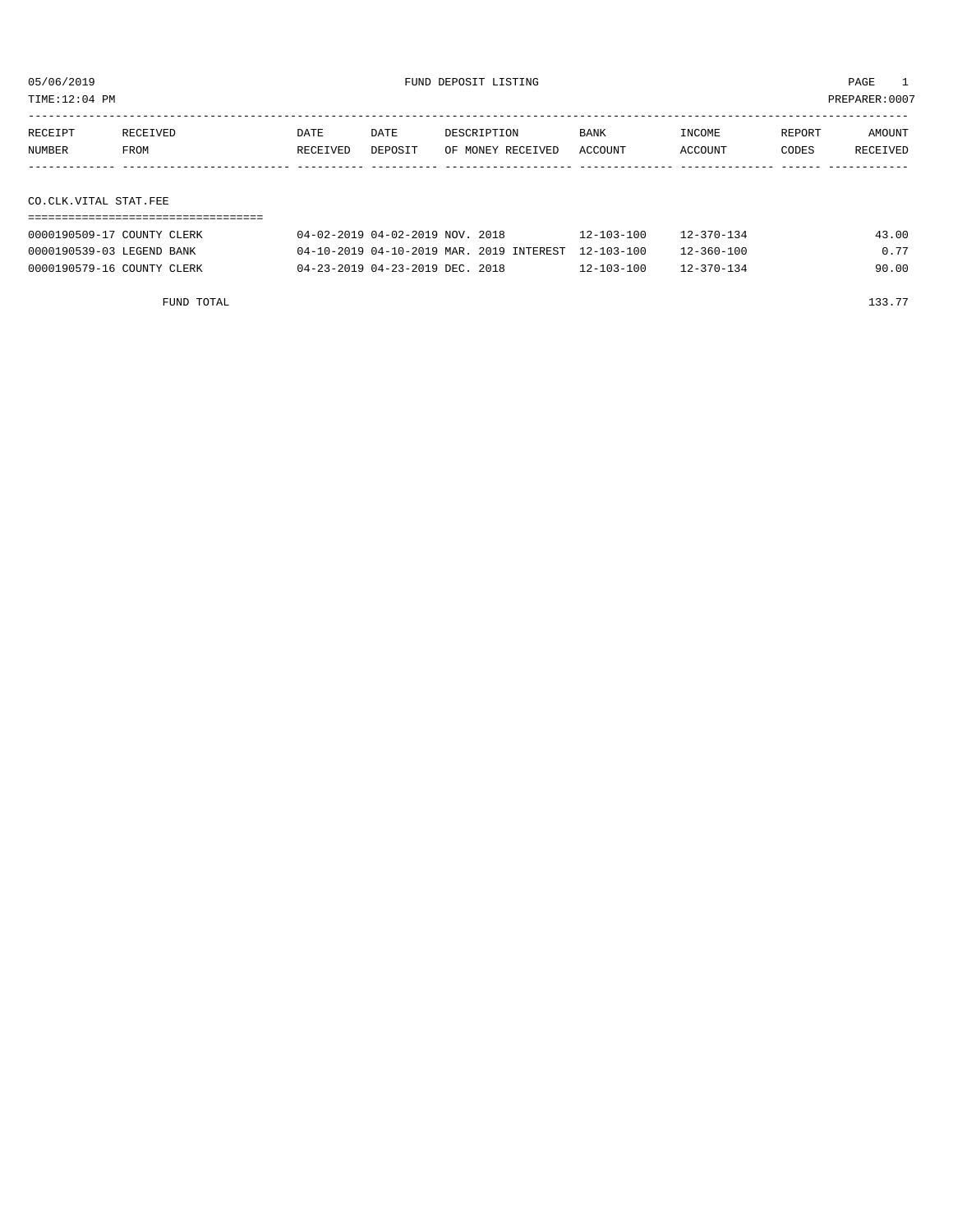| TIME:12:04 PM |                       |          |         |                   |             |         | PREPARER: 0007 |          |
|---------------|-----------------------|----------|---------|-------------------|-------------|---------|----------------|----------|
|               |                       |          |         |                   |             |         |                |          |
| RECEIPT       | RECEIVED              | DATE     | DATE    | DESCRIPTION       | <b>BANK</b> | INCOME  | REPORT         | AMOUNT   |
| NUMBER        | FROM                  | RECEIVED | DEPOSIT | OF MONEY RECEIVED | ACCOUNT     | ACCOUNT | CODES          | RECEIVED |
|               |                       |          |         |                   |             |         |                |          |
|               |                       |          |         |                   |             |         |                |          |
|               | BAIL BONDS TRUST FUND |          |         |                   |             |         |                |          |
|               |                       |          |         |                   |             |         |                |          |

| 0000190529-01 CARPENTER'S BAIL BONDS   | 04-05-2019 04-05-2019 BOND FEES | $13 - 103 - 113$ | $13 - 345 - 113$ | 105.00 |
|----------------------------------------|---------------------------------|------------------|------------------|--------|
| 0000190530-01 FANNIN COUNTY BAIL BONDS | 04-05-2019 04-05-2019 BOND FEES | $13 - 103 - 113$ | $13 - 345 - 113$ | 75.00  |
| 0000190531-01 DOC'S BAIL BONDS         | 04-05-2019 04-05-2019 BOND FEES | $13 - 103 - 113$ | $13 - 345 - 113$ | 60.00  |
| 0000190553-01 FANNIN COUNTY BAIL BONDS | 04-12-2019 04-12-2019 BOND FEES | $13 - 103 - 113$ | $13 - 345 - 113$ | 30.00  |
| 0000190554-01 DOC'S BAIL BONDS         | 04-12-2019 04-12-2019 BOND FEES | $13 - 103 - 113$ | $13 - 345 - 113$ | 15.00  |
| 0000190555-01 CARPENTER'S BAIL BONDS   | 04-12-2019 04-12-2019 BOND FEES | $13 - 103 - 113$ | $13 - 345 - 113$ | 60.00  |
| 0000190594-01 DOC'S BAIL BONDS         | 04-26-2019 04-26-2019 BOND FEES | $13 - 103 - 113$ | $13 - 345 - 113$ | 90.00  |
| 0000190595-01 FANNIN COUNTY BAIL BONDS | 04-26-2019 04-26-2019 BOND FEES | $13 - 103 - 113$ | $13 - 345 - 113$ | 105.00 |
| 0000190596-01 CARPENTER'S BAIL BONDS   | 04-26-2019 04-26-2019 BOND FEES | $13 - 103 - 113$ | $13 - 345 - 113$ | 30.00  |

FUND TOTAL 570.00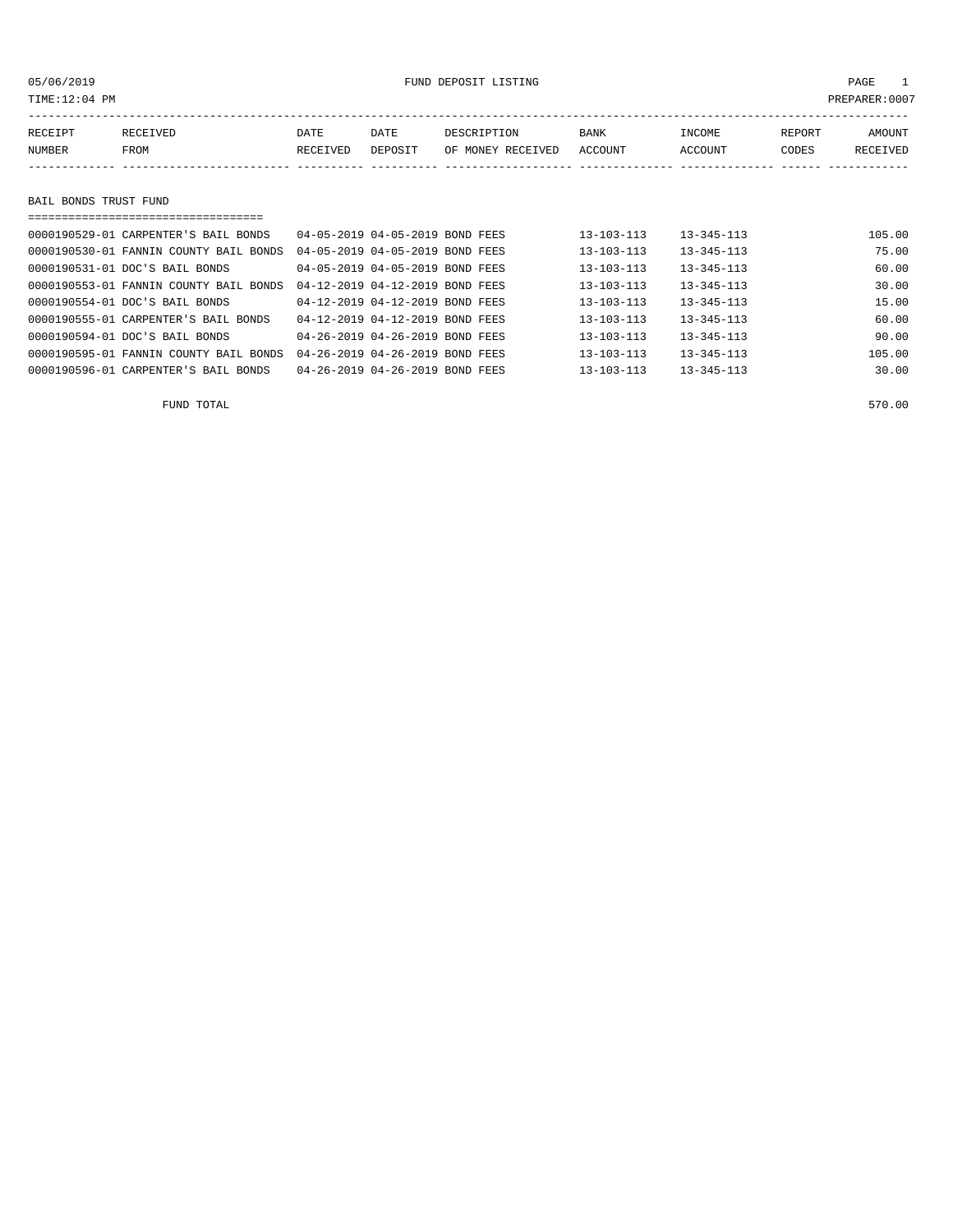| TIME:12:04 PM |                          |          |         |                   |         | PREPARER: 0007 |        |          |
|---------------|--------------------------|----------|---------|-------------------|---------|----------------|--------|----------|
| RECEIPT       | RECEIVED                 | DATE     | DATE    | DESCRIPTION       | BANK    | INCOME         | REPORT | AMOUNT   |
| NUMBER        | FROM                     | RECEIVED | DEPOSIT | OF MONEY RECEIVED | ACCOUNT | ACCOUNT        | CODES  | RECEIVED |
|               |                          |          |         |                   |         |                |        |          |
|               | PROBATE JUDGES EDUCATION |          |         |                   |         |                |        |          |
|               |                          |          |         |                   |         |                |        |          |

| 0000190509-18 COUNTY CLERK | 04-02-2019 04-02-2019 NOV. 2018 | $17 - 103 - 100$ | 17-340-131       | 20.00 |
|----------------------------|---------------------------------|------------------|------------------|-------|
| 0000190579-17 COUNTY CLERK | 04-23-2019 04-23-2019 DEC. 2018 | $17 - 103 - 100$ | $17 - 340 - 131$ | 20.00 |

FUND TOTAL 40.00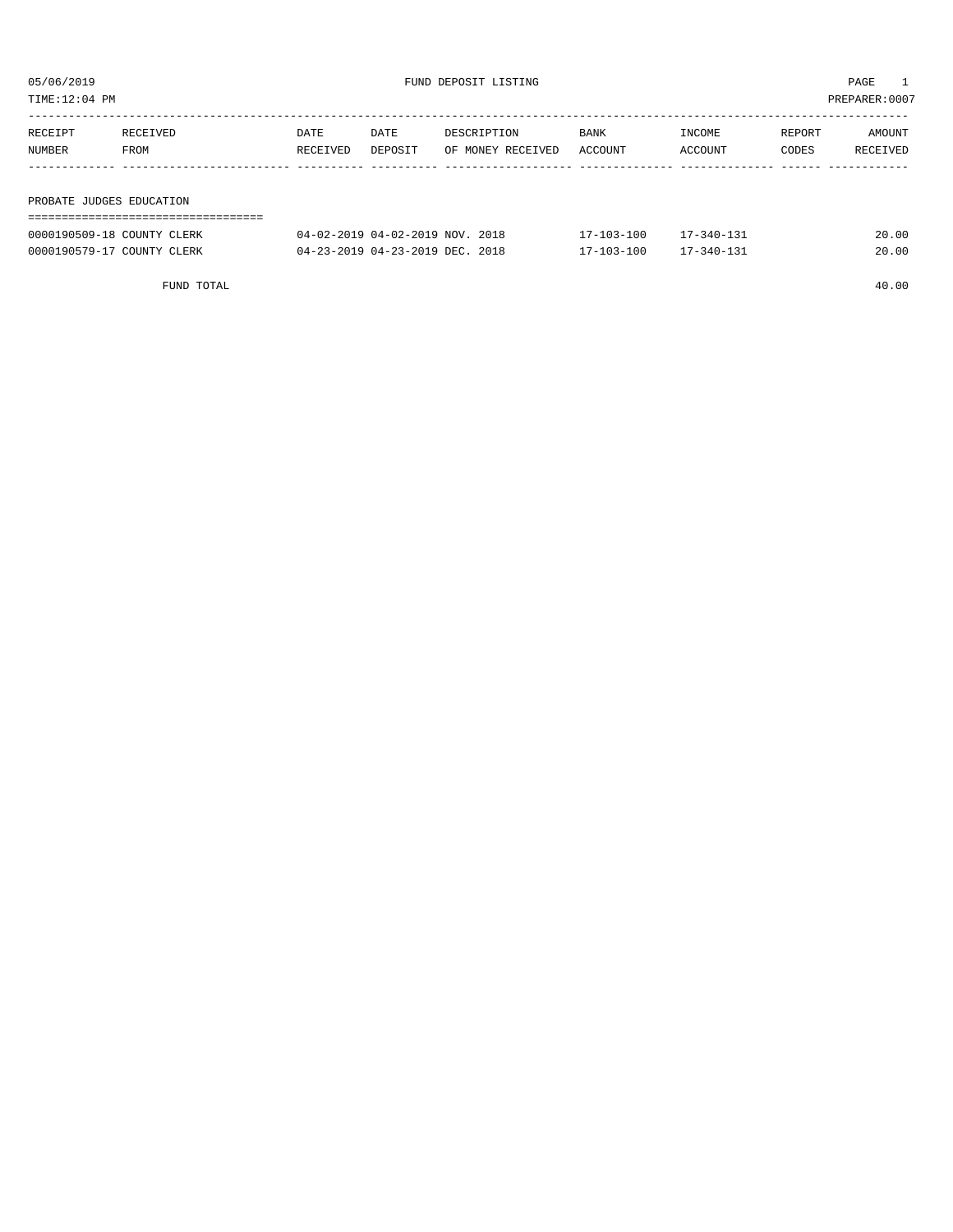| TIME:12:04 PM              |          |         |                                 |                  |                  |        | PREPARER:0007 |
|----------------------------|----------|---------|---------------------------------|------------------|------------------|--------|---------------|
|                            |          |         |                                 |                  |                  |        |               |
| RECEIPT<br>RECEIVED        | DATE     | DATE    | DESCRIPTION                     | <b>BANK</b>      | INCOME           | REPORT | AMOUNT        |
| NUMBER<br>FROM             | RECEIVED | DEPOSIT | OF MONEY RECEIVED               | ACCOUNT          | ACCOUNT          | CODES  | RECEIVED      |
|                            |          |         |                                 |                  |                  |        |               |
|                            |          |         |                                 |                  |                  |        |               |
| CO.CLERK RECORD MNGMT.     |          |         |                                 |                  |                  |        |               |
|                            |          |         |                                 |                  |                  |        |               |
| 0000190509-19 COUNTY CLERK |          |         | 04-02-2019 04-02-2019 NOV. 2018 | $18 - 103 - 100$ | $18 - 370 - 133$ |        | 5,466.43      |

0000190539-04 LEGEND BANK 04-10-2019 04-10-2019 MAR. 2019 INTEREST 18-103-100 18-360-100 12.03 0000190579-18 COUNTY CLERK 04-23-2019 04-23-2019 DEC. 2018 18-103-100 18-370-133 5,593.79

FUND TOTAL 11,072.25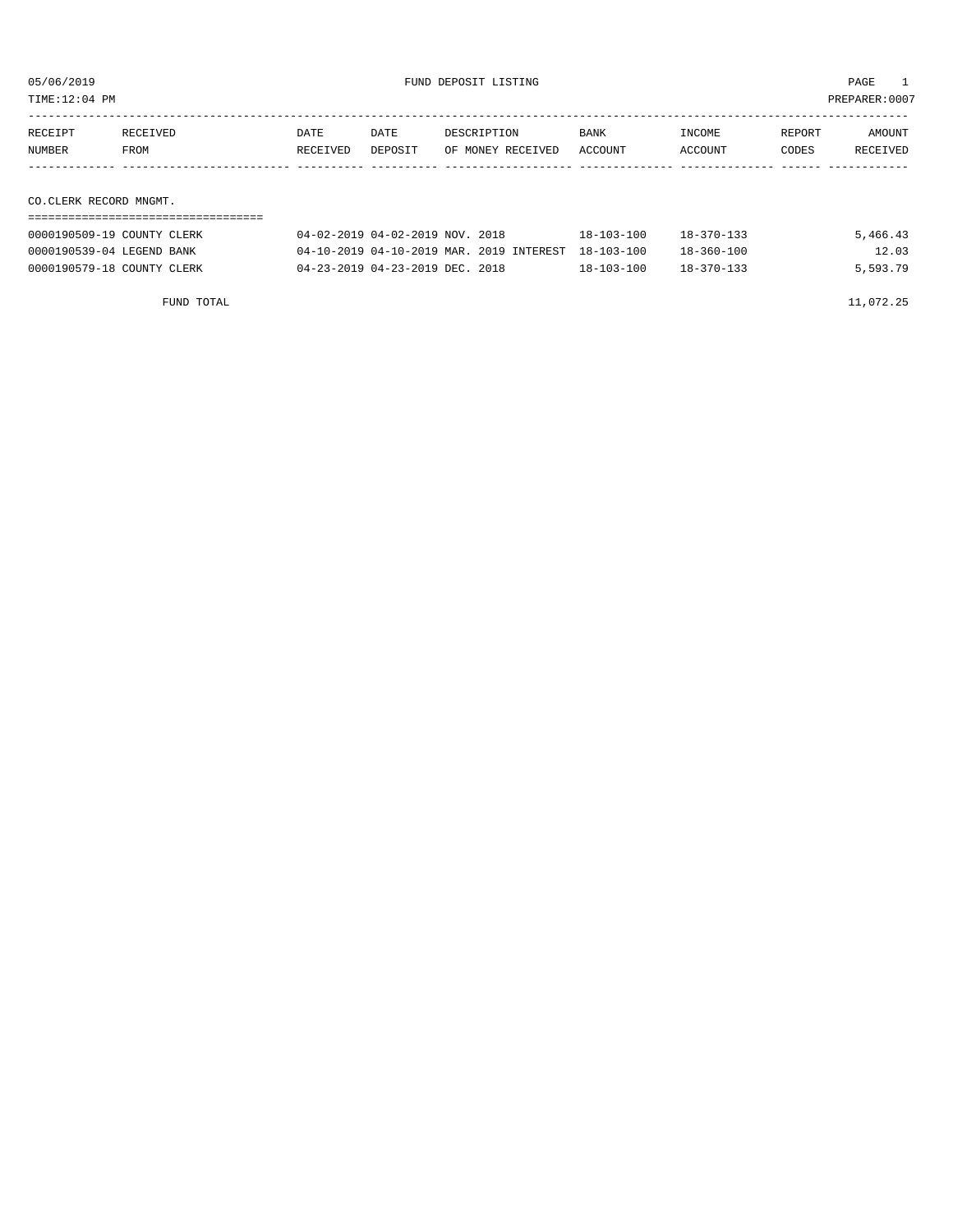| TIME:12:04 PM           |          |          |         |                   |             |         |        | PREPARER:0007 |
|-------------------------|----------|----------|---------|-------------------|-------------|---------|--------|---------------|
| RECEIPT                 | RECEIVED | DATE     | DATE    | DESCRIPTION       | <b>BANK</b> | INCOME  | REPORT | AMOUNT        |
| NUMBER                  | FROM     | RECEIVED | DEPOSIT | OF MONEY RECEIVED | ACCOUNT     | ACCOUNT | CODES  | RECEIVED      |
|                         |          |          |         |                   |             |         |        |               |
| DIST.CLK.RECORDS MNGMT. |          |          |         |                   |             |         |        |               |
|                         |          |          |         |                   |             |         |        |               |

| 0000190536-15 DISTRICT CLERK | 04-09-2019 04-09-2019 MAR. 1-31, 2019 | 19-103-100 | 19-370-136 | 254.12 |
|------------------------------|---------------------------------------|------------|------------|--------|

| 0000190539-05 LEGEND BANK | 04-10-2019 04-10-2019 MAR. 2019 INTEREST 19-103-100 | $19 - 360 - 100$ | 2.62 |
|---------------------------|-----------------------------------------------------|------------------|------|

FUND TOTAL  $256.74$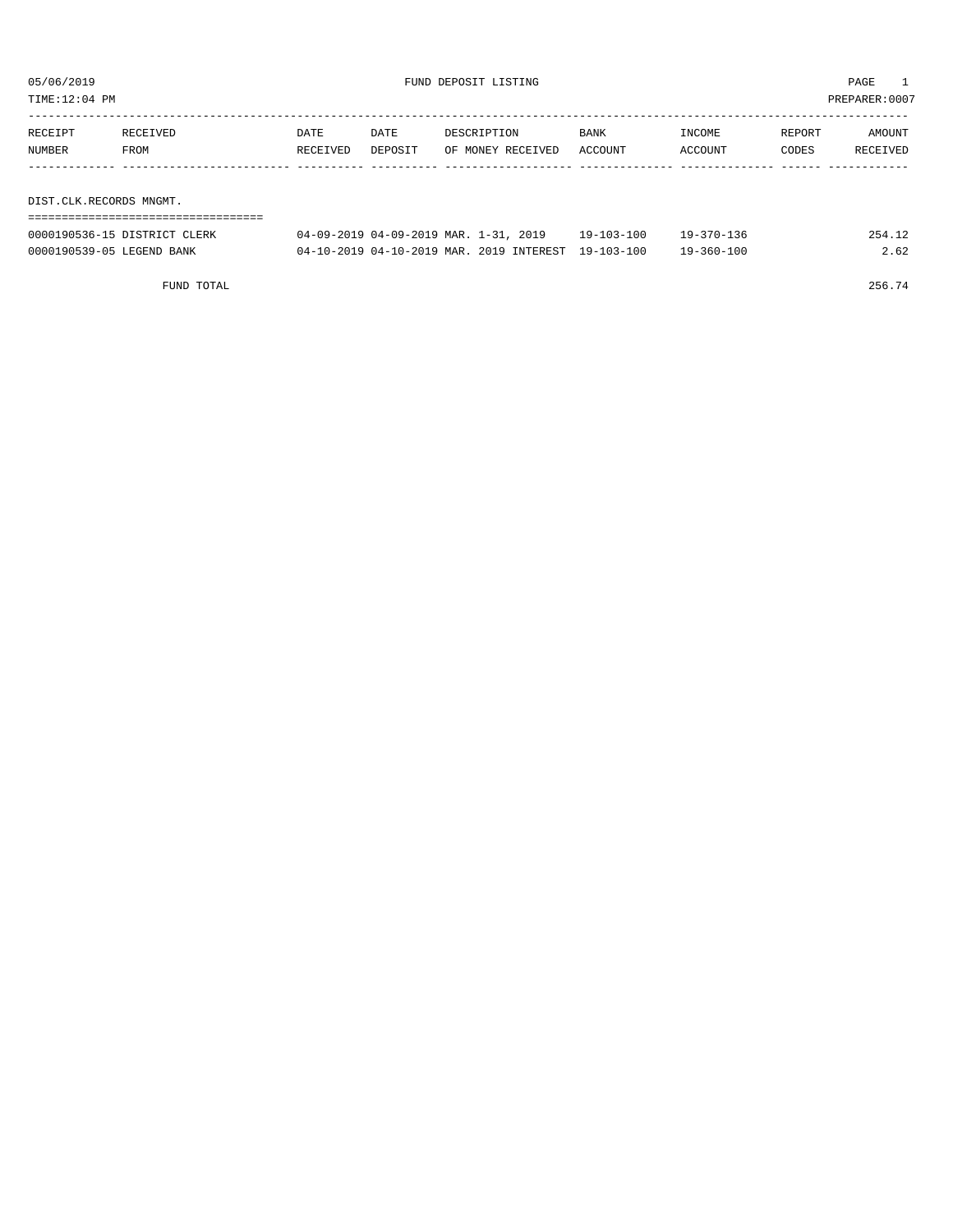| TIME:12:04 PM             |                                                            |                  |                                 |                                       |                                      |                                      |                 | PREPARER: 0007     |
|---------------------------|------------------------------------------------------------|------------------|---------------------------------|---------------------------------------|--------------------------------------|--------------------------------------|-----------------|--------------------|
| RECEIPT<br><b>NUMBER</b>  | <b>RECEIVED</b><br>FROM                                    | DATE<br>RECEIVED | DATE<br>DEPOSIT                 | DESCRIPTION<br>OF MONEY RECEIVED      | BANK<br><b>ACCOUNT</b>               | INCOME<br>ACCOUNT                    | REPORT<br>CODES | AMOUNT<br>RECEIVED |
| COUNTY OFFICES REC.MNGMT. | ==============================                             |                  |                                 |                                       |                                      |                                      |                 |                    |
|                           | 0000190509-20 COUNTY CLERK<br>0000190536-16 DISTRICT CLERK |                  | 04-02-2019 04-02-2019 NOV. 2018 | 04-09-2019 04-09-2019 MAR. 1-31, 2019 | $20 - 103 - 100$<br>$20 - 103 - 100$ | $20 - 370 - 135$<br>$20 - 370 - 135$ |                 | 416.27<br>468.32   |

0000190539-06 LEGEND BANK 04-10-2019 04-10-2019 MAR. 2019 INTEREST 20-103-100 20-360-100 9.71 0000190579-19 COUNTY CLERK 04-23-2019 04-23-2019 DEC. 2018 20-103-100 20-370-135 416.90

TAL 1,311.20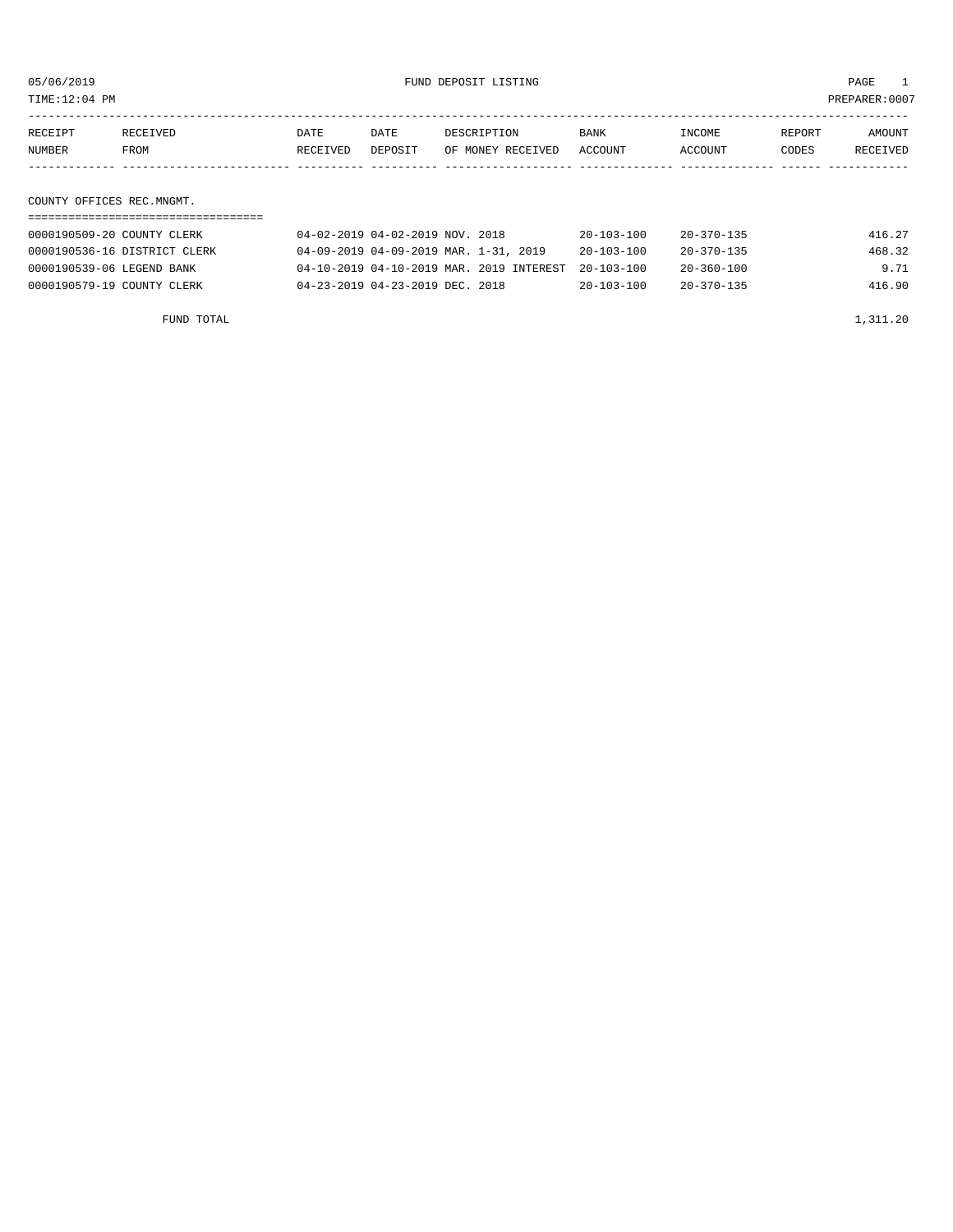TIME:12:04 PM PREPARER:0007

# 05/06/2019 FUND DEPOSIT LISTING PAGE 1

| RECEIPT | <b>RECEIVED</b> | DATE            | DATE    | DESCRIPTION       | <b>BANK</b> | <b>INCOME</b> | REPORT | AMOUNT          |
|---------|-----------------|-----------------|---------|-------------------|-------------|---------------|--------|-----------------|
| NUMBER  | FROM            | <b>RECEIVED</b> | DEPOSIT | OF MONEY RECEIVED | ACCOUNT     | ACCOUNT       | CODES  | <b>RECEIVED</b> |
|         |                 |                 |         |                   |             |               |        |                 |

FANNIN CO. R & B #1 FUND

| ===================================== |                                 |                                 |                                                      |                  |                  |          |
|---------------------------------------|---------------------------------|---------------------------------|------------------------------------------------------|------------------|------------------|----------|
| 0000190502-01 PHILIP MATHES           |                                 |                                 | 04-01-2019 04-01-2019 16 CONCRETE CULVERT 21-103-100 |                  | $21 - 370 - 145$ | 320.00   |
| 0000190509-22 COUNTY CLERK            | 04-02-2019 04-02-2019 NOV. 2018 |                                 |                                                      | $21 - 103 - 100$ | $21 - 350 - 403$ | 217.01   |
| 0000190510-02 TEXPOOL                 |                                 |                                 | 04-02-2019 04-02-2019 MAR. 2019 INTEREST             | 21-103-175       | $21 - 360 - 100$ | 36.75    |
| 0000190519-03 APPRAISAL DISTRICT      |                                 | 04-04-2019 04-04-2019 TAXES     |                                                      | $21 - 103 - 100$ | $21 - 310 - 110$ | 2,999.80 |
| 0000190519-09 APPRAISAL DISTRICT      | 04-04-2019 04-04-2019 TAXES     |                                 |                                                      | $21 - 103 - 100$ | $21 - 310 - 120$ | 50.54    |
| 0000190520-02 TAX A/C                 |                                 |                                 | 04-04-2019 04-04-2019 WEEK OF 03/29/19               | $21 - 103 - 100$ | $21 - 321 - 300$ | 1,921.84 |
| 0000190536-19 DISTRICT CLERK          |                                 |                                 | 04-09-2019 04-09-2019 MAR. 1-31, 2019                | $21 - 103 - 100$ | $21 - 350 - 450$ | 881.45   |
| 0000190539-07 LEGEND BANK             |                                 |                                 | 04-10-2019 04-10-2019 MAR. 2019 INTEREST             | $21 - 103 - 100$ | $21 - 360 - 100$ | 63.55    |
| 0000190540-04 APPRAISAL DISTRICT      |                                 | 04-11-2019 04-11-2019 TAXES     |                                                      | $21 - 103 - 100$ | $21 - 310 - 110$ | 2,022.15 |
| 0000190540-10 APPRAISAL DISTRICT      | 04-11-2019 04-11-2019 TAXES     |                                 |                                                      | $21 - 103 - 100$ | $21 - 310 - 120$ | 123.87   |
| 0000190545-01 ALFORD SERVICES, INC.   |                                 |                                 | 04-11-2019 04-11-2019 2 CULVERTS & ROCK              | $21 - 103 - 100$ | $21 - 370 - 145$ | 573.79   |
| 0000190546-02 TAX A/C                 |                                 |                                 | 04-11-2019 04-11-2019 WEEK OF 03/29/19               | $21 - 103 - 100$ | $21 - 321 - 300$ | 2.04     |
| 0000190547-02 TAX A/C                 |                                 |                                 | 04-11-2019 04-11-2019 WEEK OF 04/05/19               | $21 - 103 - 100$ | $21 - 321 - 300$ | 1,781.21 |
| 0000190550-02 COMPTROLLER             |                                 |                                 | 04-12-2019 04-12-2019 FEB. 2019 LOCAL SAL 21-103-100 |                  | $21 - 318 - 160$ | 3,922.22 |
| 0000190551-01 CHARLES A. STOKES       |                                 |                                 | 04-12-2019 04-12-2019 CULVERT & ROCK                 | $21 - 103 - 100$ | $21 - 370 - 145$ | 424.10   |
| 0000190559-01 COMPTROLLER             |                                 |                                 | 04-19-2019 04-19-2019 1ST HALF CY 2019 GR 21-103-100 |                  | $21 - 370 - 125$ | 9,209.02 |
| 0000190566-01 TOM GASTON              |                                 | 04-19-2019 04-19-2019 CULVERT   |                                                      | $21 - 103 - 100$ | $21 - 370 - 145$ | 445.50   |
| 0000190570-02 TAX A/C                 |                                 |                                 | 04-19-2019 04-19-2019 WEEK OF 04/12/19               | $21 - 103 - 100$ | $21 - 321 - 300$ | 1,396.03 |
| 0000190572-04 APPRAISAL DISTRICT      |                                 | 04-19-2019 04-19-2019 TAXES     |                                                      | $21 - 103 - 100$ | $21 - 310 - 110$ | 1,394.65 |
| 0000190572-10 APPRAISAL DISTRICT      |                                 | 04-19-2019 04-19-2019 TAXES     |                                                      | $21 - 103 - 100$ | $21 - 310 - 120$ | 399.12   |
| 0000190574-01 DAVID WILSON MCCRAW     |                                 | 04-22-2019 04-22-2019 CULVERT   |                                                      | $21 - 103 - 100$ | $21 - 370 - 145$ | 224.10   |
| 0000190579-21 COUNTY CLERK            |                                 | 04-23-2019 04-23-2019 DEC. 2018 |                                                      | $21 - 103 - 100$ | $21 - 350 - 403$ | 321.01   |
| 0000190589-04 APPRAISAL DISTRICT      |                                 | 04-25-2019 04-25-2019 TAXES     |                                                      | $21 - 103 - 100$ | $21 - 310 - 110$ | 1,068.66 |
| 0000190589-10 APPRAISAL DISTRICT      |                                 | 04-25-2019 04-25-2019 TAXES     |                                                      | $21 - 103 - 100$ | $21 - 310 - 120$ | 254.91   |
| 0000190590-02 TAX A/C                 |                                 |                                 | 04-25-2019 04-25-2019 WEEK OF 04/05/19               | $21 - 103 - 100$ | $21 - 321 - 300$ | 2.04     |
| 0000190591-02 TAX A/C                 |                                 |                                 | 04-25-2019 04-25-2019 WEEK OF 04/19/19               | $21 - 103 - 100$ | $21 - 321 - 300$ | 961.94   |
|                                       |                                 |                                 |                                                      |                  |                  |          |

FUND TOTAL 31,017.30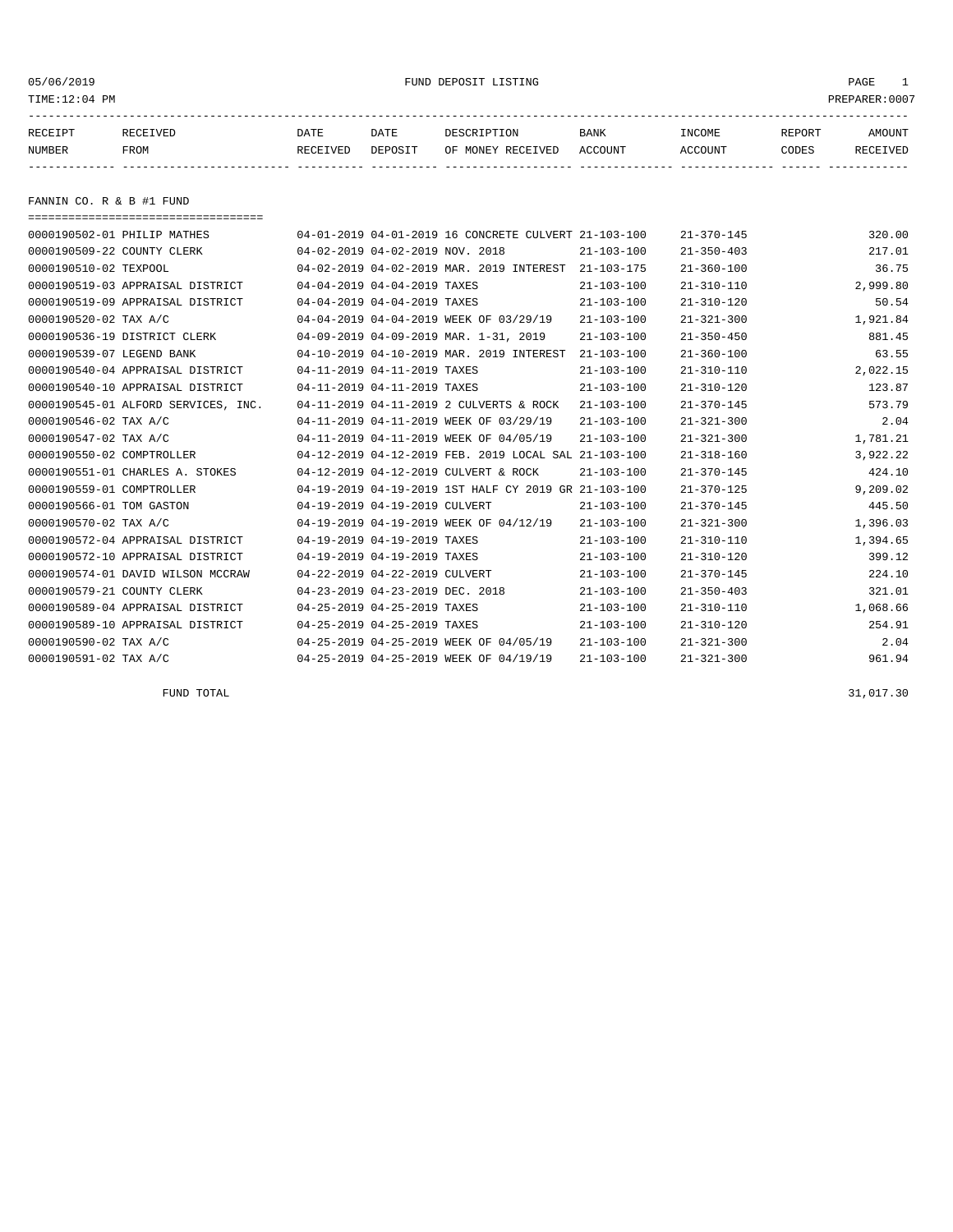| TIME:12:04 PM |                          |          |         |                   |             |         |        | PREPARER: 0007 |  |
|---------------|--------------------------|----------|---------|-------------------|-------------|---------|--------|----------------|--|
| RECEIPT       | RECEIVED                 | DATE     | DATE    | DESCRIPTION       | <b>BANK</b> | INCOME  | REPORT | AMOUNT         |  |
| NUMBER        | FROM                     | RECEIVED | DEPOSIT | OF MONEY RECEIVED | ACCOUNT     | ACCOUNT | CODES  | RECEIVED       |  |
|               |                          |          |         |                   |             |         |        |                |  |
|               | FANNIN CO. R & B #2 FUND |          |         |                   |             |         |        |                |  |
|               |                          |          |         |                   |             |         |        |                |  |

| 0000190509-23 COUNTY CLERK             | 04-02-2019 04-02-2019 NOV. 2018  |                                                      | $22 - 103 - 100$ | $22 - 350 - 403$ | 252.78    |
|----------------------------------------|----------------------------------|------------------------------------------------------|------------------|------------------|-----------|
| 0000190510-03 TEXPOOL                  |                                  | 04-02-2019 04-02-2019 MAR. 2019 INTEREST             | $22 - 103 - 175$ | $22 - 360 - 100$ | 526.02    |
| 0000190514-01 DONALD L. PRIOR          | 04-03-2019 04-03-2019 CULVERT    |                                                      | $22 - 103 - 100$ | $22 - 370 - 145$ | 149.40    |
| 0000190515-01 CHRISTOPHER W. BAYER     | 04-03-2019 04-03-2019 CULVERT    |                                                      | $22 - 103 - 100$ | $22 - 370 - 145$ | 445.50    |
| 0000190519-04 APPRAISAL DISTRICT       | 04-04-2019 04-04-2019 TAXES      |                                                      | $22 - 103 - 100$ | $22 - 310 - 110$ | 3,494.36  |
| 0000190519-10 APPRAISAL DISTRICT       | 04-04-2019 04-04-2019 TAXES      |                                                      | $22 - 103 - 100$ | $22 - 310 - 120$ | 58.87     |
| 0000190520-03 TAX A/C                  |                                  | 04-04-2019 04-04-2019 WEEK OF 03/29/19               | $22 - 103 - 100$ | $22 - 321 - 300$ | 2,238.68  |
| 0000190536-20 DISTRICT CLERK           |                                  | 04-09-2019 04-09-2019 MAR. 1-31, 2019                | $22 - 103 - 100$ | $22 - 350 - 450$ | 1,026.77  |
| 0000190537-01 PATRICK RYAN DOCKERY     | 04-09-2019 04-09-2019 CULVERT    |                                                      | $22 - 103 - 100$ | $22 - 370 - 145$ | 149.40    |
| 0000190539-08 LEGEND BANK              |                                  | 04-10-2019 04-10-2019 MAR. 2019 INTEREST             | $22 - 103 - 100$ | $22 - 360 - 100$ | 97.64     |
| 0000190540-05 APPRAISAL DISTRICT       | 04-11-2019 04-11-2019 TAXES      |                                                      | $22 - 103 - 100$ | $22 - 310 - 110$ | 2,355.54  |
| 0000190540-11 APPRAISAL DISTRICT       | 04-11-2019 04-11-2019 TAXES      |                                                      | $22 - 103 - 100$ | $22 - 310 - 120$ | 144.30    |
| 0000190543-01 LIJUAN JING              | 04-11-2019 04-11-2019 CULVERT    |                                                      | $22 - 103 - 100$ | $22 - 370 - 145$ | 445.50    |
| 0000190546-03 TAX A/C                  |                                  | 04-11-2019 04-11-2019 WEEK OF 03/29/19               | $22 - 103 - 100$ | $22 - 321 - 300$ | 2.37      |
| 0000190547-03 TAX A/C                  |                                  | 04-11-2019 04-11-2019 WEEK OF 04/05/19               | $22 - 103 - 100$ | $22 - 321 - 300$ | 2,074.88  |
| 0000190550-03 COMPTROLLER              |                                  | 04-12-2019 04-12-2019 FEB. 2019 LOCAL SAL 22-103-100 |                  | $22 - 318 - 160$ | 4,568.86  |
| 0000190559-02 COMPTROLLER              |                                  | 04-19-2019 04-19-2019 1ST HALF CY 2019 GR 22-103-100 |                  | $22 - 370 - 125$ | 10,727.29 |
| 0000190567-01 BELMICH CONSTRUCTION LLC | 04-19-2019 04-19-2019 OIL & ROCK |                                                      | $22 - 103 - 100$ | $22 - 370 - 145$ | 575.00    |
| 0000190570-03 TAX A/C                  |                                  | 04-19-2019 04-19-2019 WEEK OF 04/12/19               | $22 - 103 - 100$ | $22 - 321 - 300$ | 1,626.19  |
| 0000190572-05 APPRAISAL DISTRICT       | 04-19-2019 04-19-2019 TAXES      |                                                      | $22 - 103 - 100$ | $22 - 310 - 110$ | 1,624.59  |
| 0000190572-11 APPRAISAL DISTRICT       | 04-19-2019 04-19-2019 TAXES      |                                                      | $22 - 103 - 100$ | $22 - 310 - 120$ | 464.92    |
| 0000190579-22 COUNTY CLERK             | 04-23-2019 04-23-2019 DEC. 2018  |                                                      | $22 - 103 - 100$ | $22 - 350 - 403$ | 373.93    |
| 0000190580-01 WILLIAM F. MACSISAK      | 04-23-2019 04-23-2019 CULVERT    |                                                      | $22 - 103 - 100$ | $22 - 370 - 145$ | 556.20    |
| 0000190589-05 APPRAISAL DISTRICT       | 04-25-2019 04-25-2019 TAXES      |                                                      | $22 - 103 - 100$ | $22 - 310 - 110$ | 1,244.85  |
| 0000190589-11 APPRAISAL DISTRICT       | 04-25-2019 04-25-2019 TAXES      |                                                      | $22 - 103 - 100$ | $22 - 310 - 120$ | 296.93    |
| 0000190590-03 TAX A/C                  |                                  | 04-25-2019 04-25-2019 WEEK OF 04/05/19               | $22 - 103 - 100$ | $22 - 321 - 300$ | 2.37      |
| 0000190591-03 TAX A/C                  |                                  | 04-25-2019 04-25-2019 WEEK OF 04/19/19               | $22 - 103 - 100$ | $22 - 321 - 300$ | 1,120.53  |
| 0000190598-01 DEBRA HILL               | 04-29-2019 04-29-2019 CULVERT    |                                                      | $22 - 103 - 100$ | $22 - 370 - 145$ | 179.28    |
| 0000190599-01 DONALD L. PRIOR          | 04-29-2019 04-29-2019 CULVERT    |                                                      | $22 - 103 - 100$ | $22 - 370 - 145$ | 179.28    |
|                                        |                                  |                                                      |                  |                  |           |

 $FUND$  total  $37,002.23$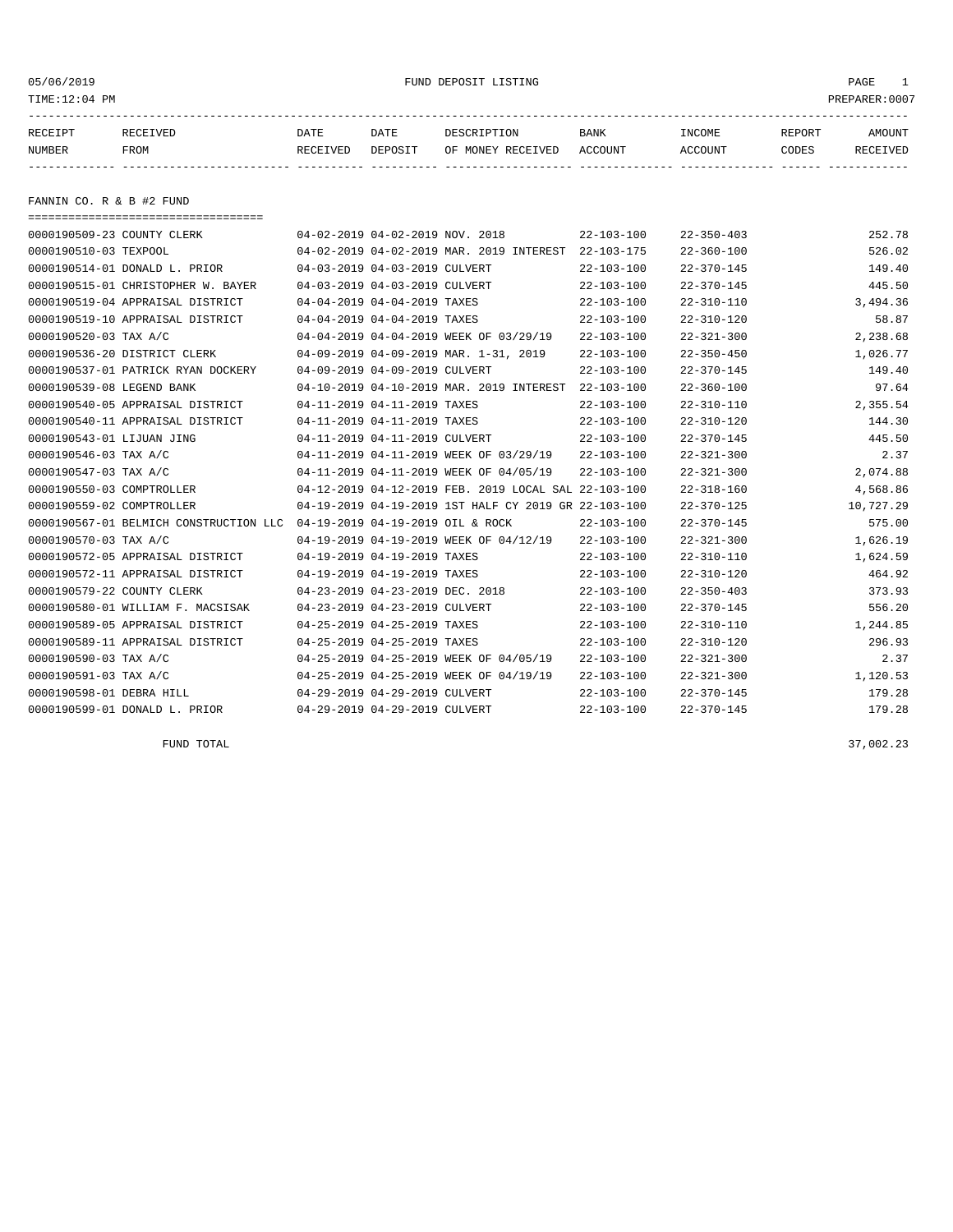| 05/06/2019<br>TIME:12:04 PM |                                                                             |                                 |                                 | FUND DEPOSIT LISTING                                 |                  |                   |                 | PAGE<br>$\mathbf{1}$<br>PREPARER:0007 |
|-----------------------------|-----------------------------------------------------------------------------|---------------------------------|---------------------------------|------------------------------------------------------|------------------|-------------------|-----------------|---------------------------------------|
| RECEIPT<br>NUMBER           | RECEIVED<br>FROM                                                            | DATE<br>RECEIVED                | DATE<br>DEPOSIT                 | DESCRIPTION<br>OF MONEY RECEIVED ACCOUNT             | <b>BANK</b>      | INCOME<br>ACCOUNT | REPORT<br>CODES | AMOUNT<br>RECEIVED                    |
| FANNIN CO. R & B #3 FUND    |                                                                             |                                 |                                 |                                                      |                  |                   |                 |                                       |
|                             | =====================================<br>0000190509-24 COUNTY CLERK         |                                 | 04-02-2019 04-02-2019 NOV. 2018 |                                                      | 23-103-100       | $23 - 350 - 403$  |                 | 379.18                                |
| 0000190510-04 TEXPOOL       |                                                                             |                                 |                                 | 04-02-2019 04-02-2019 MAR. 2019 INTEREST 23-103-175  |                  | $23 - 360 - 100$  |                 | 482.13                                |
|                             | 0000190511-01 DANIEL FRIESEN                                                |                                 | 04-02-2019 04-02-2019 CULVERTS  |                                                      | $23 - 103 - 100$ | $23 - 370 - 145$  |                 | 2,000.00                              |
|                             | 0000190519-05 APPRAISAL DISTRICT                                            |                                 | 04-04-2019 04-04-2019 TAXES     |                                                      | $23 - 103 - 100$ | $23 - 310 - 110$  |                 | 5,241.55                              |
|                             | 0000190519-11 APPRAISAL DISTRICT                                            | 04-04-2019 04-04-2019 TAXES     |                                 |                                                      | $23 - 103 - 100$ | $23 - 310 - 120$  |                 | 88.30                                 |
| 0000190520-04 TAX A/C       |                                                                             |                                 |                                 | 04-04-2019 04-04-2019 WEEK OF 03/29/19               | $23 - 103 - 100$ | $23 - 321 - 300$  |                 | 3,358.02                              |
|                             | 0000190533-01 EL NIDO DE HONEY GROVE LL 04-09-2019 04-09-2019 CULVERT       |                                 |                                 |                                                      | $23 - 103 - 100$ | $23 - 370 - 145$  |                 | 600.00                                |
|                             | 0000190534-01 KAREN S. KASZER                                               |                                 | 04-09-2019 04-09-2019 CULVERT   |                                                      | $23 - 103 - 100$ | $23 - 370 - 145$  |                 | 430.00                                |
|                             | 0000190536-21 DISTRICT CLERK                                                |                                 |                                 | 04-09-2019 04-09-2019 MAR. 1-31, 2019                | $23 - 103 - 100$ | $23 - 350 - 450$  |                 | 1,540.16                              |
|                             | 0000190538-01 SAM RAYBURN I.S.D.                                            |                                 |                                 | 04-10-2019 04-10-2019 ROCK & FUEL                    | $23 - 103 - 100$ | $23 - 370 - 145$  |                 | 535.74                                |
|                             | 0000190539-09 LEGEND BANK                                                   |                                 |                                 | 04-10-2019 04-10-2019 MAR. 2019 INTEREST 23-103-100  |                  | $23 - 360 - 100$  |                 | 132.65                                |
|                             | 0000190540-06 APPRAISAL DISTRICT                                            |                                 | 04-11-2019 04-11-2019 TAXES     |                                                      | $23 - 103 - 100$ | $23 - 310 - 110$  |                 | 3,533.31                              |
|                             | 0000190540-12 APPRAISAL DISTRICT                                            |                                 | 04-11-2019 04-11-2019 TAXES     |                                                      | $23 - 103 - 100$ | $23 - 310 - 120$  |                 | 216.44                                |
|                             | 0000190544-01 CITY OF HONEY GROVE                                           |                                 | 04-11-2019 04-11-2019 FUEL      |                                                      | $23 - 103 - 100$ | $23 - 370 - 145$  |                 | 57.14                                 |
|                             | 0000190544-02 CITY OF HONEY GROVE                                           |                                 |                                 | 04-11-2019 04-11-2019 7 CULVERTS                     | $23 - 103 - 100$ | $23 - 370 - 145$  |                 | 1,979.88                              |
| 0000190546-04 TAX A/C       |                                                                             |                                 |                                 | 04-11-2019 04-11-2019 WEEK OF 03/29/19               | $23 - 103 - 100$ | $23 - 321 - 300$  |                 | 3.56                                  |
| 0000190547-04 TAX A/C       |                                                                             |                                 |                                 | 04-11-2019 04-11-2019 WEEK OF 04/05/19               | $23 - 103 - 100$ | $23 - 321 - 300$  |                 | 3, 112. 31                            |
|                             | 0000190550-04 COMPTROLLER                                                   |                                 |                                 | 04-12-2019 04-12-2019 FEB. 2019 LOCAL SAL 23-103-100 |                  | $23 - 318 - 160$  |                 | 6,853.29                              |
|                             | 0000190559-03 COMPTROLLER                                                   |                                 |                                 | 04-19-2019 04-19-2019 1ST HALF CY 2019 GR 23-103-100 |                  | $23 - 370 - 125$  |                 | 16,090.93                             |
|                             | 0000190568-01 KEVIN DARWIN                                                  |                                 | 04-19-2019 04-19-2019 CULVERT   |                                                      | $23 - 103 - 100$ | $23 - 370 - 145$  |                 | 375.00                                |
|                             | 0000190569-01 JUSTIN & CECILY SPINDLE  04-19-2019 04-19-2019 CULVERT        |                                 |                                 |                                                      | $23 - 103 - 100$ | $23 - 370 - 145$  |                 | 375.00                                |
| 0000190570-04 TAX A/C       |                                                                             |                                 |                                 | 04-19-2019 04-19-2019 WEEK OF 04/12/19               | $23 - 103 - 100$ | $23 - 321 - 300$  |                 | 2,439.28                              |
|                             | 0000190572-06 APPRAISAL DISTRICT                                            | 04-19-2019 04-19-2019 TAXES     |                                 |                                                      | $23 - 103 - 100$ | $23 - 310 - 110$  |                 | 2,436.88                              |
|                             | 0000190572-12 APPRAISAL DISTRICT                                            | 04-19-2019 04-19-2019 TAXES     |                                 |                                                      | $23 - 103 - 100$ | $23 - 310 - 120$  |                 | 697.39                                |
|                             | 0000190579-23 COUNTY CLERK                                                  | 04-23-2019 04-23-2019 DEC. 2018 |                                 |                                                      | $23 - 103 - 100$ | $23 - 350 - 403$  |                 | 560.90                                |
|                             | 0000190586-01 PARIS IRON & METAL CO., I 04-25-2019 04-25-2019 SALE OF SCRAP |                                 |                                 |                                                      | $23 - 103 - 100$ | $23 - 370 - 130$  |                 | 208.00                                |

0000190587-01 JERRY MAGNESS 04-25-2019 04-25-2019 LTC CLASS REIMBURSE 23-103-100 23-623-427 75.00 0000190589-06 APPRAISAL DISTRICT 04-25-2019 04-25-2019 TAXES 23-103-100 23-310-110 1,867.28 0000190589-12 APPRAISAL DISTRICT 04-25-2019 04-25-2019 TAXES 23-103-100 23-310-120 445.40 0000190590-04 TAX A/C 04-25-2019 04-25-2019 WEEK OF 04/05/19 23-103-100 23-321-300 3.56 0000190591-04 TAX A/C 04-25-2019 04-25-2019 WEEK OF 04/19/19 23-103-100 23-321-300 1,680.79

FUND TOTAL 57,799.07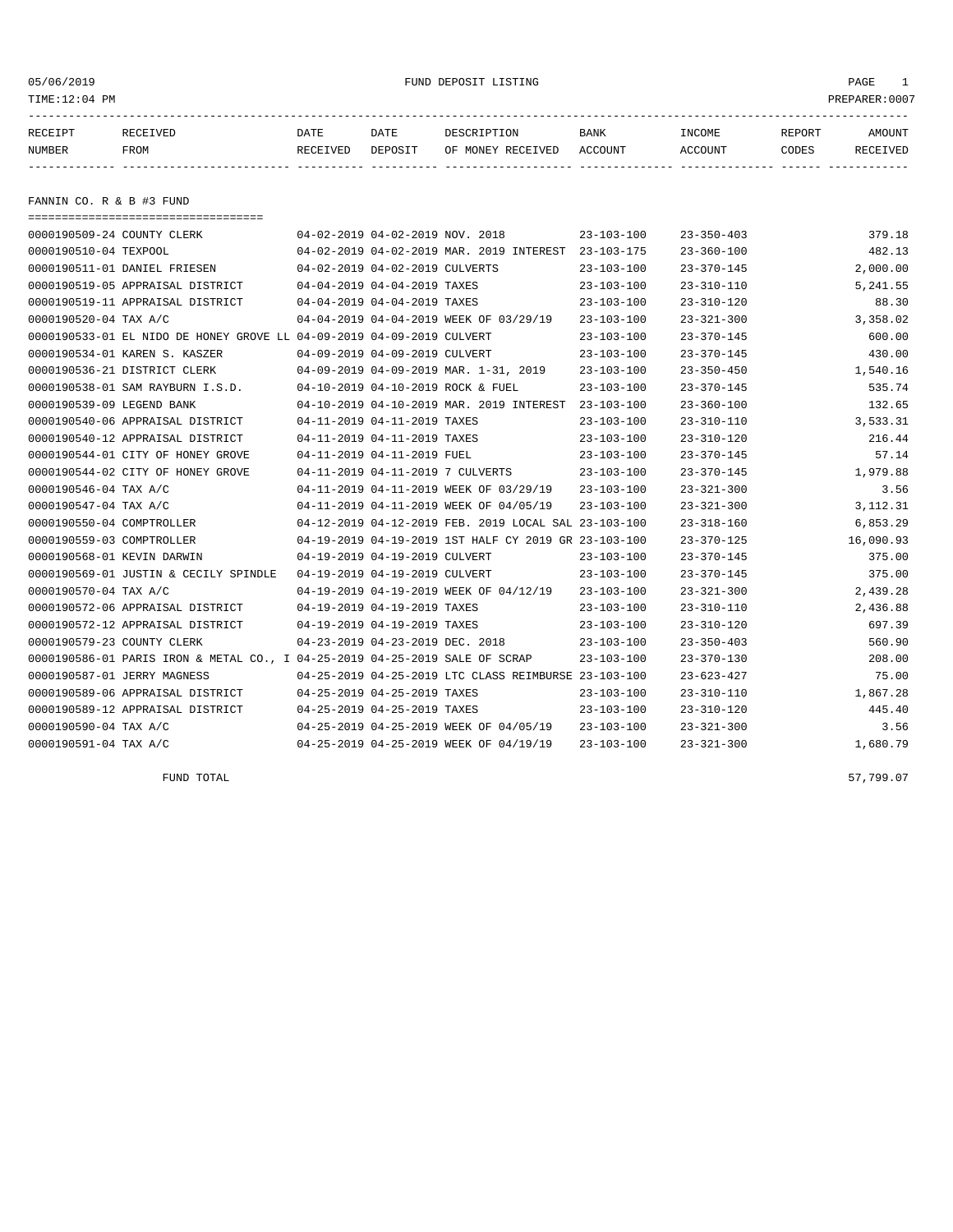TIME:12:04 PM PREPARER:0007

# 05/06/2019 FUND DEPOSIT LISTING PAGE 1

| RECEIPT | <b>RECEIVED</b> | DATE     | DATE    | דידס דפר/פתח         | <b>BANK</b> | INCOME  | REPORT | AMOUNT          |
|---------|-----------------|----------|---------|----------------------|-------------|---------|--------|-----------------|
| NUMBER  | FROM            | RECEIVED | DEPOSIT | RECEIVED<br>OF MONEY | ACCOUNT     | ACCOUNT | CODES  | <b>RECEIVED</b> |
|         |                 |          |         |                      |             |         |        |                 |

FANNIN CO. R & B #4 FUND

| ===================================== |                                 |                                                      |                  |                  |          |
|---------------------------------------|---------------------------------|------------------------------------------------------|------------------|------------------|----------|
| 0000190509-25 COUNTY CLERK            | 04-02-2019 04-02-2019 NOV. 2018 |                                                      | $24 - 103 - 100$ | $24 - 350 - 403$ | 215.83   |
| 0000190510-05 TEXPOOL                 |                                 | 04-02-2019 04-02-2019 MAR. 2019 INTEREST             | $24 - 103 - 175$ | $24 - 360 - 100$ | 349.53   |
| 0000190519-06 APPRAISAL DISTRICT      | 04-04-2019 04-04-2019 TAXES     |                                                      | $24 - 103 - 100$ | $24 - 310 - 110$ | 2,983.60 |
| 0000190519-12 APPRAISAL DISTRICT      | 04-04-2019 04-04-2019 TAXES     |                                                      | $24 - 103 - 100$ | $24 - 310 - 120$ | 50.27    |
| 0000190520-05 TAX A/C                 |                                 | 04-04-2019 04-04-2019 WEEK OF 03/29/19               | $24 - 103 - 100$ | $24 - 321 - 300$ | 1,911.46 |
| 0000190536-22 DISTRICT CLERK          |                                 | 04-09-2019 04-09-2019 MAR. 1-31, 2019                | $24 - 103 - 100$ | $24 - 350 - 450$ | 876.69   |
| 0000190539-10 LEGEND BANK             |                                 | 04-10-2019 04-10-2019 MAR. 2019 INTEREST             | $24 - 103 - 100$ | $24 - 360 - 100$ | 41.64    |
| 0000190540-07 APPRAISAL DISTRICT      | 04-11-2019 04-11-2019 TAXES     |                                                      | $24 - 103 - 100$ | $24 - 310 - 110$ | 2,011.24 |
| 0000190540-13 APPRAISAL DISTRICT      | 04-11-2019 04-11-2019 TAXES     |                                                      | $24 - 103 - 100$ | $24 - 310 - 120$ | 123.20   |
| 0000190546-05 TAX A/C                 |                                 | 04-11-2019 04-11-2019 WEEK OF 03/29/19               | $24 - 103 - 100$ | $24 - 321 - 300$ | 2.03     |
| 0000190547-05 TAX A/C                 |                                 | 04-11-2019 04-11-2019 WEEK OF 04/05/19               | $24 - 103 - 100$ | $24 - 321 - 300$ | 1,771.60 |
| 0000190550-05 COMPTROLLER             |                                 | 04-12-2019 04-12-2019 FEB. 2019 LOCAL SAL 24-103-100 |                  | $24 - 318 - 160$ | 3,901.04 |
| 0000190559-04 COMPTROLLER             |                                 | 04-19-2019 04-19-2019 1ST HALF CY 2019 GR 24-103-100 |                  | $24 - 370 - 125$ | 9,159.31 |
| 0000190564-01 JEREMY STANDLEE         | 04-19-2019 04-19-2019 CULVERT   |                                                      | $24 - 103 - 100$ | $24 - 370 - 145$ | 261.75   |
| 0000190565-01 DODD CITY VFD           | 04-19-2019 04-19-2019 FUEL      |                                                      | $24 - 103 - 100$ | $24 - 370 - 145$ | 137.27   |
| 0000190570-05 TAX A/C                 |                                 | 04-19-2019 04-19-2019 WEEK OF 04/12/19               | $24 - 103 - 100$ | $24 - 321 - 300$ | 1,388.50 |
| 0000190572-07 APPRAISAL DISTRICT      | 04-19-2019 04-19-2019 TAXES     |                                                      | $24 - 103 - 100$ | $24 - 310 - 110$ | 1,387.12 |
| 0000190572-13 APPRAISAL DISTRICT      | 04-19-2019 04-19-2019 TAXES     |                                                      | $24 - 103 - 100$ | $24 - 310 - 120$ | 396.97   |
| 0000190579-24 COUNTY CLERK            | 04-23-2019 04-23-2019 DEC. 2018 |                                                      | $24 - 103 - 100$ | $24 - 350 - 403$ | 319.28   |
| 0000190589-07 APPRAISAL DISTRICT      | 04-25-2019 04-25-2019 TAXES     |                                                      | $24 - 103 - 100$ | $24 - 310 - 110$ | 1,062.90 |
| 0000190589-13 APPRAISAL DISTRICT      | 04-25-2019 04-25-2019 TAXES     |                                                      | $24 - 103 - 100$ | $24 - 310 - 120$ | 253.53   |
| 0000190590-05 TAX A/C                 |                                 | 04-25-2019 04-25-2019 WEEK OF 04/05/19               | $24 - 103 - 100$ | $24 - 321 - 300$ | 2.03     |
| 0000190591-05 TAX A/C                 |                                 | 04-25-2019 04-25-2019 WEEK OF 04/19/19               | $24 - 103 - 100$ | $24 - 321 - 300$ | 956.74   |

FUND TOTAL 29,563.53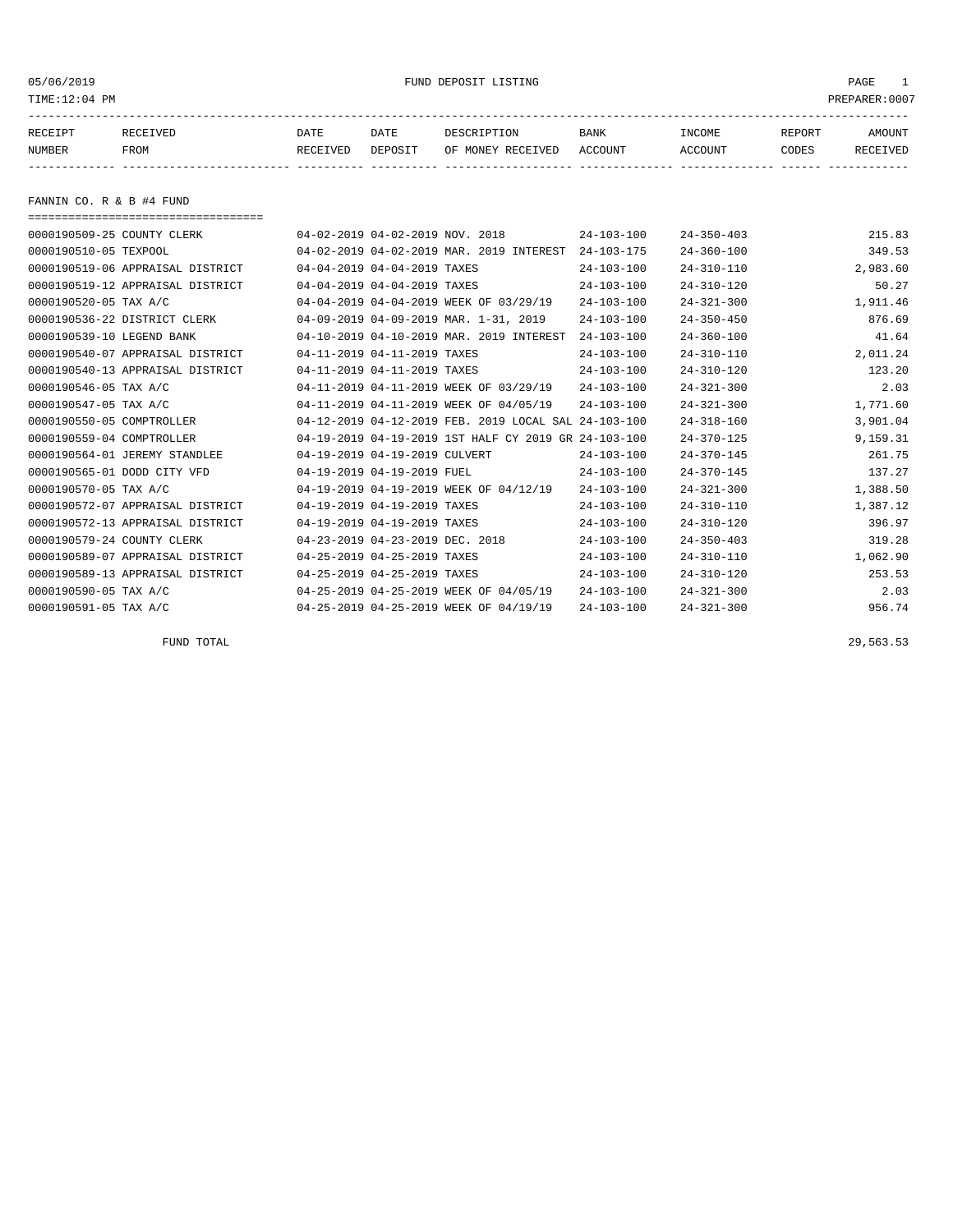| TIME:12:04 PM             |                                    |                  |                 |                                                     | PREPARER:0007   |                   |                 |                    |
|---------------------------|------------------------------------|------------------|-----------------|-----------------------------------------------------|-----------------|-------------------|-----------------|--------------------|
| RECEIPT<br>NUMBER         | RECEIVED<br>FROM                   | DATE<br>RECEIVED | DATE<br>DEPOSIT | DESCRIPTION<br>OF MONEY RECEIVED                    | BANK<br>ACCOUNT | INCOME<br>ACCOUNT | REPORT<br>CODES | AMOUNT<br>RECEIVED |
| J.P.#1 JUST.CT.TECHNOLOGY | ---------------------------------- |                  |                 |                                                     |                 |                   |                 |                    |
| 0000190539-11 LEGEND BANK |                                    |                  |                 | 04-10-2019 04-10-2019 MAR. 2019 INTEREST 26-103-100 |                 | $26 - 360 - 100$  |                 | 10.02              |

FUND TOTAL 10.02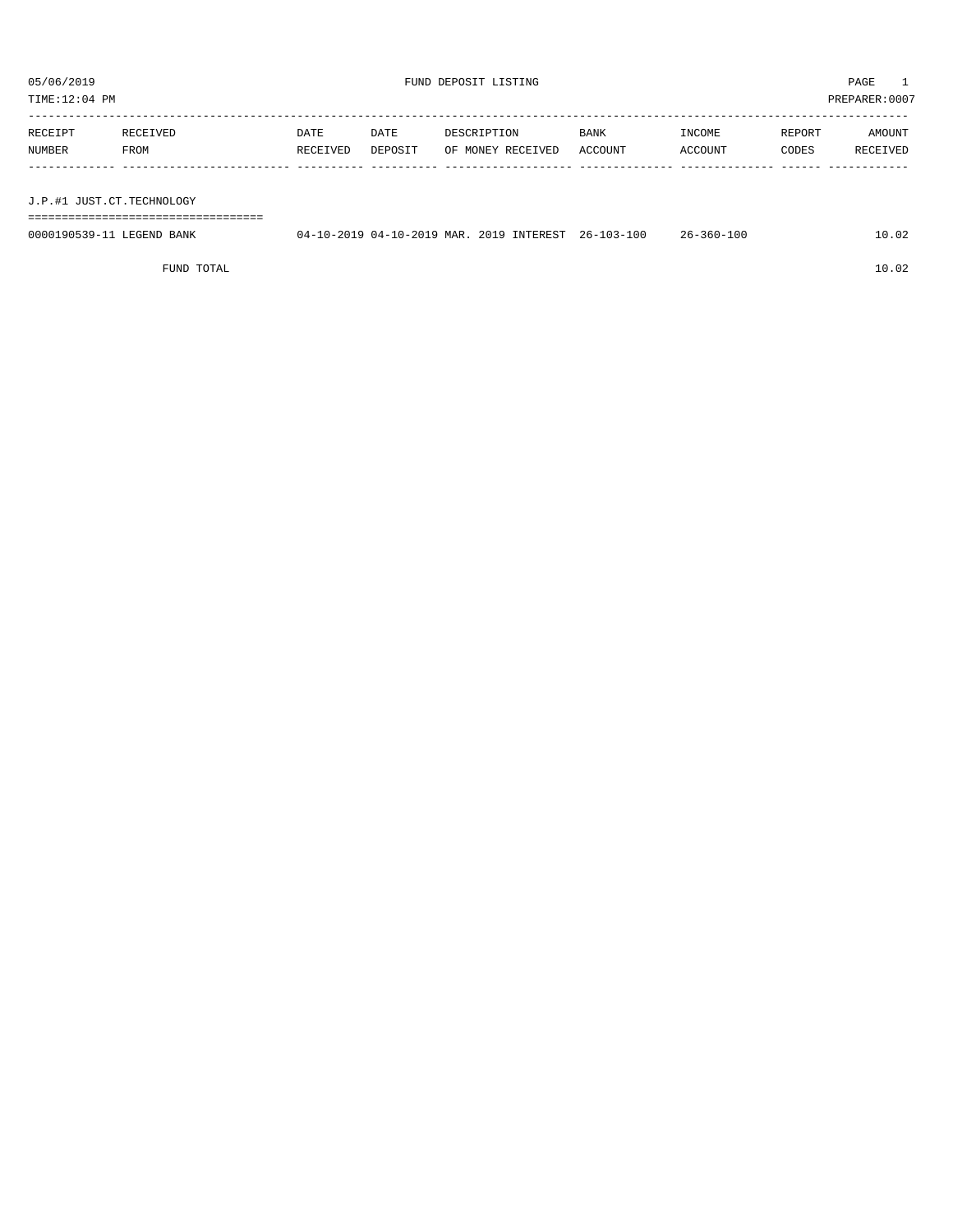| TIME:12:04 PM             |                              | PREPARER:0007    |                 |                                                     |                        |                   |                 |                    |
|---------------------------|------------------------------|------------------|-----------------|-----------------------------------------------------|------------------------|-------------------|-----------------|--------------------|
| RECEIPT<br>NUMBER         | RECEIVED<br>FROM             | DATE<br>RECEIVED | DATE<br>DEPOSIT | DESCRIPTION<br>OF MONEY RECEIVED                    | <b>BANK</b><br>ACCOUNT | INCOME<br>ACCOUNT | REPORT<br>CODES | AMOUNT<br>RECEIVED |
|                           |                              |                  |                 |                                                     |                        |                   |                 |                    |
| J.P.#2 JUST.CT.TECHNOLOGY |                              |                  |                 |                                                     |                        |                   |                 |                    |
|                           | ============================ |                  |                 |                                                     |                        |                   |                 |                    |
| 0000190539-12 LEGEND BANK |                              |                  |                 | 04-10-2019 04-10-2019 MAR. 2019 INTEREST 27-103-100 |                        | 27-360-100        |                 | 2.15               |

FUND TOTAL 2.15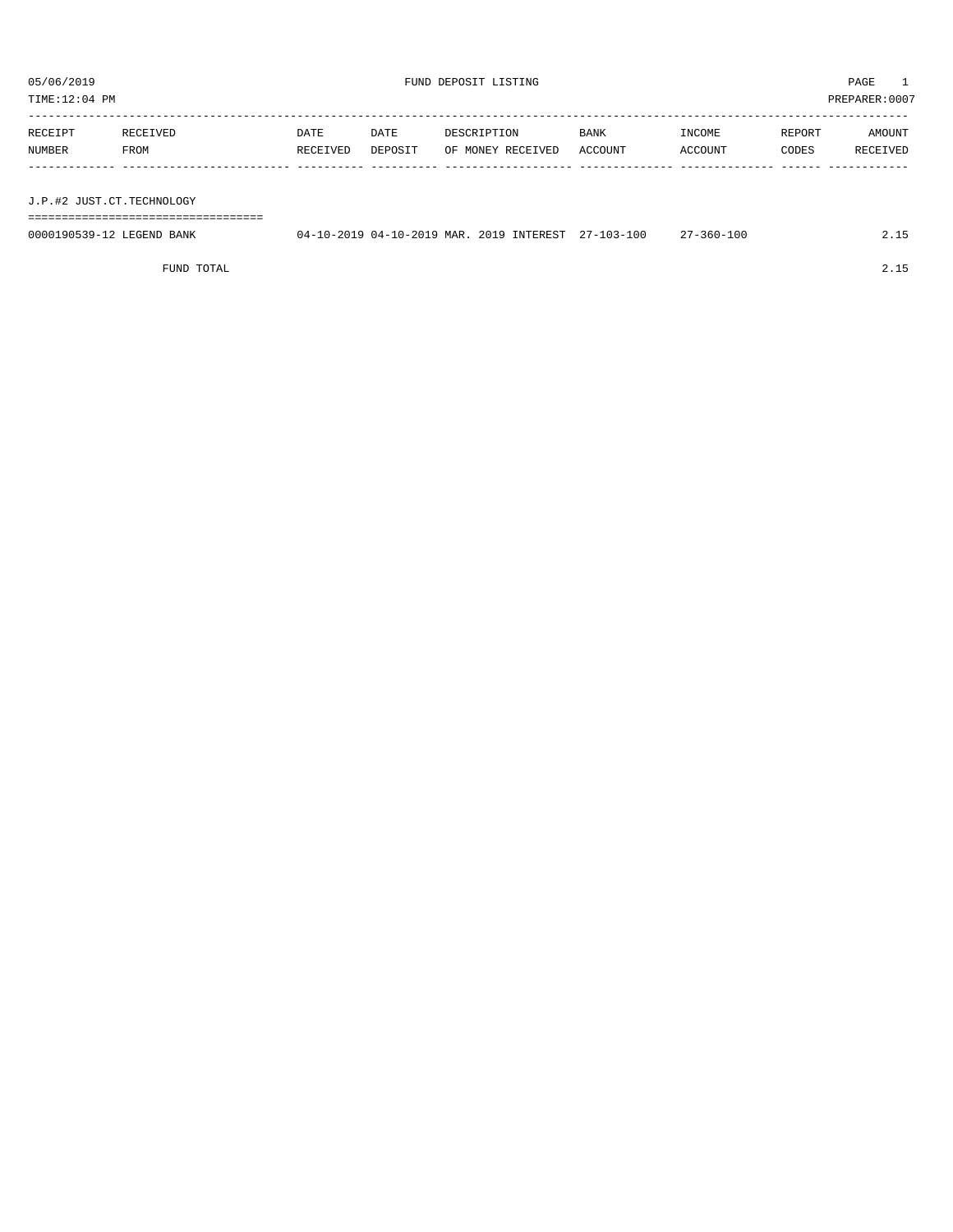| TIME:12:04 PM             |                             |                  |                 |                                          |                        |                   |                 | PREPARER:0007      |  |
|---------------------------|-----------------------------|------------------|-----------------|------------------------------------------|------------------------|-------------------|-----------------|--------------------|--|
| RECEIPT<br>NUMBER         | RECEIVED<br>FROM            | DATE<br>RECEIVED | DATE<br>DEPOSIT | DESCRIPTION<br>OF MONEY RECEIVED         | <b>BANK</b><br>ACCOUNT | INCOME<br>ACCOUNT | REPORT<br>CODES | AMOUNT<br>RECEIVED |  |
|                           |                             |                  |                 |                                          |                        |                   |                 |                    |  |
| J.P.#3 JUST.CT.TECHNOLOGY |                             |                  |                 |                                          |                        |                   |                 |                    |  |
|                           | =========================== |                  |                 |                                          |                        |                   |                 |                    |  |
| 0000190539-13 LEGEND BANK |                             |                  |                 | 04-10-2019 04-10-2019 MAR. 2019 INTEREST | 28-103-100             | $28 - 360 - 100$  |                 | 1.07               |  |

FUND TOTAL  $1.07$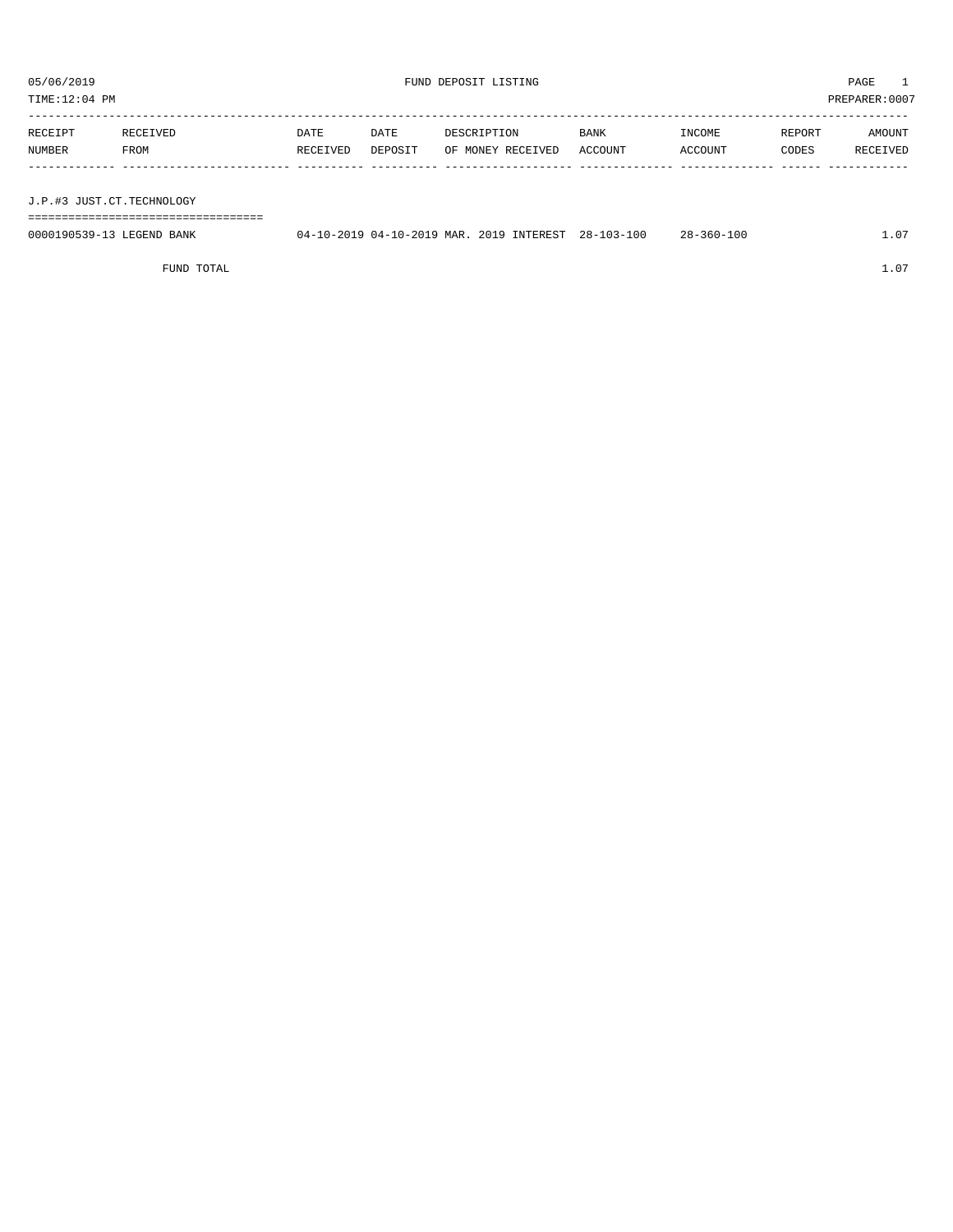TIME:12:04 PM PREPARER:0007

| RECEIPT                     | RECEIVED | DATE     | DATE    | DESCRIPTION       | BANK    | INCOME  | REPORT | AMOUNT   |  |  |  |
|-----------------------------|----------|----------|---------|-------------------|---------|---------|--------|----------|--|--|--|
| NUMBER                      | FROM     | RECEIVED | DEPOSIT | OF MONEY RECEIVED | ACCOUNT | ACCOUNT | CODES  | RECEIVED |  |  |  |
|                             |          |          |         |                   |         |         |        |          |  |  |  |
|                             |          |          |         |                   |         |         |        |          |  |  |  |
| DISTRICT CT.RECORDS ARCHIVE |          |          |         |                   |         |         |        |          |  |  |  |
|                             |          |          |         |                   |         |         |        |          |  |  |  |

| 0000190536-17 DISTRICT CLERK | 04-09-2019 04-09-2019 MAR. 1-31, 2019               | $34 - 103 - 100$ | $34 - 370 - 450$ | 455.49 |
|------------------------------|-----------------------------------------------------|------------------|------------------|--------|
| 0000190539-14 LEGEND BANK    | 04-10-2019 04-10-2019 MAR. 2019 INTEREST 34-103-100 |                  | $34 - 360 - 100$ |        |

FUND TOTAL 461.66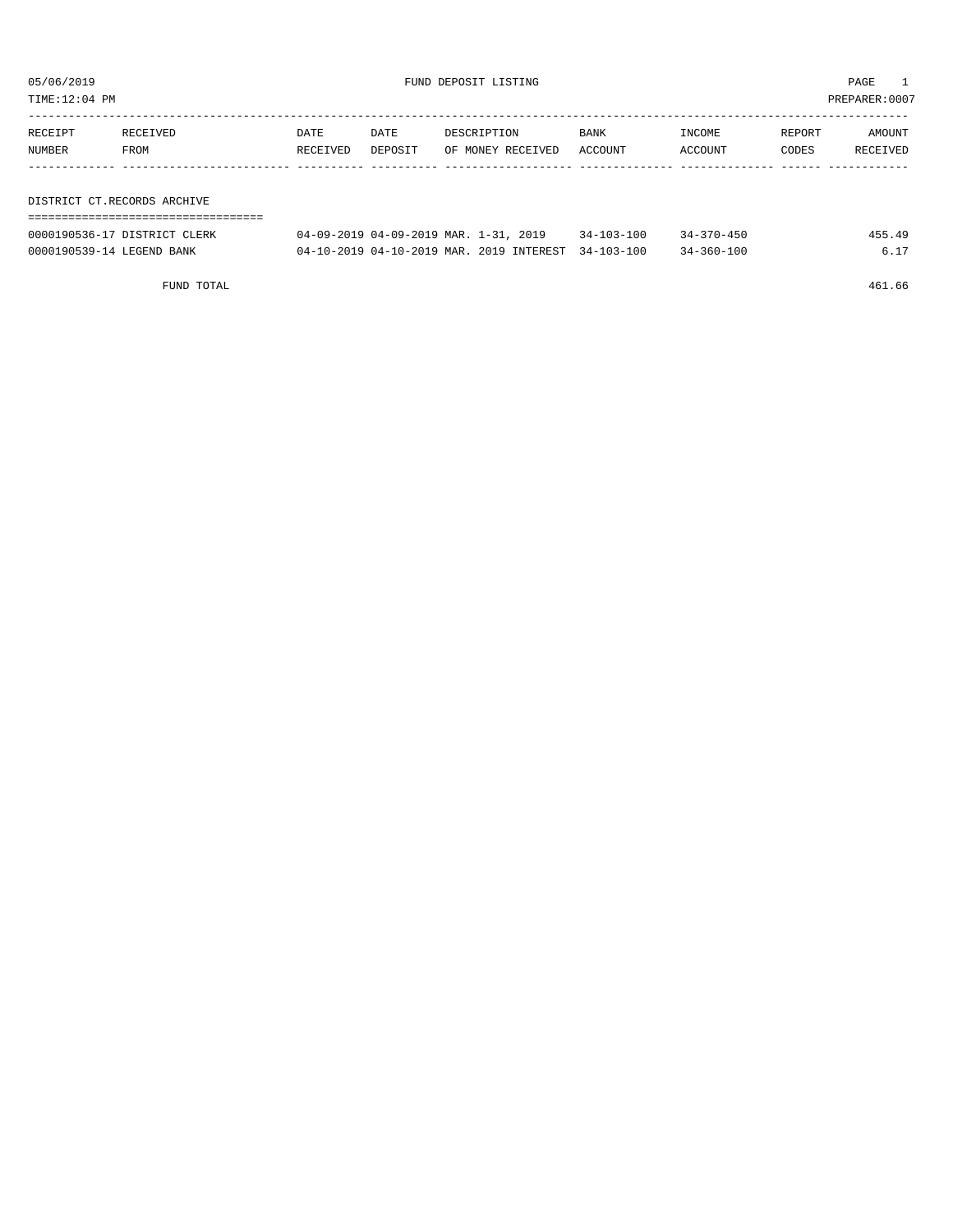TIME:12:04 PM PREPARER:0007

| RECEIPT          | RECEIVED | DATE     | DATE    | DESCRIPTION       | BANK    | INCOME  | REPORT | AMOUNT   |
|------------------|----------|----------|---------|-------------------|---------|---------|--------|----------|
| NUMBER           | FROM     | RECEIVED | DEPOSIT | OF MONEY RECEIVED | ACCOUNT | ACCOUNT | CODES  | RECEIVED |
|                  |          |          |         |                   |         |         |        |          |
|                  |          |          |         |                   |         |         |        |          |
| LAW LIBRARY FUND |          |          |         |                   |         |         |        |          |

| 0000190509-21 COUNTY CLERK   | 04-02-2019 04-02-2019 NOV. 2018                     | $35 - 103 - 100$ | $35 - 340 - 403$ | 175.00   |
|------------------------------|-----------------------------------------------------|------------------|------------------|----------|
| 0000190536-18 DISTRICT CLERK | 04-09-2019 04-09-2019 MAR. 1-31, 2019               | $35 - 103 - 100$ | 35-340-450       | 1,156.66 |
| 0000190539-15 LEGEND BANK    | 04-10-2019 04-10-2019 MAR. 2019 INTEREST 35-103-100 |                  | 35-360-100       | 34.55    |
| 0000190579-20 COUNTY CLERK   | 04-23-2019 04-23-2019 DEC. 2018                     | $35 - 103 - 100$ | $35 - 340 - 403$ | 280.00   |

FUND TOTAL  $1,646.21$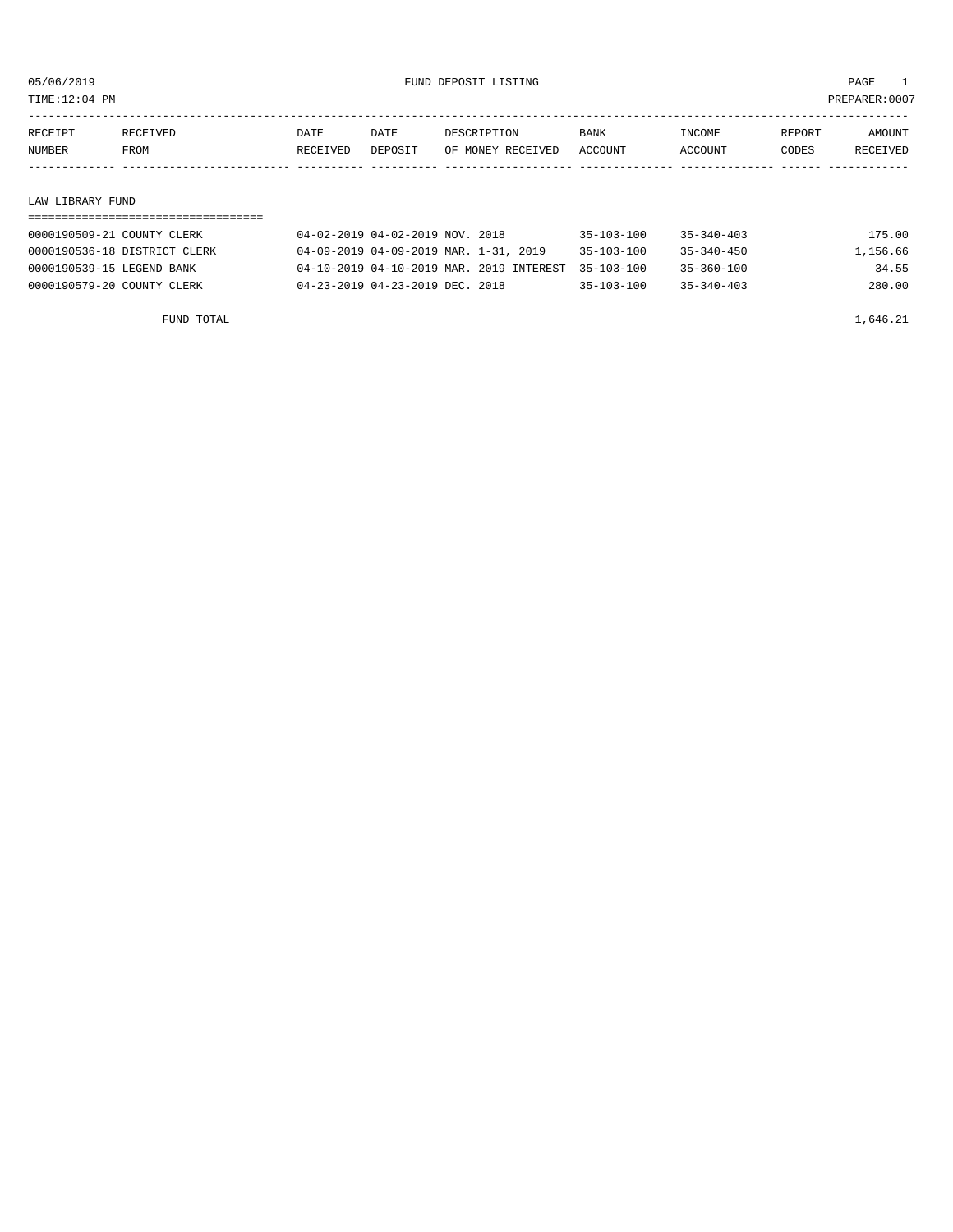TIME:12:04 PM PREPARER:0007

| RECEIPT               | RECEIVED | DATE     | DATE    | DESCRIPTION       | <b>BANK</b> | INCOME  | REPORT | AMOUNT   |
|-----------------------|----------|----------|---------|-------------------|-------------|---------|--------|----------|
| NUMBER                | FROM     | RECEIVED | DEPOSIT | OF MONEY RECEIVED | ACCOUNT     | ACCOUNT | CODES  | RECEIVED |
|                       |          |          |         |                   |             |         |        |          |
|                       |          |          |         |                   |             |         |        |          |
| D.A. FEE ACCOUNT FUND |          |          |         |                   |             |         |        |          |

| 0000190503-01 DISTRICT ATTORNEY TRUST | 04-01-2019 04-01-2019 CHECK FEES                    | $36 - 103 - 136$ | $36 - 340 - 475$ | 130.00 |
|---------------------------------------|-----------------------------------------------------|------------------|------------------|--------|
| 0000190539-23 LEGEND BANK             | 04-10-2019 04-10-2019 MAR. 2019 INTEREST 36-103-136 |                  | 36-360-100       | 0.99   |
| 0000190539-24 LEGEND BANK             | 04-10-2019 04-10-2019 MAR. 2019 INTEREST 36-103-236 |                  | 36-360-236       | 1.26   |
| 0000190557-01 FANNIN COUNTY CSCD      | 04-19-2019 04-19-2019 BLOOD DRAWS                   | $36 - 103 - 136$ | $36 - 370 - 130$ | 92.49  |

FUND TOTAL  $224.74$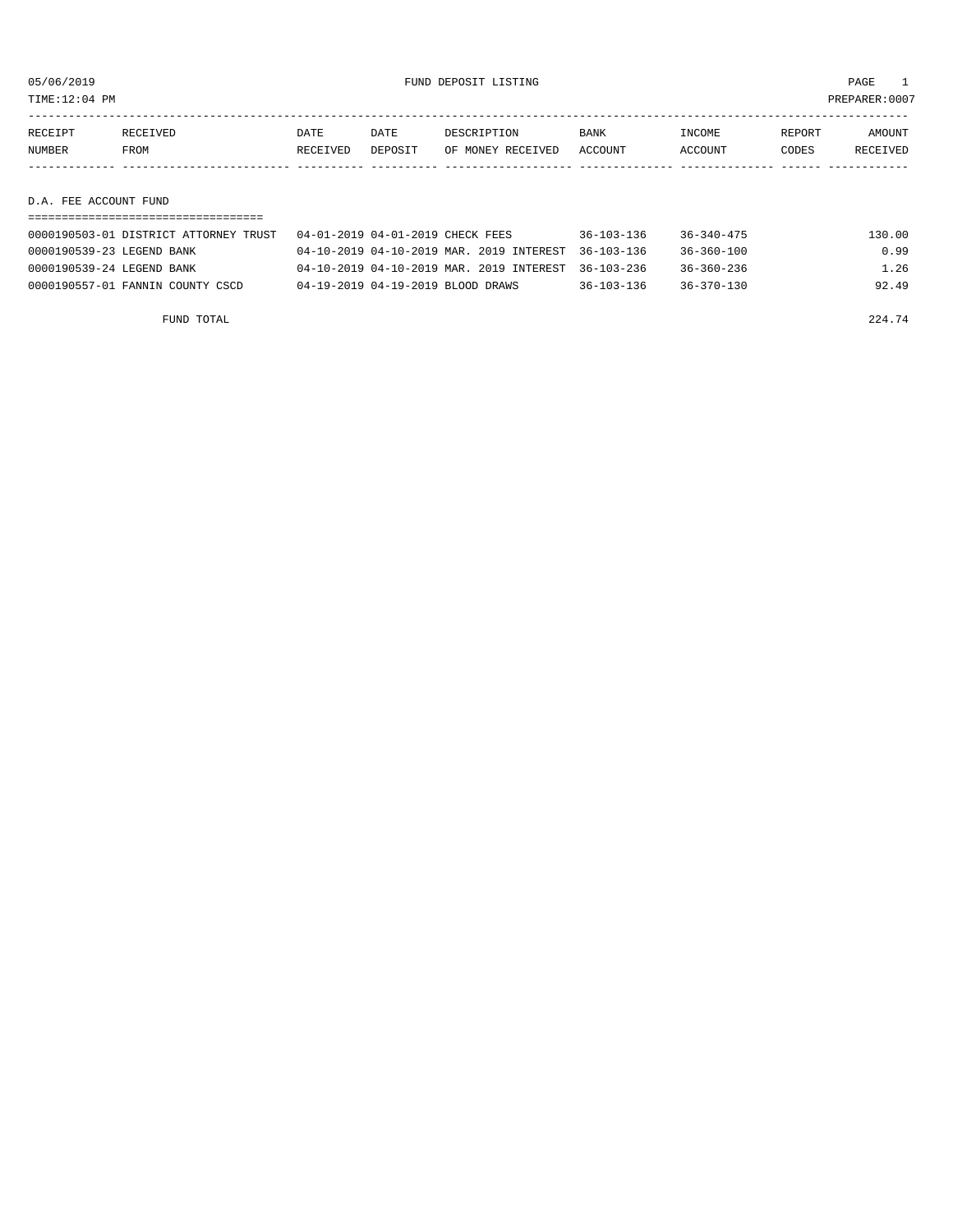| TIME:12:04 PM      |          |          |         |                   |             |         |        | PREPARER:0007 |
|--------------------|----------|----------|---------|-------------------|-------------|---------|--------|---------------|
|                    |          |          |         |                   |             |         |        |               |
| RECEIPT            | RECEIVED | DATE     | DATE    | DESCRIPTION       | <b>BANK</b> | INCOME  | REPORT | AMOUNT        |
| NUMBER             | FROM     | RECEIVED | DEPOSIT | OF MONEY RECEIVED | ACCOUNT     | ACCOUNT | CODES  | RECEIVED      |
|                    |          |          |         |                   |             |         |        |               |
|                    |          |          |         |                   |             |         |        |               |
| CONTRABAND SEIZURE |          |          |         |                   |             |         |        |               |
|                    |          |          |         |                   |             |         |        |               |

0000190539-25 LEGEND BANK 04-10-2019 04-10-2019 MAR. 2019 INTEREST 37-103-137 37-360-100 0.27

FUND TOTAL  $0.27$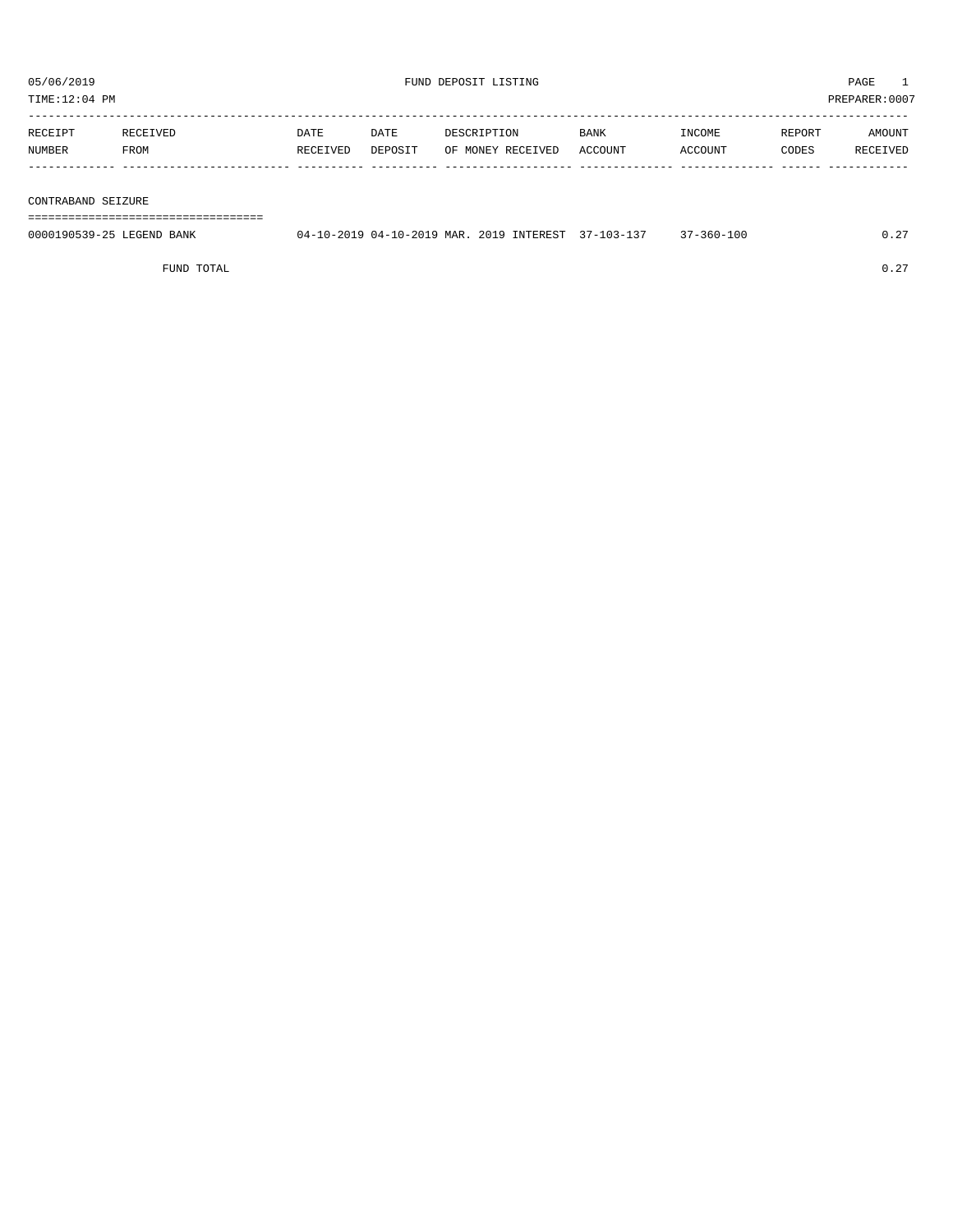TIME:12:04 PM PREPARER:0007

| RECEIPT       | RECEIVED | DATE     | DATE    | DESCRIPTION       | <b>BANK</b> | INCOME  | REPORT | AMOUNT   |
|---------------|----------|----------|---------|-------------------|-------------|---------|--------|----------|
| NUMBER        | FROM     | RECEIVED | DEPOSIT | OF MONEY RECEIVED | ACCOUNT     | ACCOUNT | CODES  | RECEIVED |
|               |          |          |         |                   |             |         |        |          |
|               |          |          |         |                   |             |         |        |          |
| THA GO-OP GIN |          |          |         |                   |             |         |        |          |

IHC CO-OP GIN

# ===================================

| 0000190510-06 TEXPOOL     | $04 - 02 - 2019$ $04 - 02 - 2019$ MAR. | 2019 INTEREST 38-103-175 | $38 - 360 - 100$ | 38.57 |
|---------------------------|----------------------------------------|--------------------------|------------------|-------|
| 0000190539-16 LEGEND BANK | $04-10-2019$ $04-10-2019$ MAR.         | 2019 INTEREST 38-103-100 | $38 - 360 - 100$ |       |

FUND TOTAL 38.72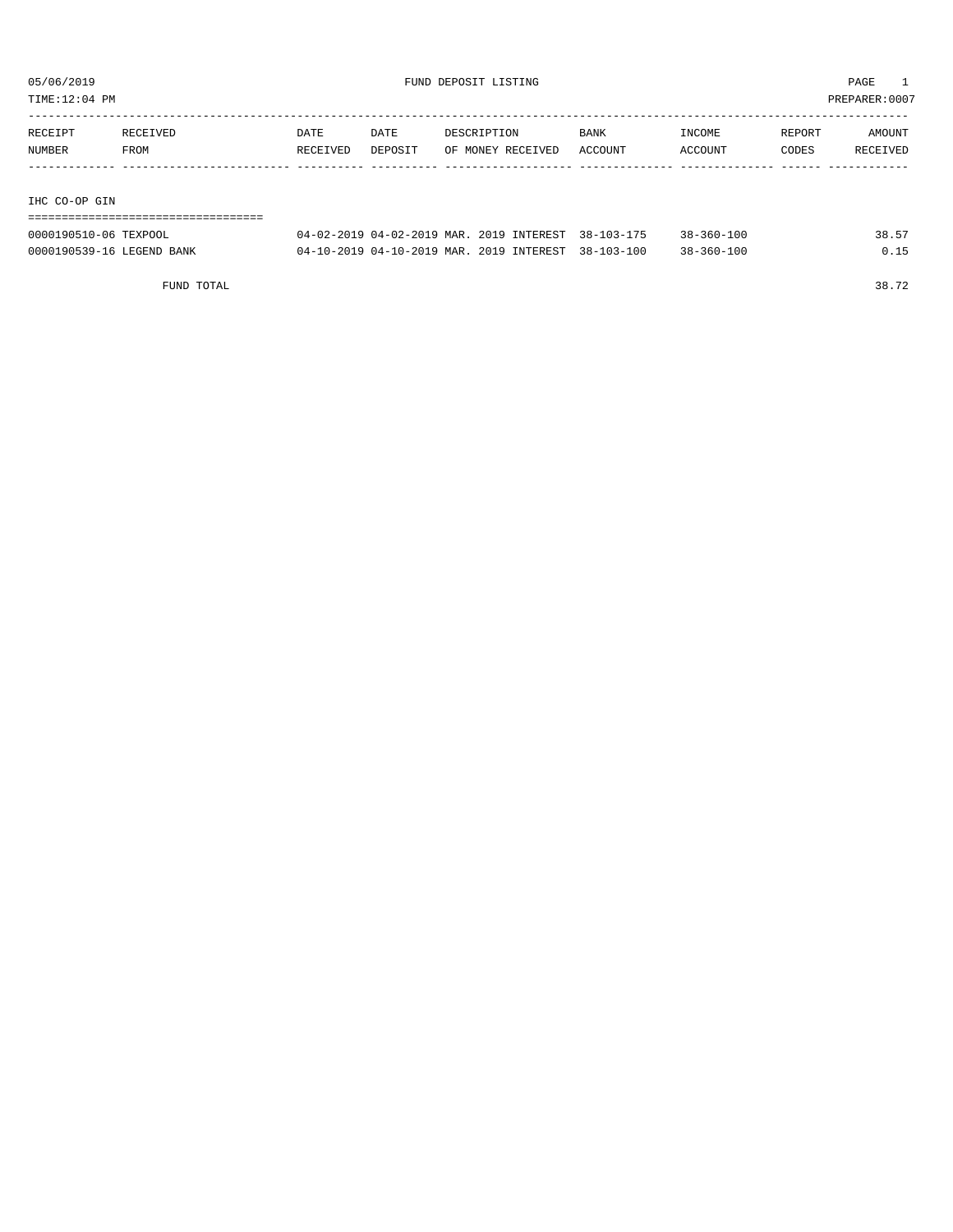TIME:12:04 PM PREPARER:0007

| RECEIPT                   | RECEIVED | <b>DATE</b> | DATE    | DESCRIPTION       | <b>BANK</b> | INCOME  | REPORT | AMOUNT   |
|---------------------------|----------|-------------|---------|-------------------|-------------|---------|--------|----------|
| NUMBER                    | FROM     | RECEIVED    | DEPOSIT | OF MONEY RECEIVED | ACCOUNT     | ACCOUNT | CODES  | RECEIVED |
|                           |          |             |         |                   |             |         |        |          |
|                           |          |             |         |                   |             |         |        |          |
| C <sub>0</sub><br>THA D D |          |             |         |                   |             |         |        |          |

IHC B.R. COOPER

| ================================= |                                                     |  |                  |       |
|-----------------------------------|-----------------------------------------------------|--|------------------|-------|
| 0000190510-07 TEXPOOL             | 04-02-2019 04-02-2019 MAR. 2019 INTEREST 39-103-175 |  | $39 - 360 - 100$ | 12.84 |
| 0000190539-17 LEGEND BANK         | 04-10-2019 04-10-2019 MAR. 2019 INTEREST 39-103-100 |  | $39 - 360 - 100$ | 3.08  |

FUND TOTAL 15.92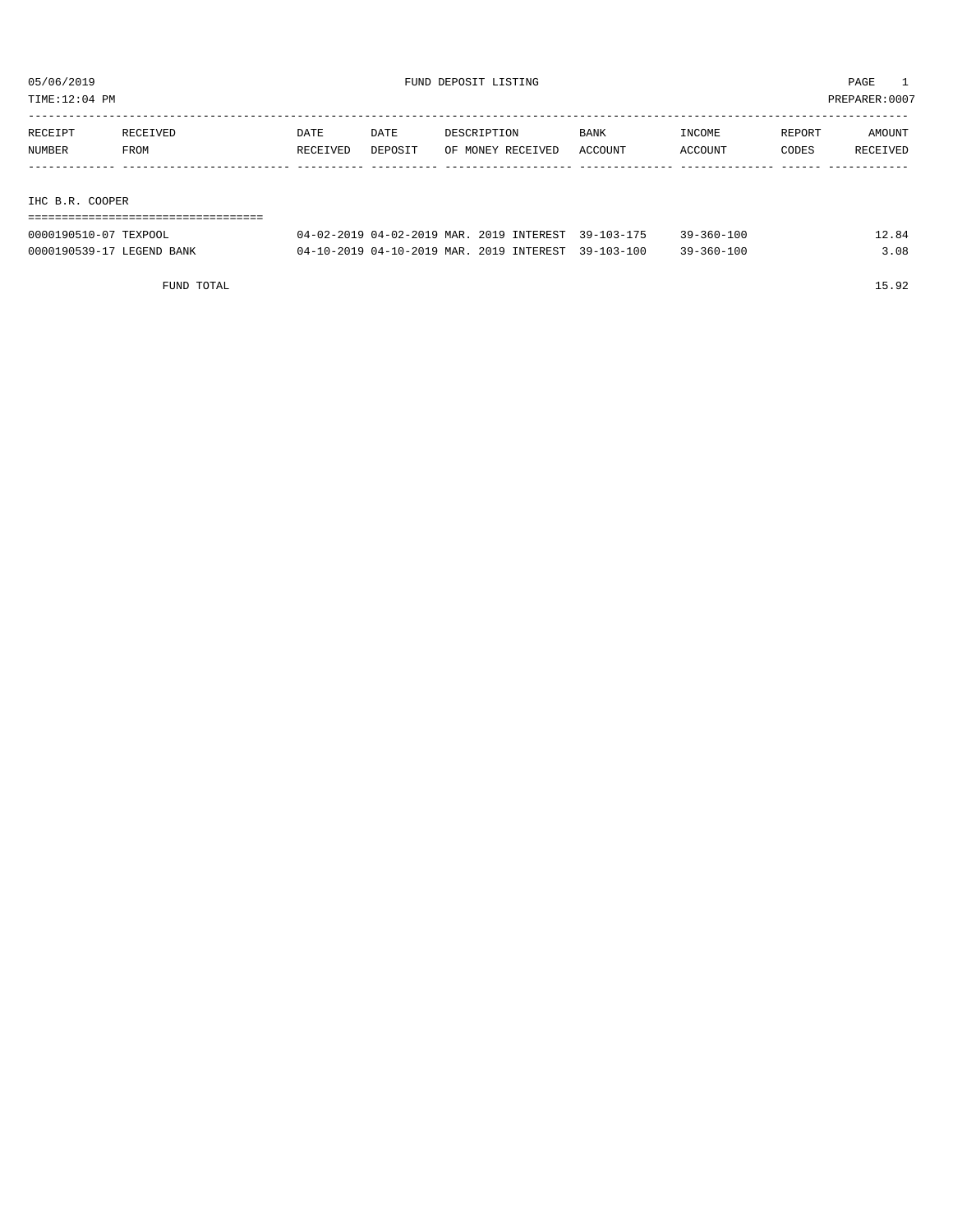TIME:12:04 PM PREPARER:0007

05/06/2019 FUND DEPOSIT LISTING PAGE 1

| RECEIPT | <b>RECEIVED</b> | DATE     | DATE    | דידס דפר/פתח         | <b>BANK</b> | INCOME  | REPORT | AMOUNT          |
|---------|-----------------|----------|---------|----------------------|-------------|---------|--------|-----------------|
| NUMBER  | FROM            | RECEIVED | DEPOSIT | RECEIVED<br>OF MONEY | ACCOUNT     | ACCOUNT | CODES  | <b>RECEIVED</b> |
|         |                 |          |         |                      |             |         |        |                 |

ELECTION EQUIPMENT FUND

| 0000190522-03 SECRETARY OF STATE | 04-04-2019 04-04-2019 PRIMARY 2018 REIMBU 48-103-100 |  | $48 - 340 - 484$ | 92.57  |
|----------------------------------|------------------------------------------------------|--|------------------|--------|
| 0000190522-04 SECRETARY OF STATE | 04-04-2019 04-04-2019 PRIMARY 2018 REIMBU 48-103-100 |  | $48 - 340 - 403$ | 74.95  |
| 0000190541-01 SAM RAYBURN I.S.D. | 04-11-2019 04-11-2019 NOV. 6, 2018 EARLY 48-103-100  |  | $48 - 340 - 484$ | 388.43 |
| 0000190542-02 SECRETARY OF STATE | 04-11-2019 04-11-2019 DEMOCRATIC PARTY 20 48-103-100 |  | $48 - 340 - 484$ | 92.56  |
| 0000190542-04 SECRETARY OF STATE | 04-11-2019 04-11-2019 DEMOCRATIC PARTY 20 48-103-100 |  | $48 - 340 - 403$ | 74.95  |
|                                  |                                                      |  |                  |        |

FUND TOTAL 723.46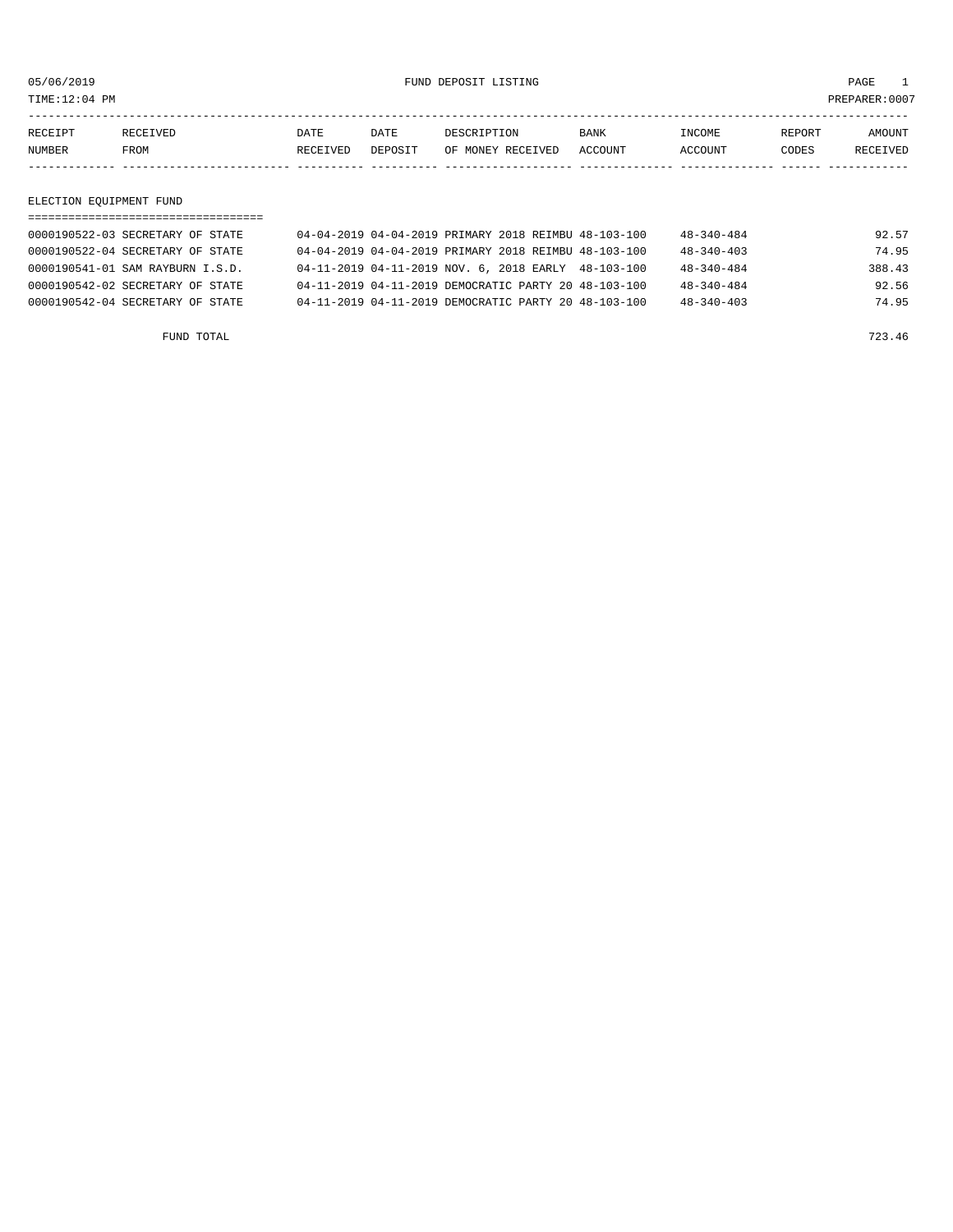| TIME:12:04 PM |                                      |          |         |                   |                    |                     |        | PREPARER:0007        |
|---------------|--------------------------------------|----------|---------|-------------------|--------------------|---------------------|--------|----------------------|
| RECEIPT       | RECEIVED                             | DATE     | DATE    | DESCRIPTION       | BANK               | INCOME              | REPORT | AMOUNT               |
| NUMBER        | FROM                                 | RECEIVED | DEPOSIT | OF MONEY RECEIVED | ACCOUNT            | ACCOUNT             | CODES  | RECEIVED             |
|               |                                      |          |         |                   |                    |                     |        |                      |
|               | CO. CLERK CO. & DIST. CT. TECHNOLOGY |          |         |                   |                    |                     |        |                      |
|               |                                      |          |         |                   |                    |                     |        |                      |
|               |                                      |          |         |                   | $-1$ $-200$ $-200$ | $-1$ $-1$ $-1$ $-1$ |        | $\sim$ $\sim$ $\sim$ |

| 0000190509-26 COUNTY CLERK | 04-02-2019 04-02-2019 NOV. 2018 | $51 - 103 - 100$ | $51 - 370 - 440$ | 42.06 |
|----------------------------|---------------------------------|------------------|------------------|-------|
| 0000190579-25 COUNTY CLERK | 04-23-2019 04-23-2019 DEC. 2018 | $51 - 103 - 100$ | $51 - 370 - 440$ | 38.10 |

FUND TOTAL 80.16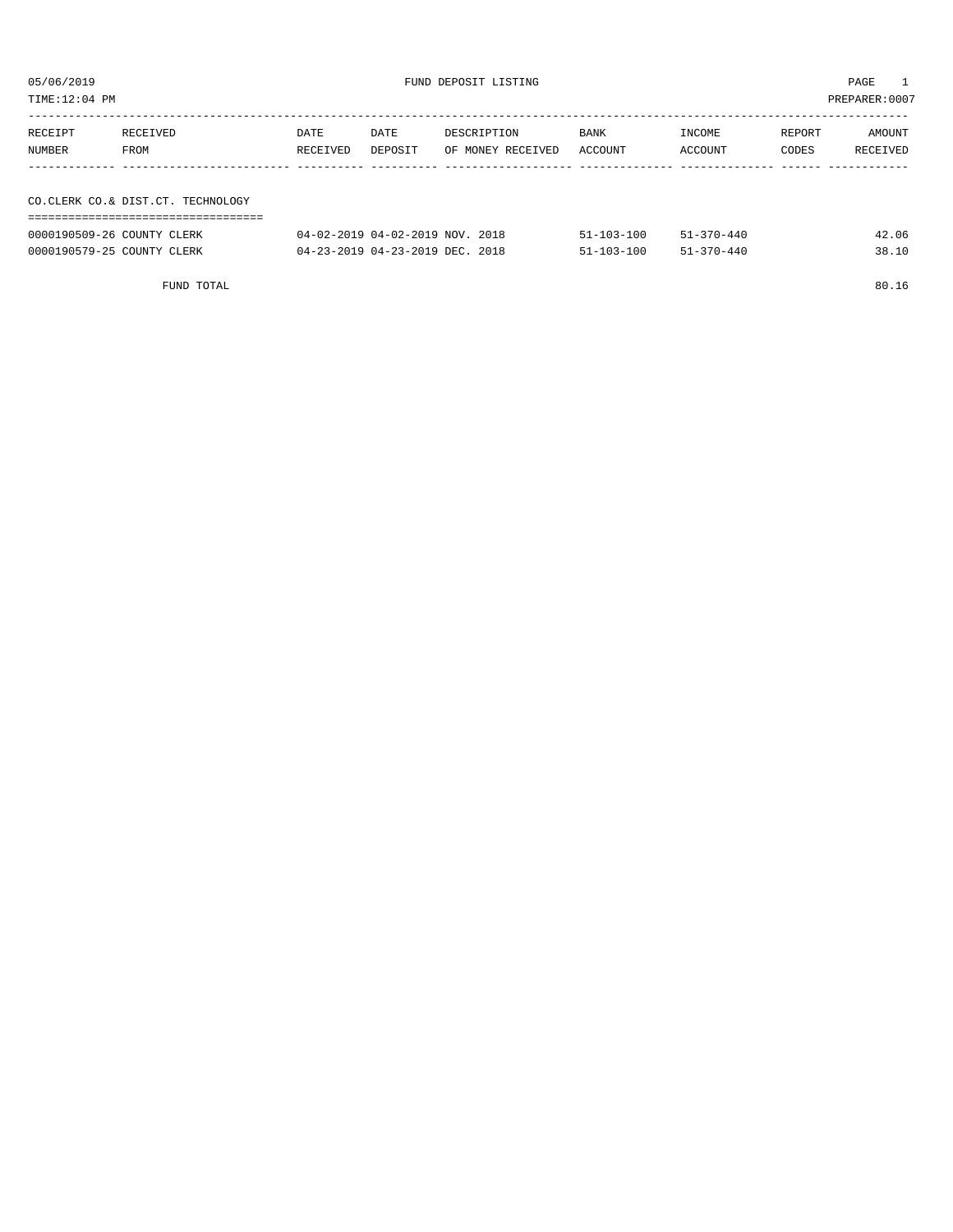TIME:12:04 PM PREPARER:0007

05/06/2019 FUND DEPOSIT LISTING PAGE 1

| RECEIPT | RECEIVED                            | DATE     | DATE    | DESCRIPTION       | BANK    | INCOME  | REPORT | AMOUNT   |
|---------|-------------------------------------|----------|---------|-------------------|---------|---------|--------|----------|
| NUMBER  | FROM                                | RECEIVED | DEPOSIT | OF MONEY RECEIVED | ACCOUNT | ACCOUNT | CODES  | RECEIVED |
|         |                                     |          |         |                   |         |         |        |          |
|         |                                     |          |         |                   |         |         |        |          |
|         | CO. CLK. COURT RECORDS PRESERVATION |          |         |                   |         |         |        |          |

# ===================================

| 0000190509-27 COUNTY CLERK | $04 - 02 - 2019$ $04 - 02 - 2019$ NOV. 2018         | $52 - 103 - 100$ | $52 - 370 - 133$ | 60.00 |
|----------------------------|-----------------------------------------------------|------------------|------------------|-------|
| 0000190539-18 LEGEND BANK  | 04-10-2019 04-10-2019 MAR. 2019 INTEREST 52-103-100 |                  | $52 - 360 - 100$ | 2.62  |
| 0000190579-26 COUNTY CLERK | 04-23-2019 04-23-2019 DEC. 2018                     | $52 - 103 - 100$ | 52-370-133       | 80.00 |

FUND TOTAL 142.62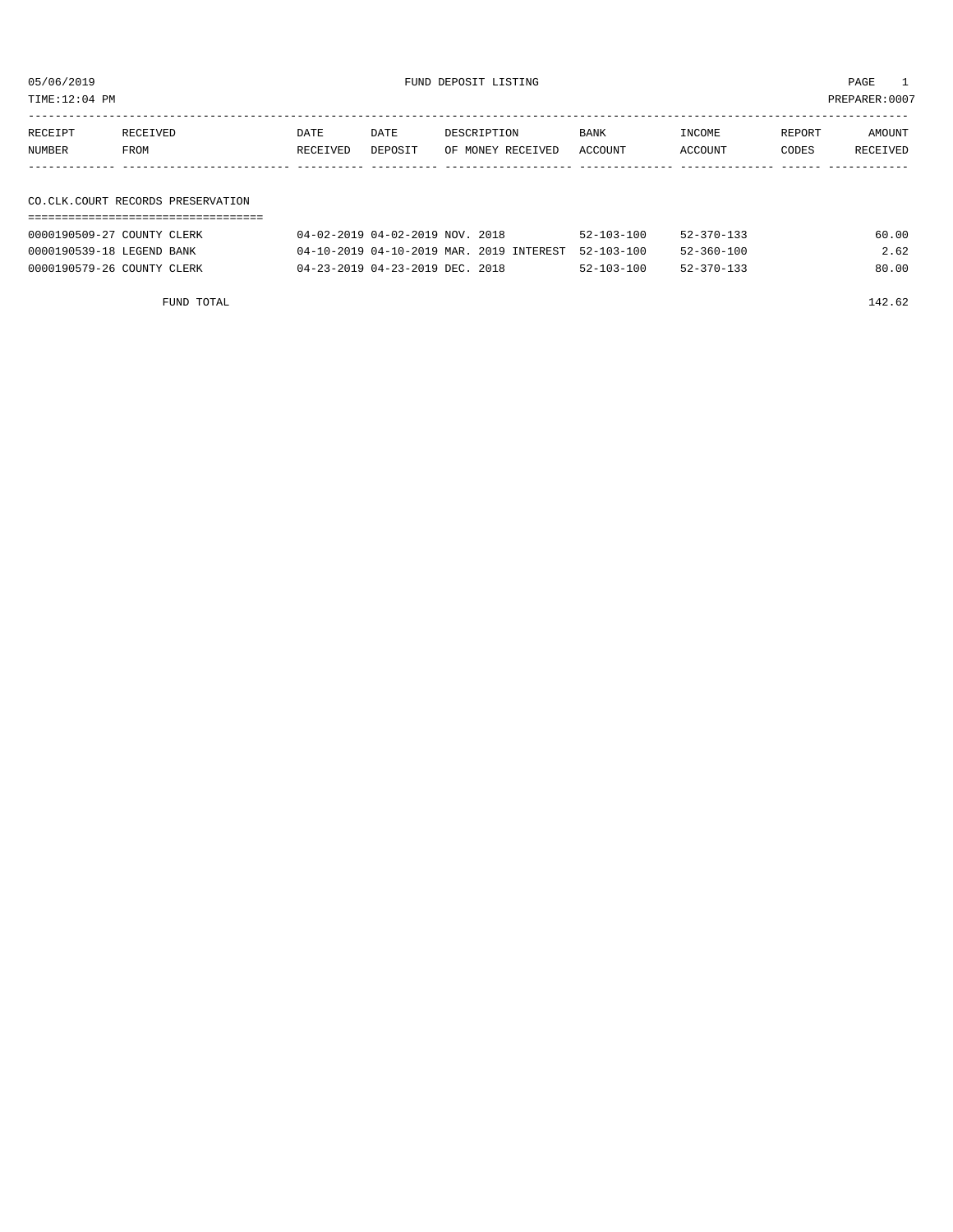| TIME:12:04 PM            |                            |          |                                 |                   |                  |                  |        | PREPARER:0007 |
|--------------------------|----------------------------|----------|---------------------------------|-------------------|------------------|------------------|--------|---------------|
|                          |                            |          |                                 |                   |                  |                  |        |               |
| RECEIPT                  | RECEIVED                   | DATE     | DATE                            | DESCRIPTION       | <b>BANK</b>      | INCOME           | REPORT | AMOUNT        |
| NUMBER                   | FROM                       | RECEIVED | DEPOSIT                         | OF MONEY RECEIVED | ACCOUNT          | ACCOUNT          | CODES  | RECEIVED      |
|                          |                            |          |                                 |                   |                  |                  |        |               |
|                          |                            |          |                                 |                   |                  |                  |        |               |
| CO.CLERK RECORDS ARCHIVE |                            |          |                                 |                   |                  |                  |        |               |
|                          |                            |          |                                 |                   |                  |                  |        |               |
|                          | 0000190509-28 COUNTY CLERK |          | 04-02-2019 04-02-2019 NOV. 2018 |                   | $53 - 103 - 100$ | $53 - 370 - 133$ |        | 5,590.00      |

0000190579-27 COUNTY CLERK 04-23-2019 04-23-2019 DEC. 2018 53-103-100 53-370-133 5,770.00

FUND TOTAL 11,360.00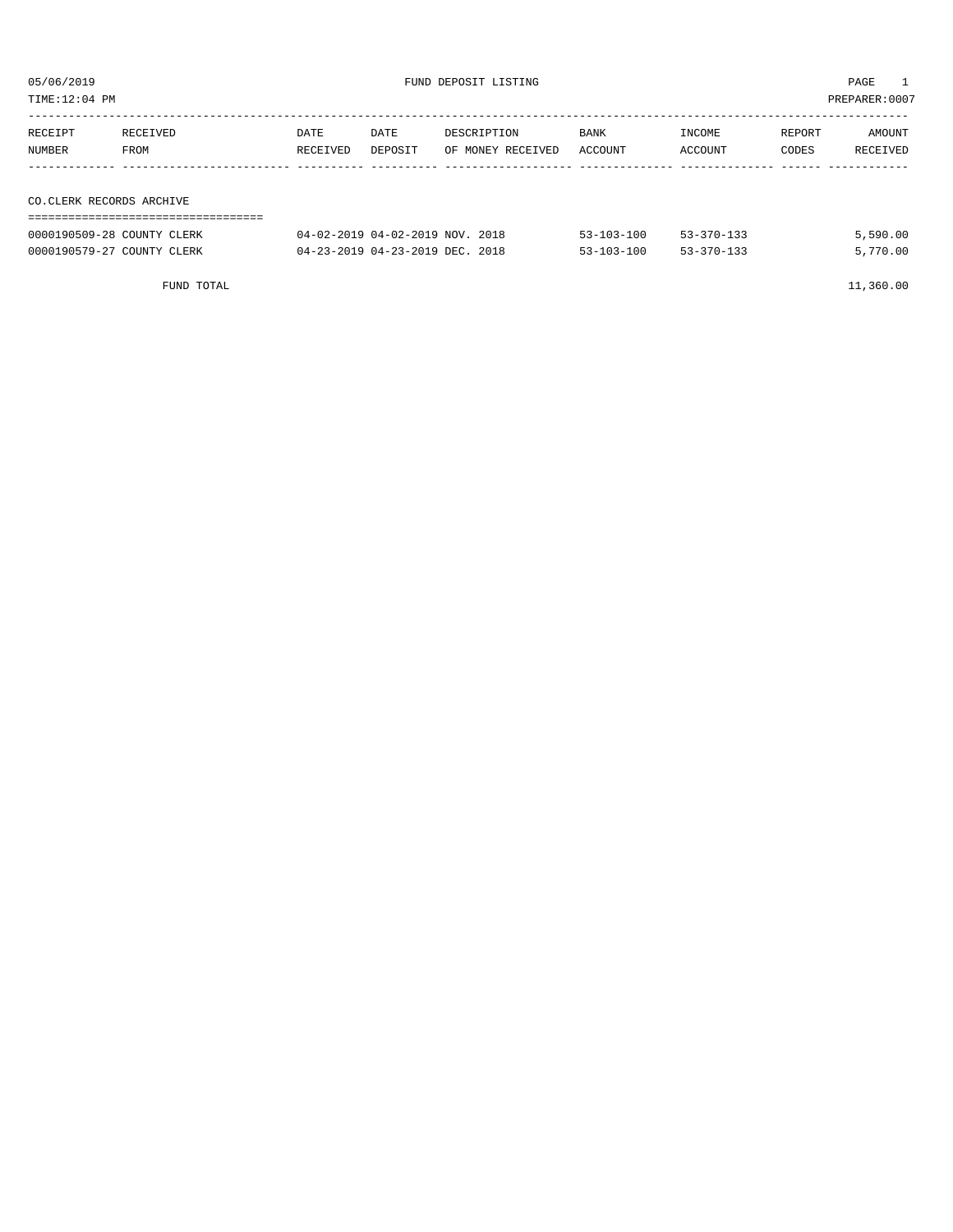TIME:12:04 PM PREPARER:0007

| RECEIPT | RECEIVED    | DATE     | DATE    | DESCRIPTION       | <b>BANK</b> | INCOME  | REPORT       | AMOUNT   |
|---------|-------------|----------|---------|-------------------|-------------|---------|--------------|----------|
| NUMBER  | <b>FROM</b> | RECEIVED | DEPOSIT | OF MONEY RECEIVED | ACCOUNT     | ACCOUNT | <b>CODES</b> | RECEIVED |
|         |             |          |         |                   |             |         |              |          |

# F.C. LAW ENFORCEMENT EDUCATION

===================================

| 0000190539-26<br><b>LEGEND</b><br>BANK | (14.<br>. 0-2019 1 | 04-10-2019 MAR. | 201<br>ם י | INTEREST | າດາ<br>55- | 55-360-10∪ | $\cap$ |
|----------------------------------------|--------------------|-----------------|------------|----------|------------|------------|--------|
|                                        |                    |                 |            |          |            |            |        |

FUND TOTAL 0.09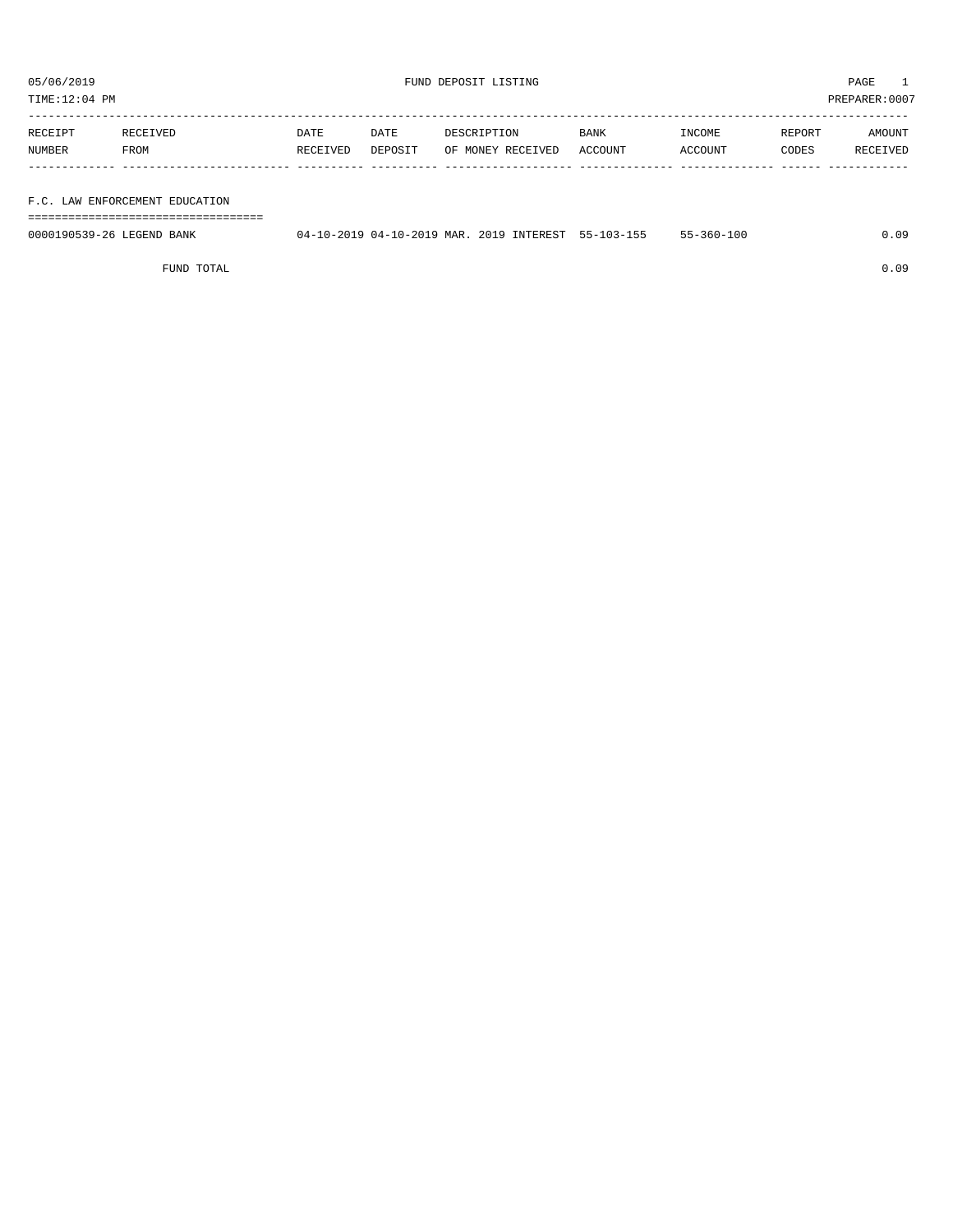TIME:12:04 PM PREPARER:0007

| RECEIPT       | RECEIVED | <b>DATE</b> | DATE    | DESCRIPTION       | <b>BANK</b> | INCOME  | REPORT | AMOUNT   |
|---------------|----------|-------------|---------|-------------------|-------------|---------|--------|----------|
| <b>NUMBER</b> | FROM     | RECEIVED    | DEPOSIT | OF MONEY RECEIVED | ACCOUNT     | ACCOUNT | CODES  | RECEIVED |
|               |          |             |         |                   |             |         |        |          |
|               |          |             |         |                   |             |         |        |          |

F C SHERIFF FORFEITURE

| ------------------------- |                                                     |  |                  |      |
|---------------------------|-----------------------------------------------------|--|------------------|------|
| 0000190539-27 LEGEND BANK | 04-10-2019 04-10-2019 MAR. 2019 INTEREST 56-103-156 |  | 56-360-100       | 2.86 |
| 0000190539-28 LEGEND BANK | 04-10-2019 04-10-2019 MAR. 2019 INTEREST 56-103-159 |  | $56 - 360 - 100$ | 0.03 |

FUND TOTAL 2.89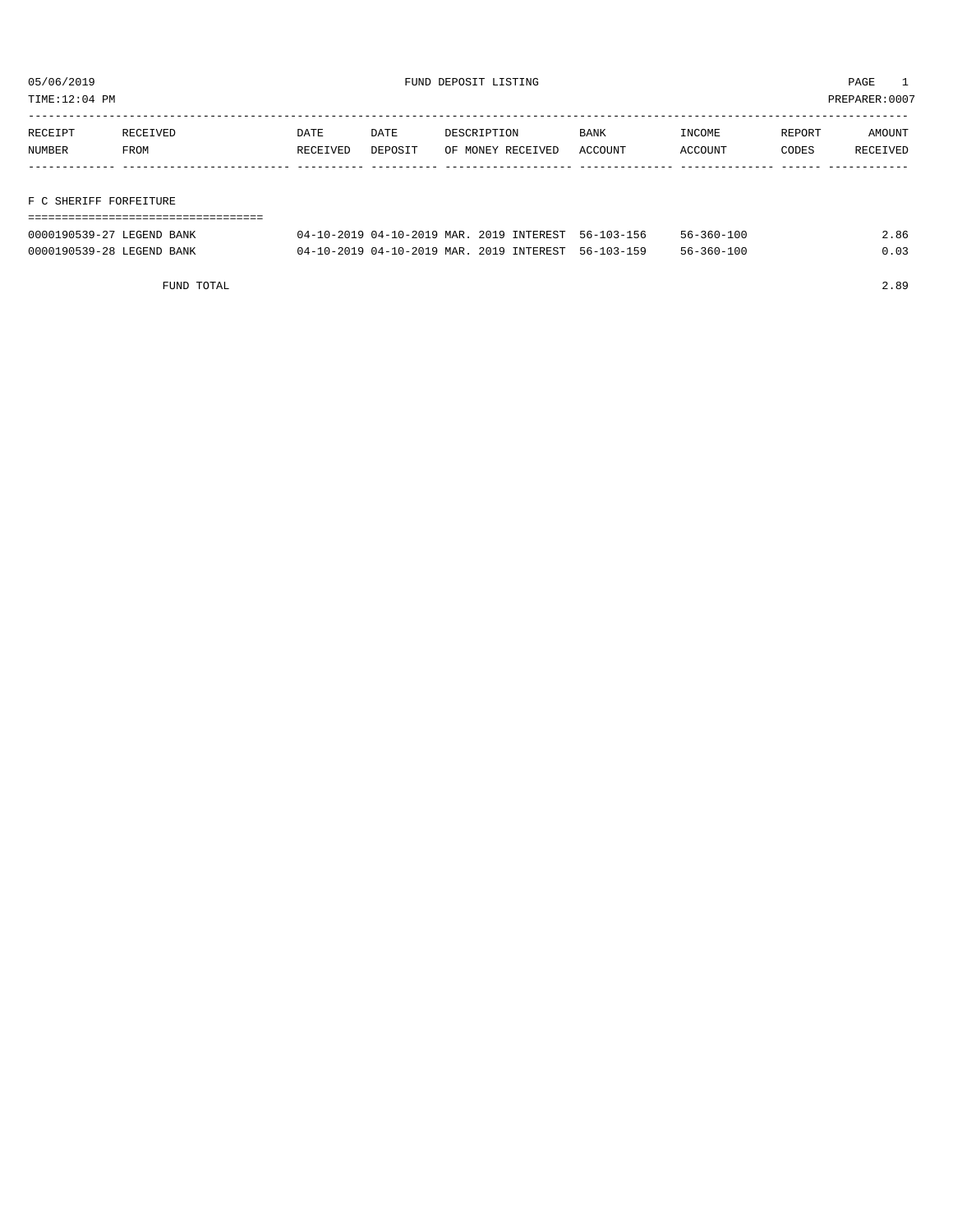TIME:12:04 PM PREPARER:0007

| RECEIPT            | RECEIVED | DATE     | DATE    | DESCRIPTION       | BANK    | INCOME  | REPORT | AMOUNT   |
|--------------------|----------|----------|---------|-------------------|---------|---------|--------|----------|
| NUMBER             | FROM     | RECEIVED | DEPOSIT | OF MONEY RECEIVED | ACCOUNT | ACCOUNT | CODES  | RECEIVED |
|                    |          |          |         |                   |         |         |        |          |
|                    |          |          |         |                   |         |         |        |          |
| DRUG COURT PROGRAM |          |          |         |                   |         |         |        |          |

| 0000190509-29 COUNTY CLERK   | 04-02-2019 04-02-2019 NOV. 2018          | $59 - 103 - 100$ | 59-370-425       | 144.83 |
|------------------------------|------------------------------------------|------------------|------------------|--------|
| 0000190536-25 DISTRICT CLERK | 04-09-2019 04-09-2019 MAR. 1-31, 2019    | $59 - 103 - 100$ | 59-370-425       | 178.15 |
| 0000190539-19 LEGEND BANK    | 04-10-2019 04-10-2019 MAR. 2019 INTEREST | 59-103-100       | 59-360-100       | 6.63   |
| 0000190579-28 COUNTY CLERK   | 04-23-2019 04-23-2019 DEC. 2018          | $59 - 103 - 100$ | $59 - 370 - 425$ | 126.22 |

FUND TOTAL 455.83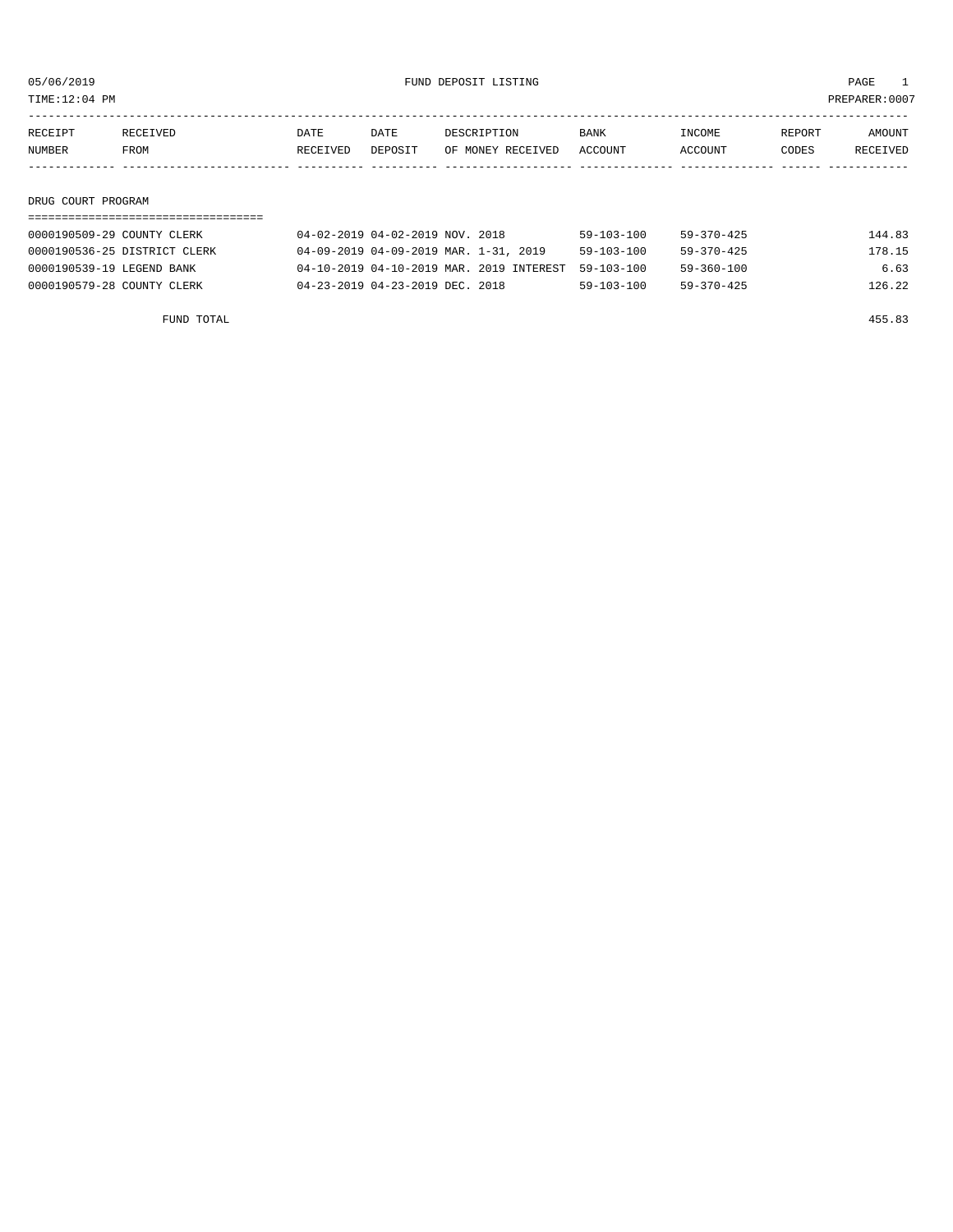05/06/2019 PAGE 1

| TIME:12:04 PM |                                  |          |                             |                   |                  |                  |        | PREPARER: 0007  |
|---------------|----------------------------------|----------|-----------------------------|-------------------|------------------|------------------|--------|-----------------|
| RECEIPT       | RECEIVED                         | DATE     | DATE                        | DESCRIPTION       | <b>BANK</b>      | INCOME           | REPORT | AMOUNT          |
| NUMBER        | FROM                             | RECEIVED | DEPOSIT                     | OF MONEY RECEIVED | <b>ACCOUNT</b>   | ACCOUNT          | CODES  | <b>RECEIVED</b> |
|               |                                  |          |                             |                   |                  |                  |        |                 |
|               |                                  |          |                             |                   |                  |                  |        |                 |
| SINKING FUND  |                                  |          |                             |                   |                  |                  |        |                 |
|               |                                  |          |                             |                   |                  |                  |        |                 |
|               | 0000190519-02 APPRAISAL DISTRICT |          | 04-04-2019 04-04-2019 TAXES |                   | $60 - 103 - 100$ | $60 - 310 - 110$ |        | 2,519.37        |
|               | 0000190519-08 APPRAISAL DISTRICT |          | 04-04-2019 04-04-2019 TAXES |                   | $60 - 103 - 100$ | $60 - 310 - 120$ |        | 7.28            |
|               | 0000190540-03 APPRAISAL DISTRICT |          | 04-11-2019 04-11-2019 TAXES |                   | $60 - 103 - 100$ | $60 - 310 - 110$ |        | 1,783.18        |
|               | 0000190540-09 APPRAISAL DISTRICT |          | 04-11-2019 04-11-2019 TAXES |                   | $60 - 103 - 100$ | $60 - 310 - 120$ |        | 82.89           |

0000190572-03 APPRAISAL DISTRICT 04-19-2019 04-19-2019 TAXES 60-103-100 60-310-110 1,258.96 0000190572-09 APPRAISAL DISTRICT 04-19-2019 04-19-2019 TAXES 60-103-100 60-310-120 171.95 0000190589-03 APPRAISAL DISTRICT 04-25-2019 04-25-2019 TAXES 60-103-100 60-310-110 1,047.03 0000190589-09 APPRAISAL DISTRICT 04-25-2019 04-25-2019 TAXES 60-103-100 60-310-120 114.20

FUND TOTAL 6,984.86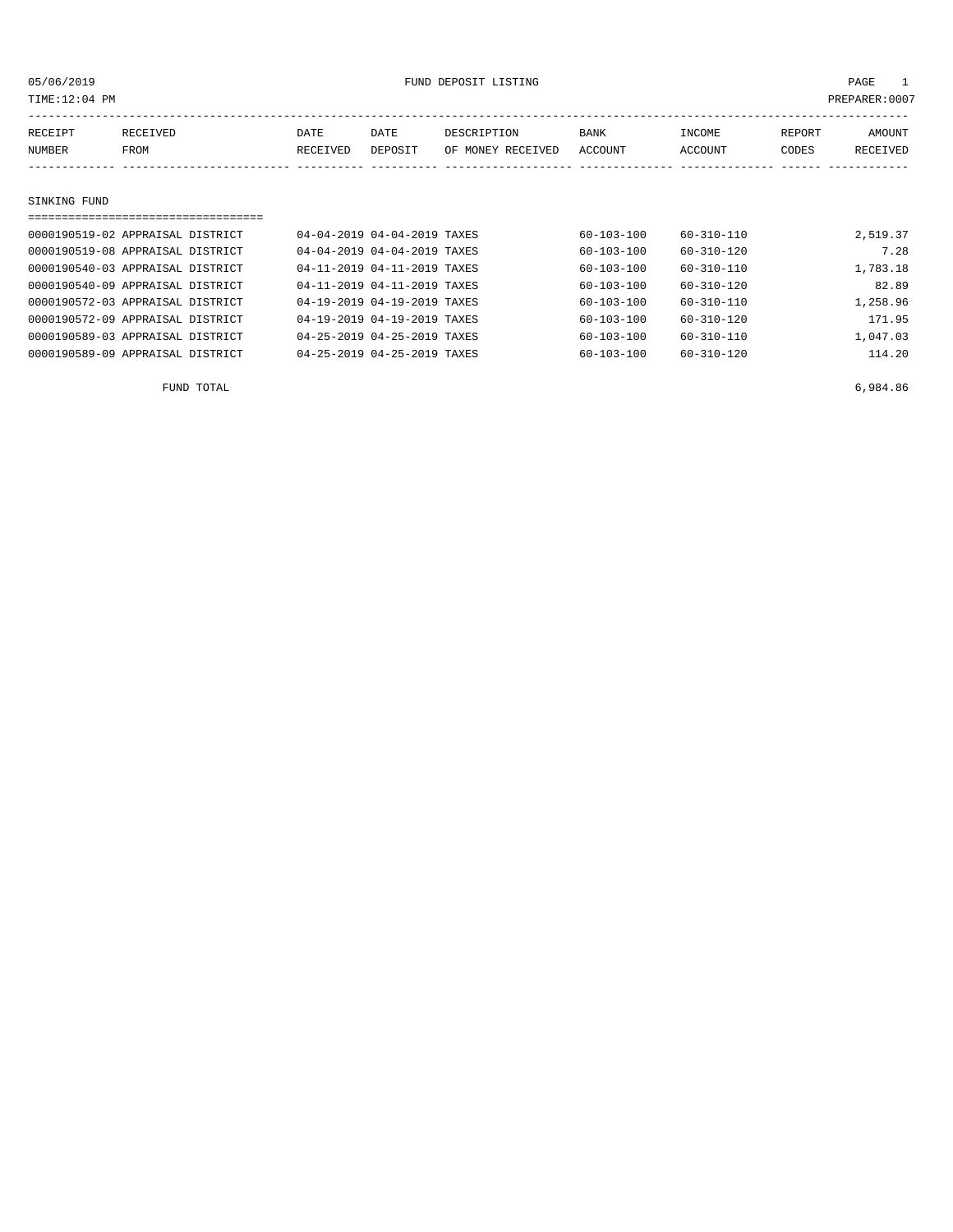| TIME:12:04 PM |                                     |          |         |                                       |                  |                  |        | PREPARER:0007 |
|---------------|-------------------------------------|----------|---------|---------------------------------------|------------------|------------------|--------|---------------|
|               |                                     |          |         |                                       |                  |                  |        |               |
| RECEIPT       | RECEIVED                            | DATE     | DATE    | DESCRIPTION                           | BANK             | INCOME           | REPORT | AMOUNT        |
| NUMBER        | FROM                                | RECEIVED | DEPOSIT | OF MONEY RECEIVED                     | ACCOUNT          | ACCOUNT          | CODES  | RECEIVED      |
|               |                                     |          |         |                                       |                  |                  |        |               |
|               |                                     |          |         |                                       |                  |                  |        |               |
|               | DIST.CLK.CO.&DIST.CT.TECH.-COMB.FUN |          |         |                                       |                  |                  |        |               |
|               |                                     |          |         |                                       |                  |                  |        |               |
|               | 0000190536-23 DISTRICT CLERK        |          |         | 04-09-2019 04-09-2019 MAR. 1-31, 2019 | $61 - 103 - 100$ | $61 - 370 - 440$ |        | 47.50         |

FUND TOTAL 47.50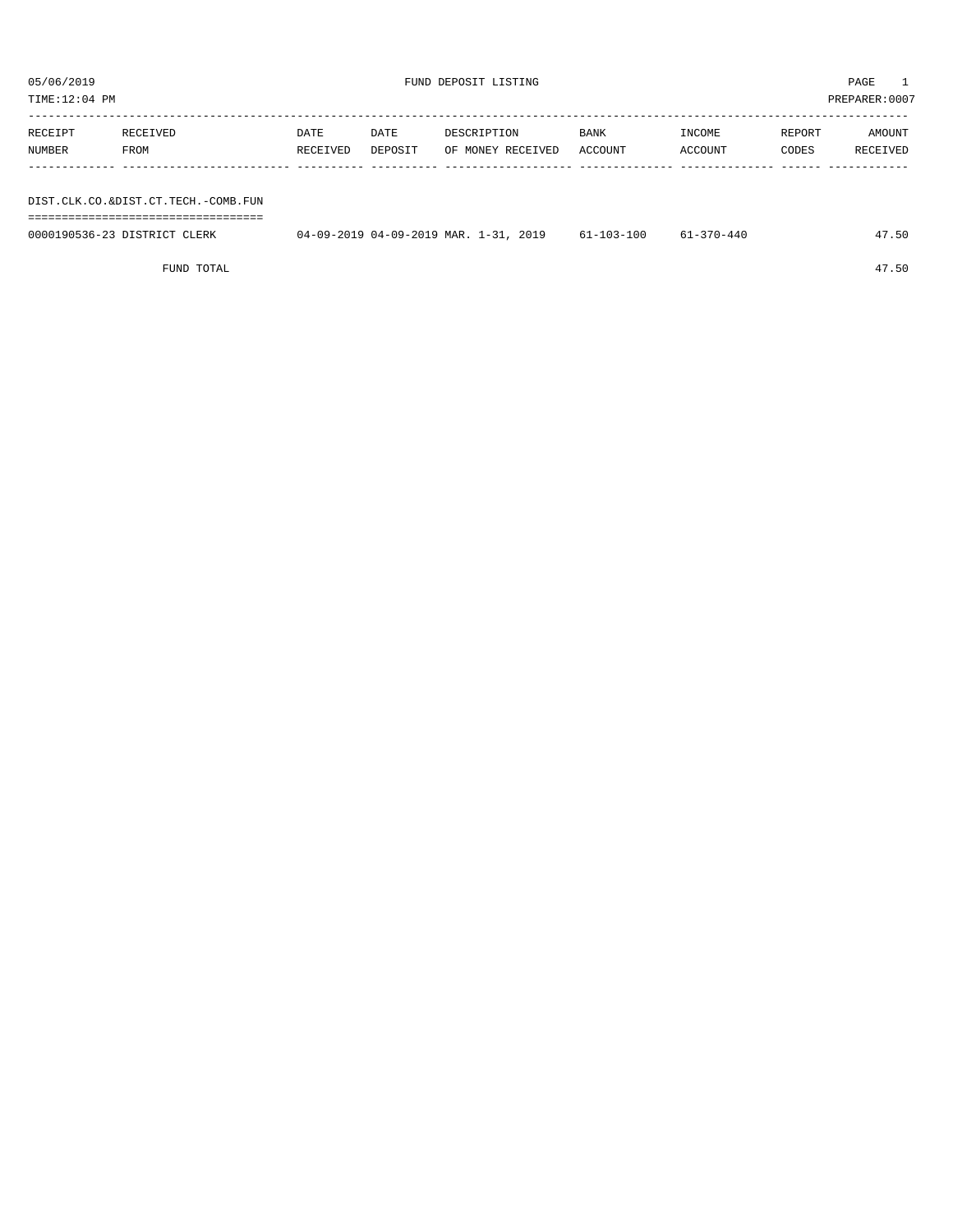| TIME:12:04 PM             |                                     |          |         |                                          |                  |                  |        | PREPARER: 0007 |
|---------------------------|-------------------------------------|----------|---------|------------------------------------------|------------------|------------------|--------|----------------|
| RECEIPT                   | RECEIVED                            | DATE     | DATE    | DESCRIPTION                              | <b>BANK</b>      | INCOME           | REPORT | AMOUNT         |
| <b>NUMBER</b>             | FROM                                | RECEIVED | DEPOSIT | OF MONEY RECEIVED                        | ACCOUNT          | ACCOUNT          | CODES  | RECEIVED       |
|                           |                                     |          |         |                                          |                  |                  |        |                |
|                           | DIST.CLK.COURT RECORDS PRESERVATION |          |         |                                          |                  |                  |        |                |
|                           | 0000190536-24 DISTRICT CLERK        |          |         | 04-09-2019 04-09-2019 MAR. 1-31, 2019    | $62 - 103 - 100$ | $62 - 370 - 133$ |        | 353.17         |
| 0000190539-20 LEGEND BANK |                                     |          |         | 04-10-2019 04-10-2019 MAR, 2019 INTEREST | $62 - 103 - 100$ | $62 - 360 - 100$ |        | 6.78           |

FUND TOTAL 359.95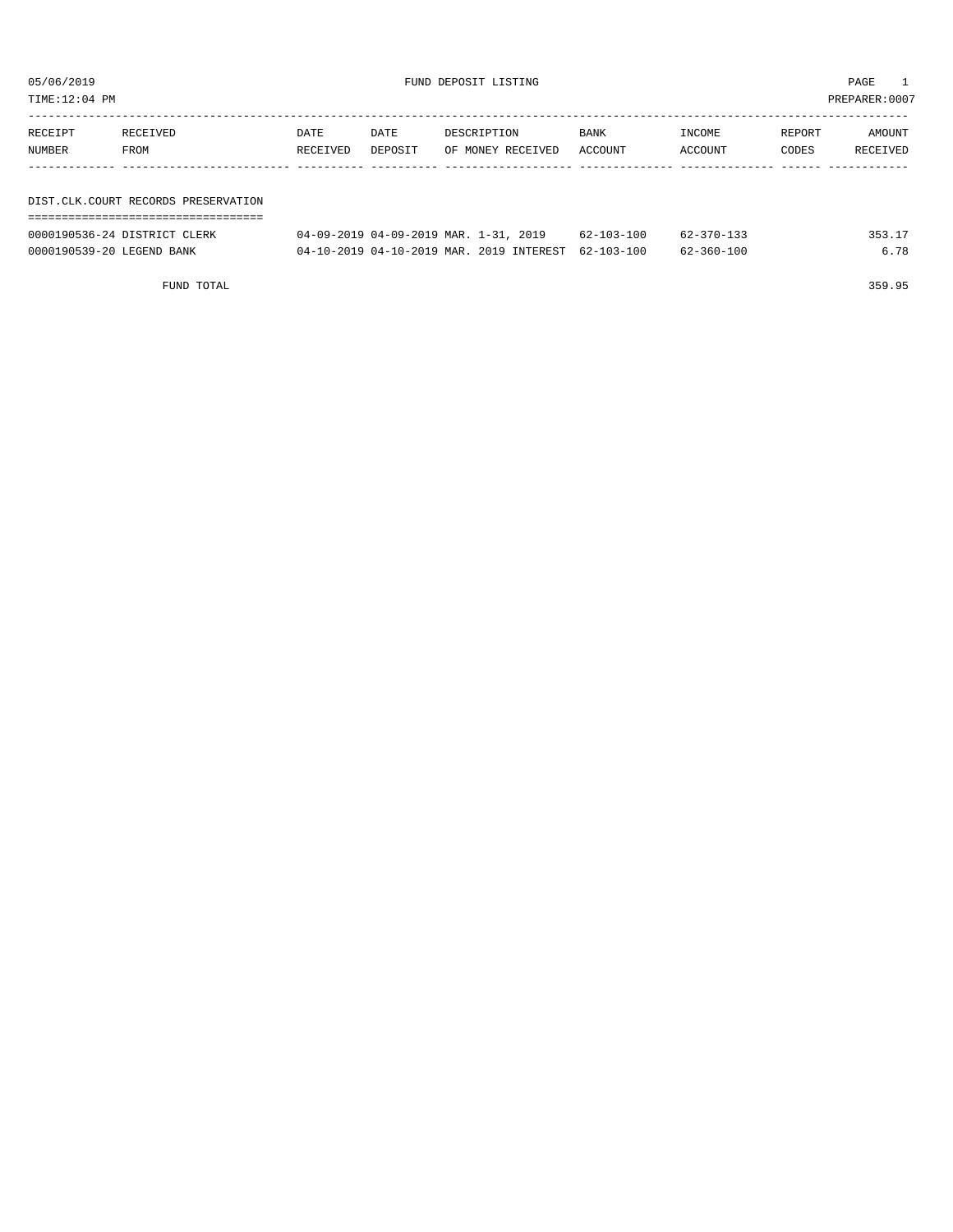| TIME:12:04 PM             |                                 |                  |                 |             |                                          |                 |                   |                 | PREPARER: 0007     |
|---------------------------|---------------------------------|------------------|-----------------|-------------|------------------------------------------|-----------------|-------------------|-----------------|--------------------|
| RECEIPT<br>NUMBER         | RECEIVED<br>FROM                | DATE<br>RECEIVED | DATE<br>DEPOSIT | DESCRIPTION | OF MONEY RECEIVED                        | BANK<br>ACCOUNT | INCOME<br>ACCOUNT | REPORT<br>CODES | AMOUNT<br>RECEIVED |
|                           | 2017 GO BONDS-CONSTRUCTION FUND |                  |                 |             |                                          |                 |                   |                 |                    |
|                           |                                 |                  |                 |             |                                          |                 |                   |                 |                    |
| 0000190539-31 LEGEND BANK |                                 |                  |                 |             | 04-10-2019 04-10-2019 MAR. 2019 INTEREST | 66-103-166      | 66-360-166        |                 | 4,861.87           |

FUND TOTAL  $4,861.87$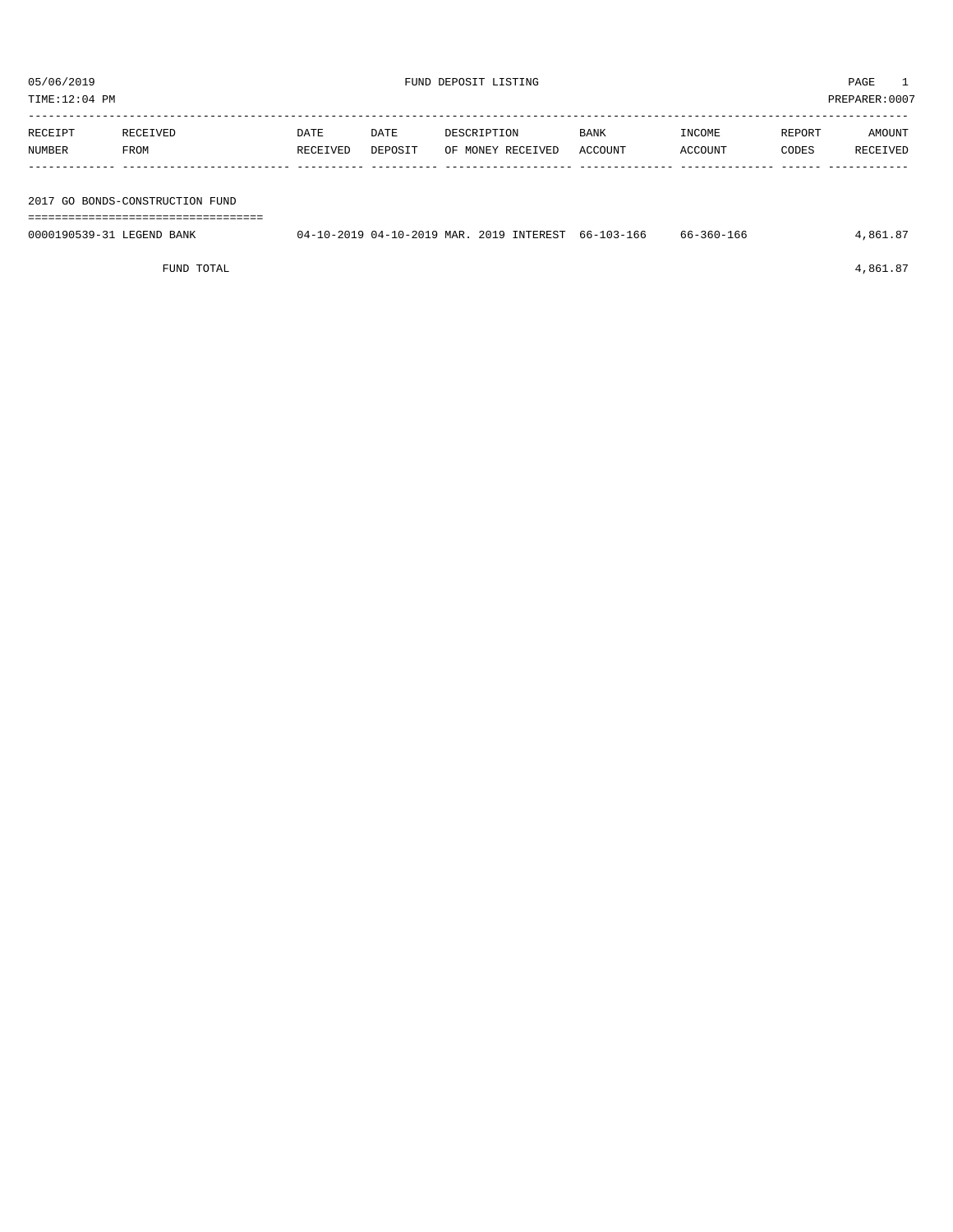| TIME:12:04 PM             |                                 |                  |                 |                                                     |                 |                   |                 | PREPARER:0007      |
|---------------------------|---------------------------------|------------------|-----------------|-----------------------------------------------------|-----------------|-------------------|-----------------|--------------------|
| RECEIPT<br>NUMBER         | RECEIVED<br>FROM                | DATE<br>RECEIVED | DATE<br>DEPOSIT | DESCRIPTION<br>OF MONEY RECEIVED                    | BANK<br>ACCOUNT | INCOME<br>ACCOUNT | REPORT<br>CODES | AMOUNT<br>RECEIVED |
|                           |                                 |                  |                 |                                                     |                 |                   |                 |                    |
|                           | 2018 GO BONDS-CONSTRUCTION FUND |                  |                 |                                                     |                 |                   |                 |                    |
| 0000190539-33 LEGEND BANK |                                 |                  |                 | 04-10-2019 04-10-2019 MAR, 2019 INTEREST 68-103-168 |                 | $68 - 360 - 168$  |                 | 10,691.46          |

FUND TOTAL 10,691.46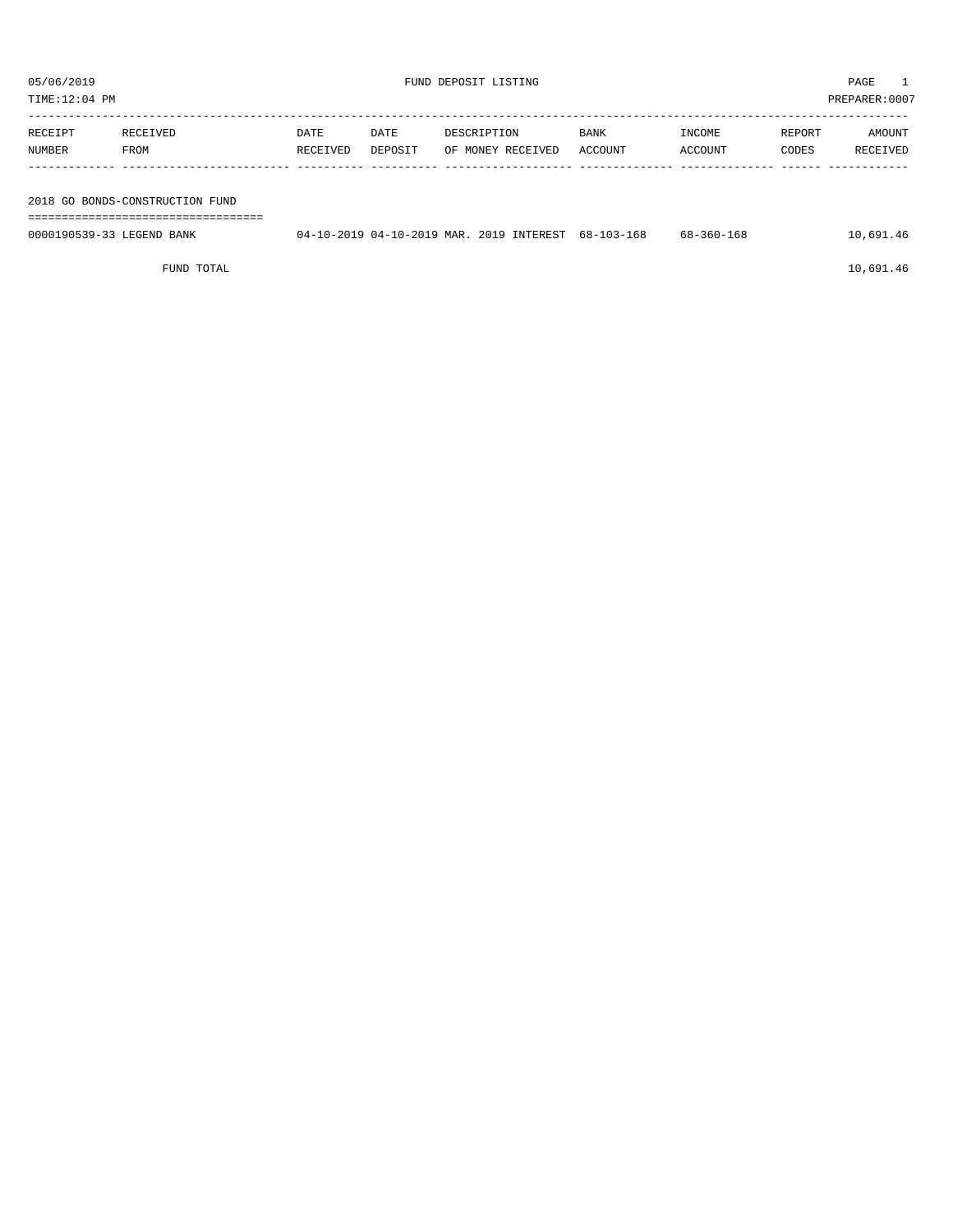| TIME:12:04 PM     |          |          |         |                   |             |         |        | PREPARER:0007 |  |  |
|-------------------|----------|----------|---------|-------------------|-------------|---------|--------|---------------|--|--|
|                   |          |          |         |                   |             |         |        |               |  |  |
| RECEIPT           | RECEIVED | DATE     | DATE    | DESCRIPTION       | <b>BANK</b> | INCOME  | REPORT | AMOUNT        |  |  |
| NUMBER            | FROM     | RECEIVED | DEPOSIT | OF MONEY RECEIVED | ACCOUNT     | ACCOUNT | CODES  | RECEIVED      |  |  |
|                   |          |          |         |                   |             |         |        |               |  |  |
|                   |          |          |         |                   |             |         |        |               |  |  |
| RIGHT OF WAY FUND |          |          |         |                   |             |         |        |               |  |  |
|                   |          |          |         |                   |             |         |        |               |  |  |

| 0000190510-08 TEXPOOL     | 04-02-2019 04-02-2019 MAR. 2019 INTEREST | $70 - 103 - 175$ | $70 - 360 - 100$ | 170.30 |
|---------------------------|------------------------------------------|------------------|------------------|--------|
| 0000190539-21 LEGEND BANK | 04-10-2019 04-10-2019 MAR. 2019 INTEREST | 70-103-100       | $70 - 360 - 100$ | 20     |

FUND TOTAL 173.69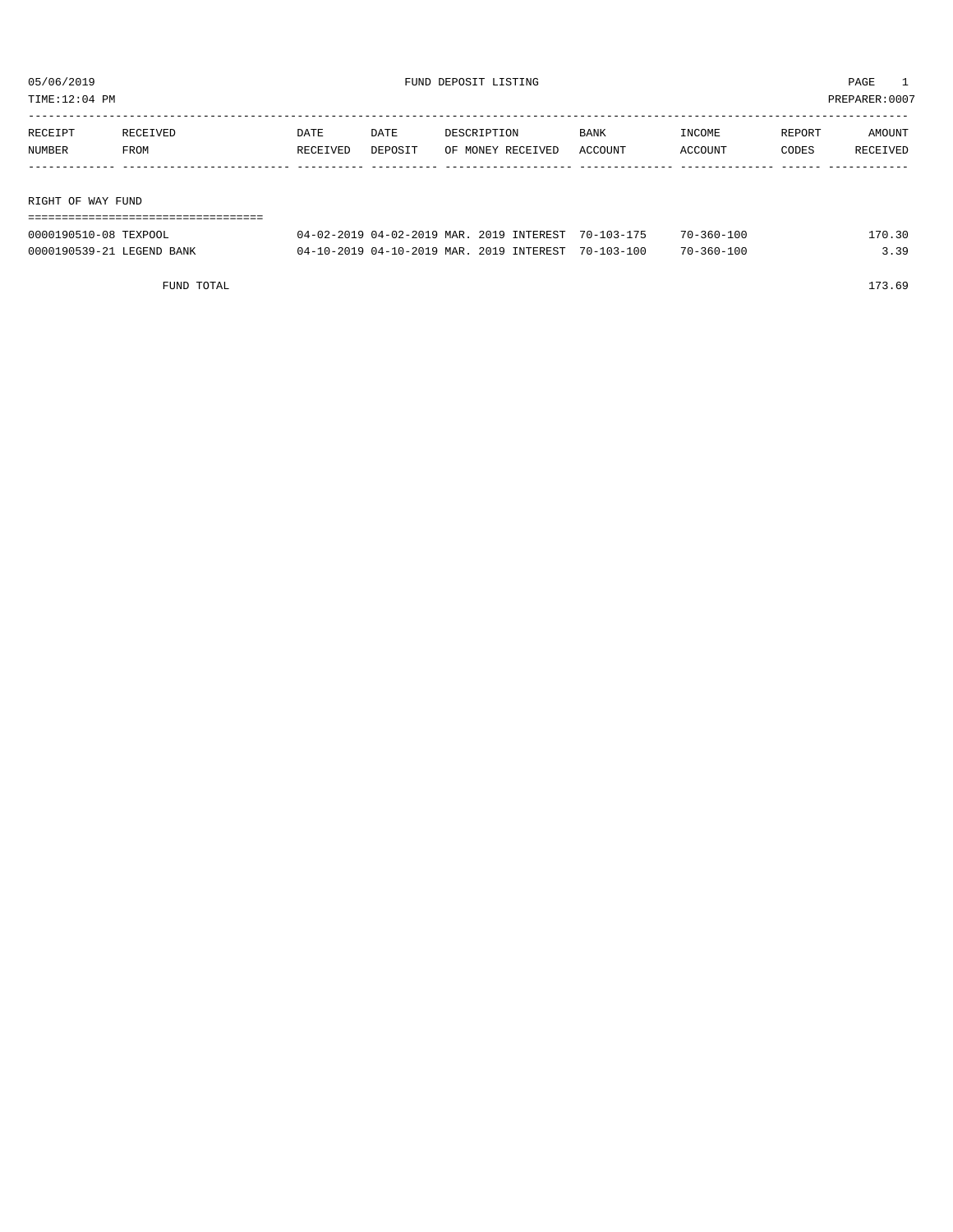TIME:12:04 PM PREPARER:0007

| RECEIPT | RECEIVED | DATE     | DATE    | DESCRIPTION       | <b>BANK</b> | INCOME  | REPORT | AMOUNT          |
|---------|----------|----------|---------|-------------------|-------------|---------|--------|-----------------|
| NUMBER  | FROM     | RECEIVED | DEPOSIT | OF MONEY RECEIVED | ACCOUNT     | ACCOUNT | CODES  | <b>RECEIVED</b> |
|         |          |          |         |                   |             |         |        |                 |

## VETERANS COURT PROGRAM

===================================

| 0000190578-01 FANNIN COUNTY OPERATING | 04-23-2019 04-23-2019 VETERANS COURT PAYM 80-103-180 ز | $80 - 370 - 180$ | 350.00 |
|---------------------------------------|--------------------------------------------------------|------------------|--------|
|                                       |                                                        |                  |        |

FUND TOTAL 350.00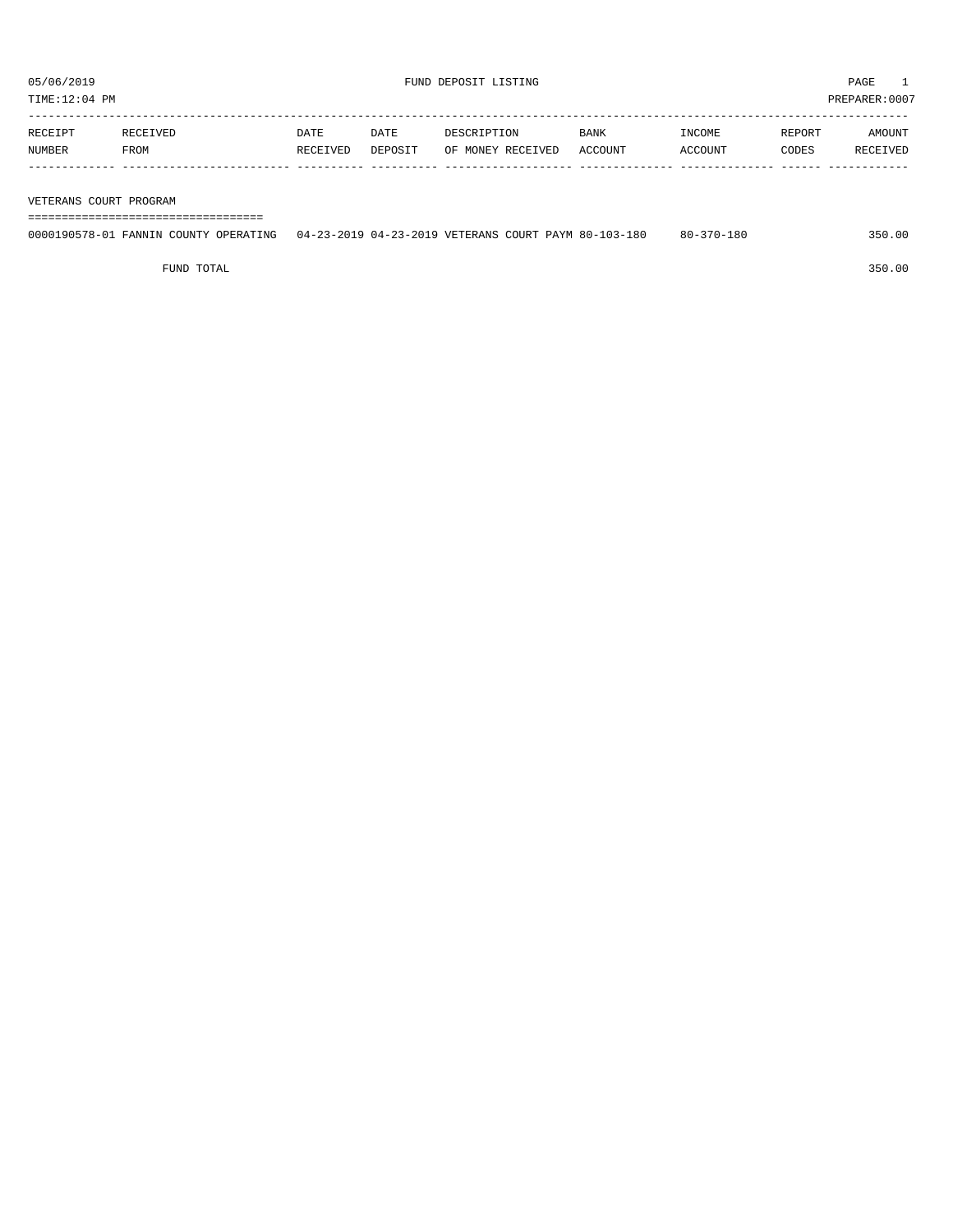TIME:12:04 PM PREPARER:0007

| RECEIPT | RECEIVED | DATE     | DATE    | DESCRIPTION       | <b>BANK</b> | <b>NCOME</b>  | REPORT | AMOUNT          |
|---------|----------|----------|---------|-------------------|-------------|---------------|--------|-----------------|
| NUMBER  | FROM     | RECEIVED | DEPOSIT | OF MONEY RECEIVED | ACCOUNT     | <b>CCOUNT</b> | CODES  | <b>RECEIVED</b> |
|         |          |          |         |                   |             |               |        |                 |

## JUVENILE PROBATION

| 0000190524-01 JUVENILE PROBATION | 04-05-2019 04-05-2019 PID-2228 PROBATION 87-103-187 |            | $87 - 340 - 575$ | 20.00 |
|----------------------------------|-----------------------------------------------------|------------|------------------|-------|
| 0000190526-01 JUVENILE PROBATION | 04-05-2019 04-05-2019 PID-2248 DEFERRED             | 87-103-187 | $87 - 340 - 575$ | 25.00 |
| 0000190527-01 JUVENILE PROBATION | 04-05-2019 04-05-2019 PID-2255 DEFERRED             | 87-103-187 | 87-340-575       | 60.00 |
| 0000190528-01 JUVENILE PROBATION | 04-05-2019 04-05-2019 PID-2254 DEFERRED             | 87-103-187 | $87 - 340 - 575$ | 10.00 |

FUND TOTAL 115.00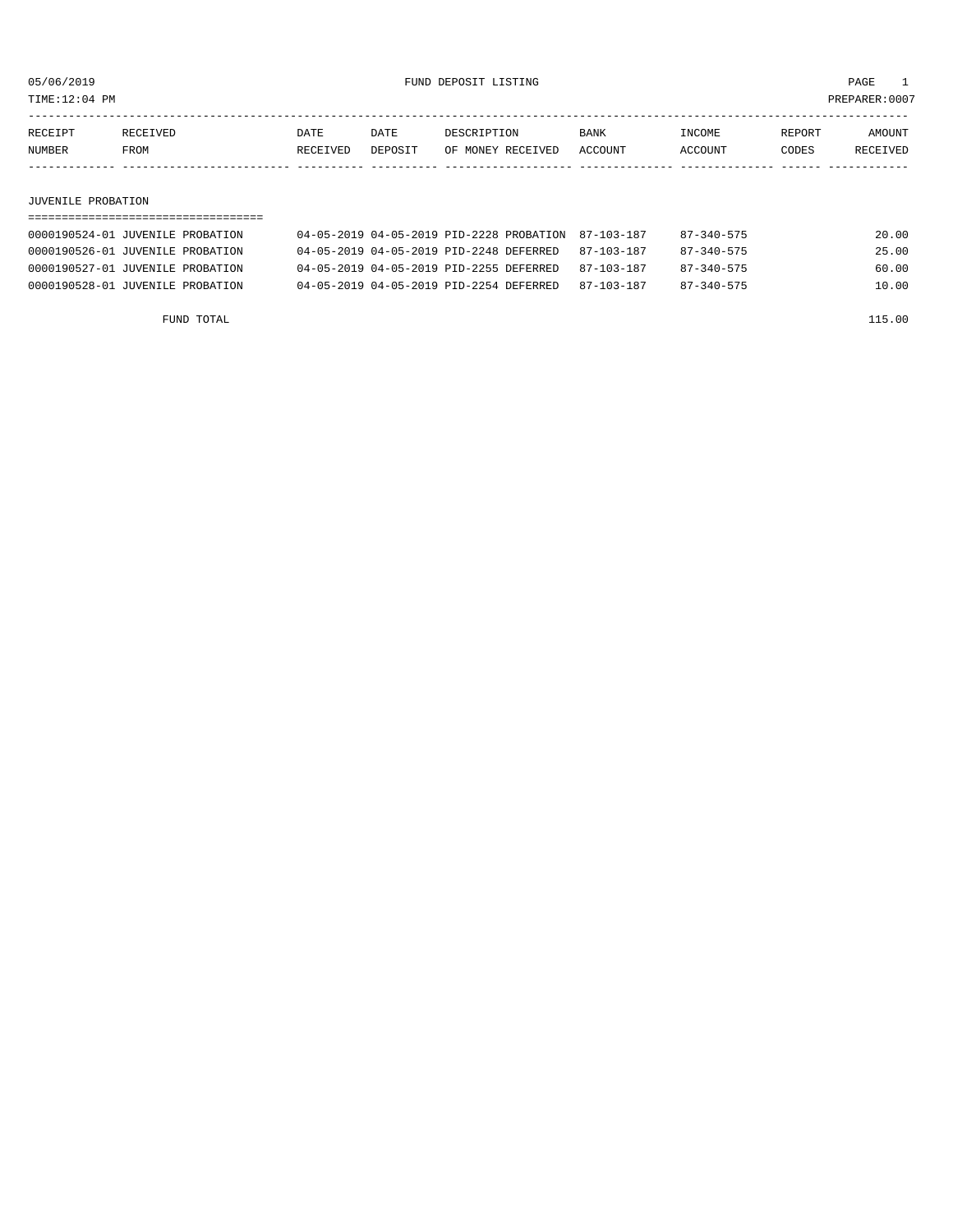TIME:12:04 PM PREPARER:0007

05/06/2019 FUND DEPOSIT LISTING PAGE 1

| RECEIPT | <b>RECEIVED</b> | DATE     | DATE    | DESCRIPTION          | <b>BANK</b>    | INCOME  | <b>REPORT</b> | AMOUNT          |
|---------|-----------------|----------|---------|----------------------|----------------|---------|---------------|-----------------|
| NUMBER  | FROM            | RECEIVED | DEPOSIT | RECEIVED<br>OF MONEY | <b>ACCOUNT</b> | ACCOUNT | CODES         | <b>RECEIVED</b> |
|         |                 |          |         |                      |                |         |               |                 |

# TEXAS JUVENILE JUSTICE DEPT.

|                            | 0000190525-01 JUVENILE PROBATION |                                              | 04-05-2019 04-05-2019 PID-2242 MEDICAL EX 89-103-988 |                  | $89 - 370 - 130$ | 20.00     |
|----------------------------|----------------------------------|----------------------------------------------|------------------------------------------------------|------------------|------------------|-----------|
| 0000190539-29 LEGEND BANK  |                                  |                                              | 04-10-2019 04-10-2019 MAR, 2019 INTEREST             | 89-103-992       | $89 - 360 - 189$ | 11.94     |
|                            | 0000190558-01 JUVENILE PROBATION |                                              | 04-19-2019 04-19-2019 PID-2262 COUNSELING 89-103-998 |                  | 89-594-414       | 250.00    |
|                            | 0000190575-01 GOVERNOR - FISCAL  |                                              | 04-22-2019 04-22-2019 STRUCTURED FAMILY T 89-103-689 |                  | $89 - 330 - 908$ | 12,500.00 |
| $0000190581 - 01$ T.J.J.D. |                                  | 04-23-2019 04-23-2019 BASIC                  |                                                      | $89 - 103 - 993$ | $89 - 330 - 915$ | 10,082.00 |
| 0000190581-02 T.J.J.D.     |                                  |                                              | 04-23-2019 04-23-2019 COMM. PROG.                    | $89 - 103 - 994$ | $89 - 330 - 916$ | 6.708.00  |
| $0000190581 - 03$ T.J.J.D. |                                  | 04-23-2019 04-23-2019 PPA                    |                                                      | $89 - 103 - 996$ | $89 - 330 - 917$ | 685.00    |
| 0000190581-04 T.J.J.D.     |                                  | $04 - 23 - 2019$ $04 - 23 - 2019$ COMM. DIV. |                                                      | $89 - 103 - 997$ | $89 - 330 - 918$ | 833.00    |
| 0000190581-05 T.J.J.D.     |                                  |                                              | 04-23-2019 04-23-2019 MENTAL HEALTH                  | $89 - 103 - 998$ | $89 - 330 - 919$ | 1,276.00  |
| 0000190581-06 T.J.J.D.     |                                  | $04 - 23 - 2019$ $04 - 23 - 2019$ R          |                                                      | $89 - 103 - 999$ | $89 - 330 - 920$ | 1,548.00  |

FUND TOTAL 33,913.94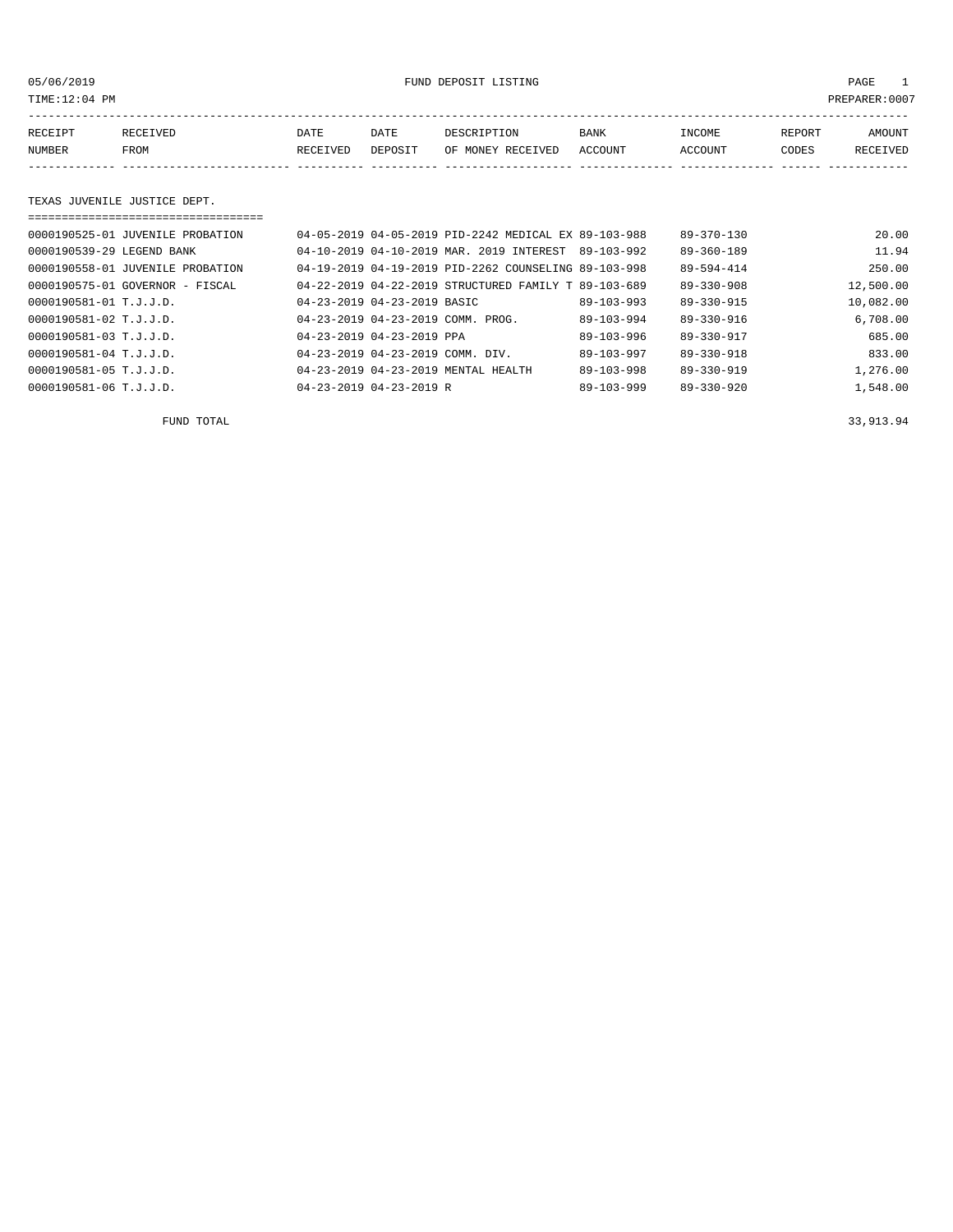TIME:12:04 PM PREPARER:0007

| RECEIPT | RECEIVED | DATE     | DATE    | DESCRIPTION       | BANK    | INCOME  | REPORT | AMOUNT   |
|---------|----------|----------|---------|-------------------|---------|---------|--------|----------|
| NUMBER  | FROM     | RECEIVED | DEPOSIT | OF MONEY RECEIVED | ACCOUNT | ACCOUNT | CODES  | RECEIVED |
|         |          |          |         |                   |         |         |        |          |
|         |          |          |         |                   |         |         |        |          |

## STATZER FUND

| -------------------       |                                                     |  |                  |       |
|---------------------------|-----------------------------------------------------|--|------------------|-------|
| 0000190510-09 TEXPOOL     | 04-02-2019 04-02-2019 MAR. 2019 INTEREST 92-103-175 |  | $92 - 360 - 100$ | 82.99 |
| 0000190539-22 LEGEND BANK | 04-10-2019 04-10-2019 MAR. 2019 INTEREST 92-103-100 |  | 92-360-100       | 0.92  |

FUND TOTAL 83.91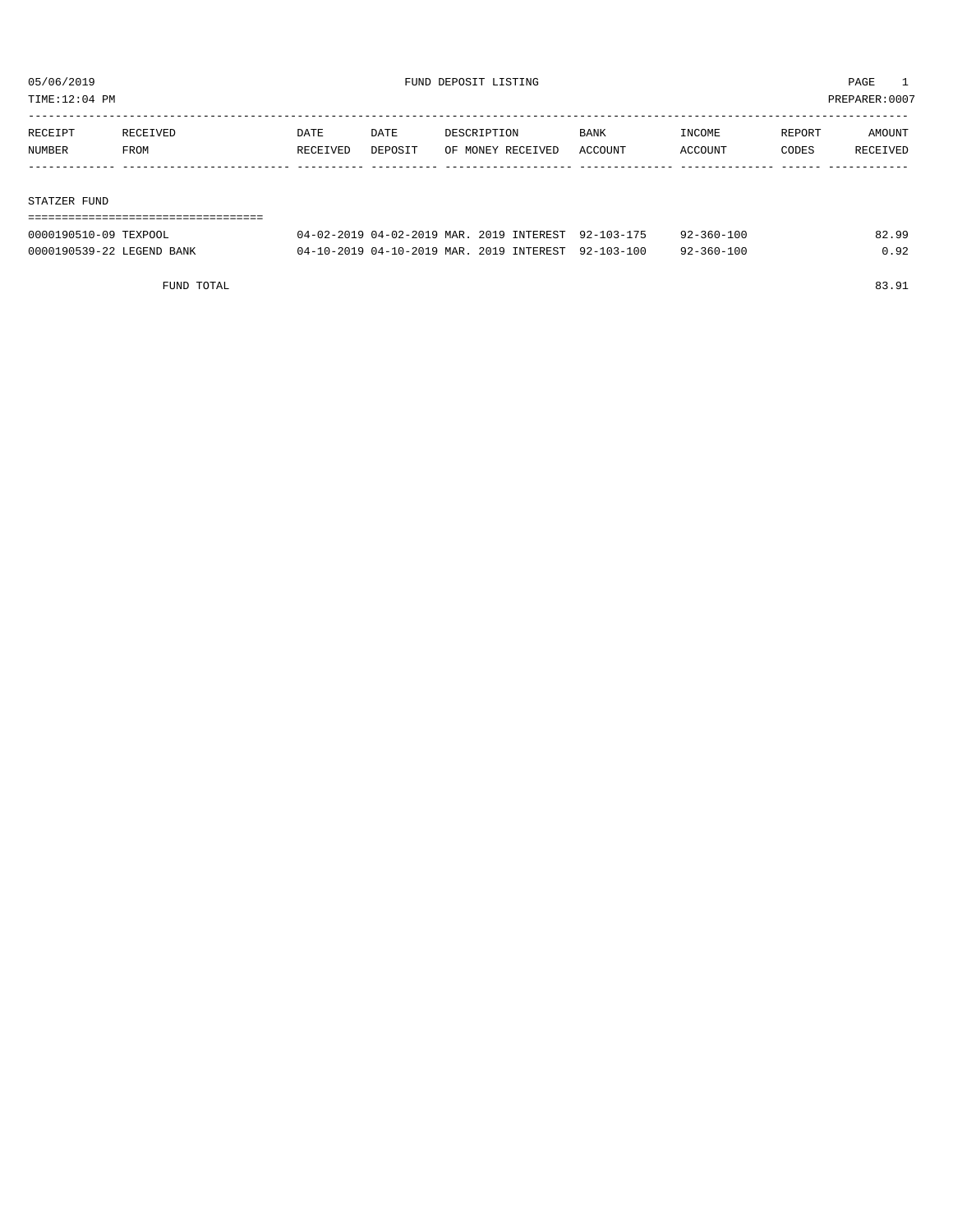TIME:12:04 PM PREPARER:0007

| RECEIPT | RECEIVED | DATE     | DATE    | DESCRIPTION       | <b>BANK</b> | <b>NCOME</b>  | REPORT | AMOUNT          |
|---------|----------|----------|---------|-------------------|-------------|---------------|--------|-----------------|
| NUMBER  | FROM     | RECEIVED | DEPOSIT | OF MONEY RECEIVED | ACCOUNT     | <b>CCOUNT</b> | CODES  | <b>RECEIVED</b> |
|         |          |          |         |                   |             |               |        |                 |

### PAYROLL

# =================================== 0000190508-01 C.D. BREWER 04-02-2019 04-02-2019 APRIL 2019 COBRA DE 95-100-100 95-370-130 73.28 0000190512-01 CLC PROPERTIES 04-02-2019 04-02-2019 APRIL 2019 COBRA 95-100-100 95-370-130 2,078.20 0000190552-01 DANNEY SKIDMORE 04-12-2019 04-12-2019 APRIL 2019 COBRA DE 95-100-100 95-370-130 73.28

FUND TOTAL 2,224.76